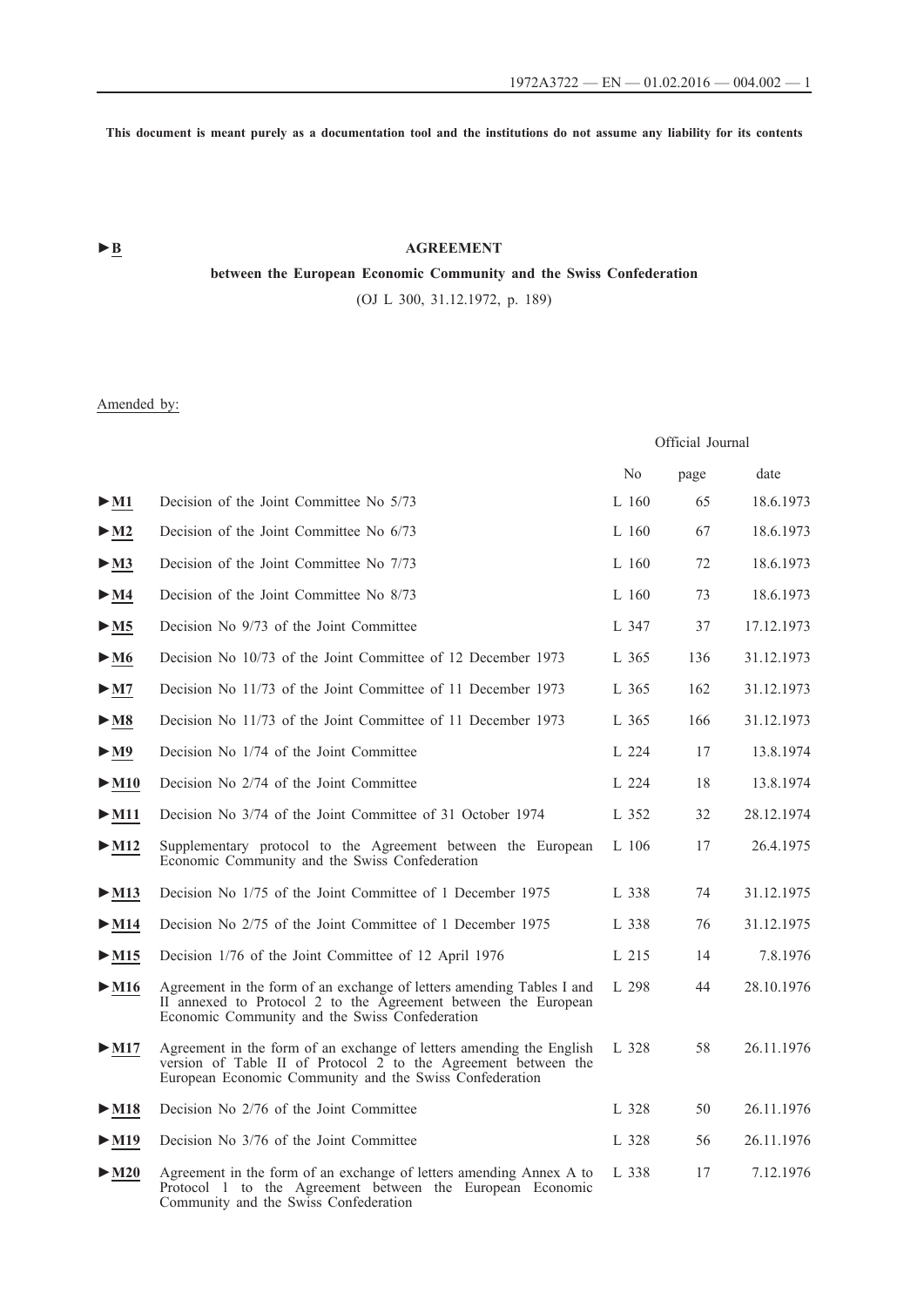| $>$ M21                   | Joint Committee Decision No 1/77 of 14 December 1977                                                                                                                                                                                                 | L 342   | 28             | 29.12.1977 |
|---------------------------|------------------------------------------------------------------------------------------------------------------------------------------------------------------------------------------------------------------------------------------------------|---------|----------------|------------|
| $\blacktriangleright$ M22 | Joint Committee Decision No 2/77 of 14 December 1977                                                                                                                                                                                                 | L 342   | 87             | 29.12.1977 |
| $\blacktriangleright$ M23 | Council Regulation (EEC) No 2933/77 of 20 December 1977                                                                                                                                                                                              | L 342   | 27             | 29.12.1977 |
| $\blacktriangleright$ M24 | Agreement in the form of an exchange of letters amending Annex A to<br>Protocol 1 to the Agreement between the European Economic<br>Community and the Swiss Confederation                                                                            | L 116   | $\overline{2}$ | 28.4.1978  |
| $\blacktriangleright$ M25 | Agreement in the form of an exchange of letters amending the<br>Agreement between the European Economic Community and the<br>Swiss Confederation                                                                                                     | L 303   | 26             | 28.10.1978 |
| $\blacktriangleright$ M26 | Joint Committee Decision No 1/78 of 5 December 1978                                                                                                                                                                                                  | L 376   | 20             | 30.12.1978 |
| $\blacktriangleright$ M27 | Joint Committee Decision No 1/80 of 28 May 1980                                                                                                                                                                                                      | L 257   | 20             | 1.10.1980  |
| $>$ M28                   | Joint Committee Decision No 2/80 of 28 May 1980                                                                                                                                                                                                      | L 257   | 41             | 1.10.1980  |
| $\blacktriangleright$ M29 | Joint Committee Decision No 3/80 amending Protocol 3 concerning the<br>definition of the concept of 'originating products'and methods of<br>administrative cooperation to take account of the accession of the<br>Hellenic Republic to the Community | L 385   | 17             | 31.12.1980 |
| $>$ M30                   | Joint Committee Decision No 1/81 of 1 June 1981                                                                                                                                                                                                      | L 247   | 14             | 31.8.1981  |
| $\blacktriangleright$ M31 | Joint Committee Decision No 2/81 of 1 June 1981                                                                                                                                                                                                      | L 247   | 28             | 31.8.1981  |
| $\blacktriangleright$ M32 | Joint Committee Decision No 3/81 of 1 June 1981                                                                                                                                                                                                      | L 247   | 48             | 31.8.1981  |
| $-M33$                    | Joint Committee Decision No 4/81 of 1 June 1981                                                                                                                                                                                                      | L 247   | 63             | 31.8.1981  |
| $\blacktriangleright$ M34 | Joint Committee Decision No 1/82 of 17 September 1982                                                                                                                                                                                                | L 382   | 24             | 31.12.1982 |
| $\blacktriangleright$ M35 | EEC-Switzerland Joint Committee Decision No 2/82 of 8 December<br>1982                                                                                                                                                                               | L 385   | 68             | 31.12.1982 |
| $\blacktriangleright$ M36 | EEC-Switzerland Joint Committee Decision No 2/82 of 8 December<br>1982                                                                                                                                                                               | L 385   | 68             | 31.12.1982 |
| $\blacktriangleright$ M37 | Agreement in the form of an exchange of letters amending Table II<br>annexed to Protocol 2 of the Agreement between the European<br>Economic Community and the Swiss Confederation                                                                   | L 337   | 2              | 2.12.1983  |
| $>$ M38                   | Agreement in the form of an exchange of letters consolidating and<br>modifying the text of Protocol 3 to the Agreement between the<br>European Economic Community and the Swiss Confederation                                                        | L 323   | 313            | 11.12.1984 |
| $>$ M39                   | Decision No 1/85 of the EEC-Switzerland Joint Committee of 21 May<br>1985                                                                                                                                                                            | L 301   | 14             | 15.11.1985 |
| $>$ M40                   | Agreement in the form of an Exchange of Letters between the<br>European Economic Community and the Swiss Confederation on<br>trade arrangements for soups, sauces and condiments                                                                     | L 309   | 23             | 21.11.1985 |
| $>$ M41                   | EEC-Switzerland Joint Committee decision No 2/85 of 3 December<br>1985                                                                                                                                                                               | L 47    | 47             | 25.2.1986  |
| $\blacktriangleright$ M42 | Decision No 1/86 of the EEC-Switzerland Joint Committee of 17<br>March 1986                                                                                                                                                                          | L 134   | 27             | 21.5.1986  |
| $\blacktriangleright$ M43 | Decision No 2/86 of the EEC-Switzerland Joint Committee of 28 May<br>1986                                                                                                                                                                            | L 199   | 28             | 22.7.1986  |
| $\blacktriangleright$ M44 | Decision No 3/86 of the EEC-Austria Joint Committee of 10 December<br>1986                                                                                                                                                                           | $L$ 100 | 26             | 11.4.1987  |
| $\blacktriangleright$ M45 | Decision No 1/87 of the EEC-Switzerland Joint Committee of 4 June<br>1987                                                                                                                                                                            | L 236   | 12             | 20.8.1987  |
| $\blacktriangleright$ M46 | Decision No 2/87 of the EEC-Switzerland Joint Committee of 23<br>October 1987                                                                                                                                                                        | L 388   | 39             | 31.12.1987 |
| $\blacktriangleright$ M47 | Decision No 3/87 of the EEC-Switzerland Joint Committee of 14<br>December 1987                                                                                                                                                                       | L 100   | 14             | 19.4.1988  |
| $>$ M48                   | Protocol 3 concerning the definition of the concept of 'originating<br>products' and methods of administrative cooperation                                                                                                                           | L 216   | 75             | 8.8.1988   |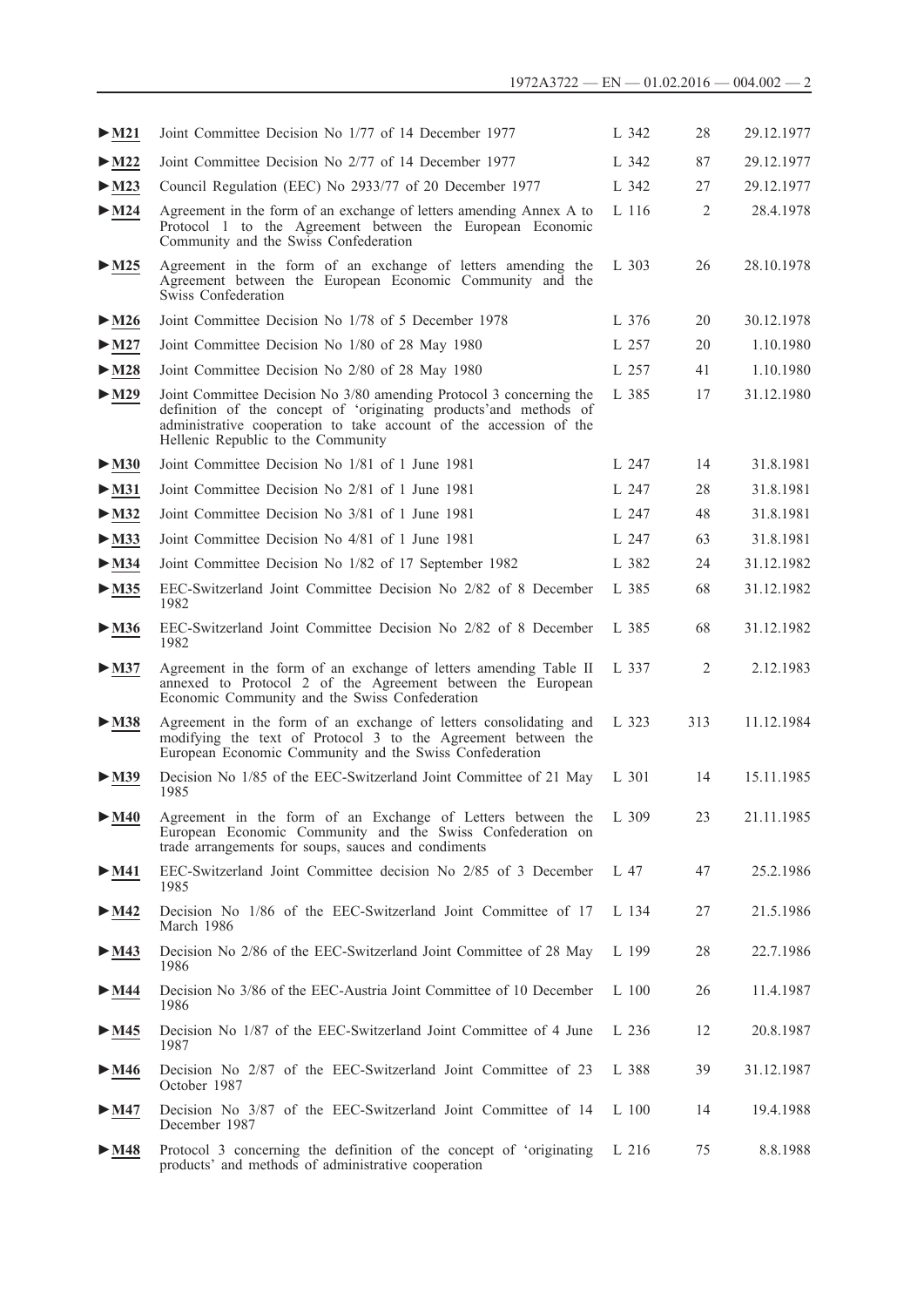| $\blacktriangleright$ M49 | Decision No 2/88 of the EEC-Switzerland Joint Committee of 6<br>December 1988                                                                                                                                                                                                          | L 379 | 27  | 31.12.1988 |
|---------------------------|----------------------------------------------------------------------------------------------------------------------------------------------------------------------------------------------------------------------------------------------------------------------------------------|-------|-----|------------|
| $>$ M50                   | Decision No 3/88 of the EEC-Switzerland Joint Committee of 6<br>December 1988                                                                                                                                                                                                          | L 379 | 29  | 31.12.1988 |
| $>$ M51                   | Decision No 4/88 of the EEC-Switzerland Joint Committee of 6<br>December 1988                                                                                                                                                                                                          | L 379 | 30  | 31.12.1988 |
| $>$ M52                   | Decision No 5/88 of the EEC-Switzerland Joint Committee of 6<br>December 1988                                                                                                                                                                                                          | L 381 | 22  | 31.12.1988 |
| $>$ M53                   | Decision No 1/89 of the EEC-Switzerland Joint Committee of 26 June<br>1989                                                                                                                                                                                                             | L 278 | 23  | 27.9.1989  |
| $>$ M54                   | Supplementary protocol to the Agreement between the European<br>Economic Community and the Swiss Confederation concerning the<br>elimination of existing and prevention of new quantitative restrictions<br>affecting exports or measures having equivalent effect                     | L 295 | 29  | 13.10.1989 |
| $>$ M55                   | Decision No 1/90 of the EEC- Switzerland Joint Committee of 2 May<br>1990                                                                                                                                                                                                              | L 176 | 12  | 10.7.1990  |
| $>$ M56                   | Decision No 4/90 of the EEC-Switzerland Joint Committee of 8 June<br>1990                                                                                                                                                                                                              | L 210 | 36  | 8.8.1990   |
| $>$ M57                   | Decision No 1/9 of the EEC-Switzerland Joint Committee of 27<br>September 1991                                                                                                                                                                                                         | L 311 | 17  | 12.11.1991 |
| $>$ M58                   | Decision No 2/91 of the EEC-Switzerland Joint Committee of 27<br>September 1991                                                                                                                                                                                                        | L 311 | 18  | 12.11.1991 |
| $>$ M59                   | Decision No 3/91 of the EEC-Switzerland Joint Committee of 13<br>December 1991                                                                                                                                                                                                         | L 42  | 45  | 18.2.1992  |
| $\blacktriangleright$ M60 | Decision No 3/92 of the EEC-Switzerland Joint Committee of 18<br>November 1992                                                                                                                                                                                                         | L 85  | 21  | 6.4.1993   |
| $\blacktriangleright$ M61 | Decision No 1/93 of the EEC-Switzerland Joint Committee of 5 April<br>1993                                                                                                                                                                                                             | L 283 | 37  | 18.11.1993 |
| $\blacktriangleright$ M62 | Decision No 2/93 of the EEC-Switzerland Joint Committee of 28 April<br>1993                                                                                                                                                                                                            | L 52  | 11  | 23.2.1994  |
| $\blacktriangleright$ M63 | Decision No 3/93 of the EEC-Switzerland Joint Committee of 28 June<br>1993                                                                                                                                                                                                             | L 52  | 23  | 23.2.1994  |
| $\blacktriangleright$ M64 | Decision No 1/94 of the EC-Switzerland Joint Committee of 6 April<br>1994                                                                                                                                                                                                              | L 204 | 150 | 6.8.1994   |
| $\blacktriangleright$ M65 | Agreement in the form of an exchange of letters between the European<br>Community and the Swiss Confederation adding to the Agreement<br>between the European Economic Community and the Swiss Confed-<br>eration a protocol on mutual administrative assistance in customs<br>matters | L 169 | 77  | 27.6.1997  |
| $\blacktriangleright$ M66 | Decision No 1/96 of the EC-Switzerland Joint Committee of 19<br>December 1996                                                                                                                                                                                                          | L 195 | 1   | 23.7.1997  |
| $\blacktriangleright$ M67 | Decision No 1/1999 of the EC-Switzerland Joint Committee of 24 June<br>1999                                                                                                                                                                                                            | L 249 | 25  | 22.9.1999  |
| $\blacktriangleright$ M68 | Decision No 2/1999 of the EC-Switzerland Joint Committee of 29<br>November 1999                                                                                                                                                                                                        | L 323 | 14  | 15.12.1999 |
| $\blacktriangleright$ M69 | Agreement in the form of an Exchange of Letters between the<br>European Community, of the one part, and the Swiss Confederation,<br>of the other part, concerning Protocol 2 to the Agreement between the<br>European Economic Community and the Swiss Confederation                   | L 76  | 12  | 25.3.2000  |
| $\blacktriangleright$ M70 | Decision No 1/2000 of the EC-Switzerland Joint Committee of 25<br>October 2000                                                                                                                                                                                                         | L 51  | 1   | 21.2.2001  |
| $>$ M71                   | Decision No 1/2001 of the EC-Switzerland Joint Committee of 24<br>January 2001                                                                                                                                                                                                         | L 51  | 40  | 21.2.2001  |
| $>$ M72                   | Decision No 801/2004 of the EC-Switzerland Joint Committee of 28<br>April 2004                                                                                                                                                                                                         | L 352 | 18  | 27.11.2004 |
|                           |                                                                                                                                                                                                                                                                                        |       |     |            |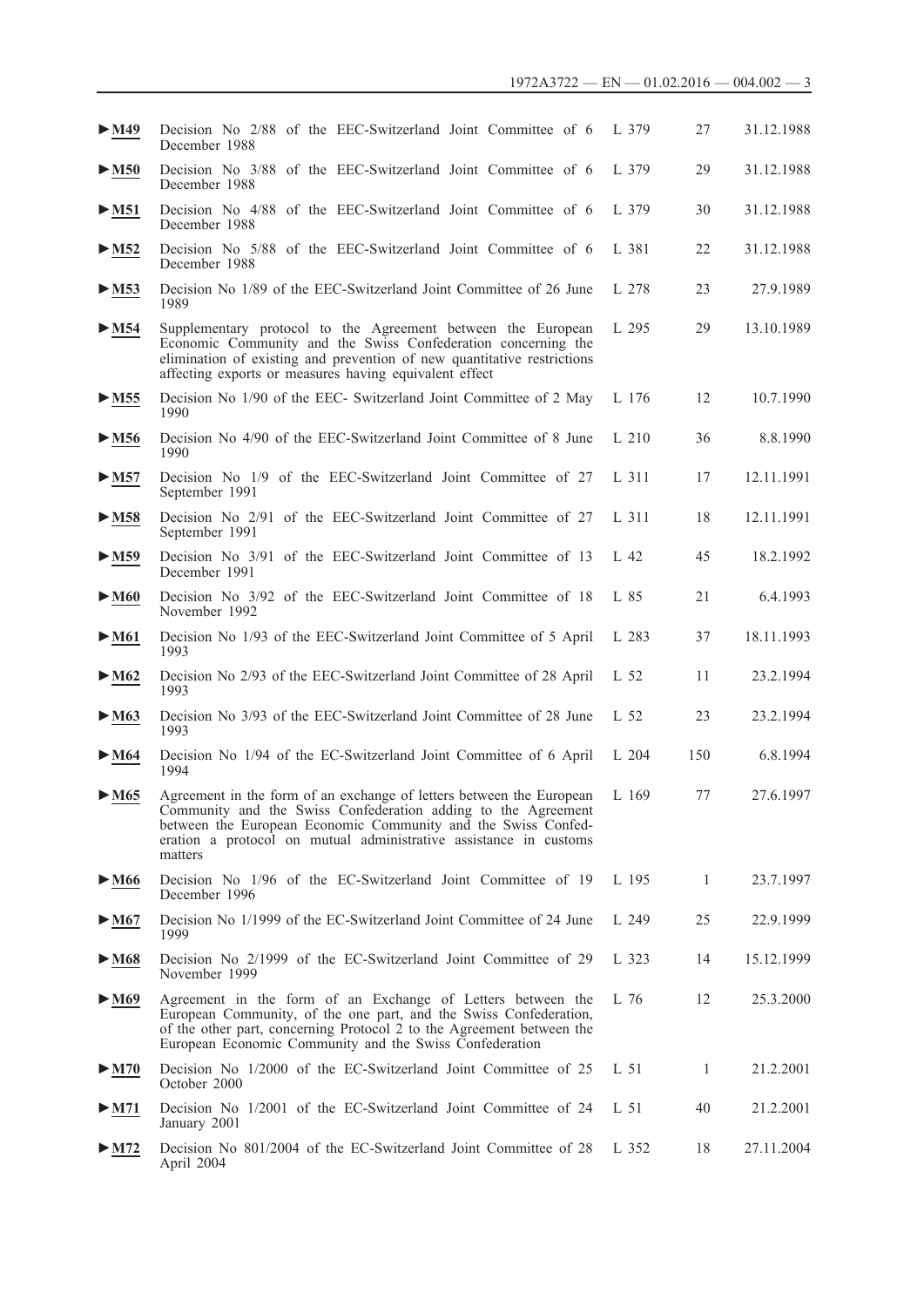| $>$ M73                   | Agreement between the European Community and the Swiss Confed-<br>eration amending the Agreement between the European Economic<br>Community and the Swiss Confederation of 22 July 1972 as regards<br>the provisions applicable to processed agricultural products | L <sub>23</sub> | 19             | 26.1.2005 |
|---------------------------|--------------------------------------------------------------------------------------------------------------------------------------------------------------------------------------------------------------------------------------------------------------------|-----------------|----------------|-----------|
| $\blacktriangleright$ M74 | amended by Decision No 1/2014 of the EU-Switzerland Joint<br>Committee of 13 February 2014                                                                                                                                                                         | L 54            | 19             | 22.2.2014 |
| $\blacktriangleright$ M75 | Decision No 2/2005 of the EC-Switzerland Joint Committee of 17<br>March 2005                                                                                                                                                                                       | L 101           | 17             | 21.4.2005 |
| $\blacktriangleright$ M76 | Decision No 3/2005 of the EC-Switzerland Joint Committee of 15<br>December 2005                                                                                                                                                                                    | L <sub>45</sub> | $\overline{1}$ | 15.2.2006 |
| $>$ M77                   | Decision No 1/2006 of the EC-Switzerland Joint Committee of 31<br>January 2006                                                                                                                                                                                     | L44             | 18             | 15.2.2006 |
| $>$ M78                   | Decision No 2/2006 of the EC-Switzerland Joint Committee of 31<br>January 2006                                                                                                                                                                                     | L44             | 21             | 15.2.2006 |
| $\blacktriangleright$ M79 | Decision No 1/2007 of the EC-Switzerland Joint Committee of 31<br>January 2007                                                                                                                                                                                     | L <sub>35</sub> | 29             | 8.2.2007  |
| $\blacktriangleright$ M80 | Decision No 1/2008 of the EC-Switzerland Joint Committee of 22<br>February 2008                                                                                                                                                                                    | L69             | 34             | 13.3.2008 |
| $>$ M81                   | Decision No 1/2009 of the EC-Switzerland Joint Committee of 14<br>January 2009                                                                                                                                                                                     | L <sub>29</sub> | 55             | 31.1.2009 |
| $>$ M82                   | Decision No 2/2009 of the EC-Switzerland Joint Committee of 13 July<br>2009                                                                                                                                                                                        | L 252           | $\mathbf{1}$   | 24.9.2009 |
| $>$ M83                   | Decision No 1/2010 of the EU-Switzerland Joint Committee of 28<br>January 2010                                                                                                                                                                                     | L41             | 72             | 16.2.2010 |
| $\blacktriangleright$ M84 | Decision No 1/2011 of the EU-Switzerland Joint Committee of 14<br>January 2011                                                                                                                                                                                     | L <sub>19</sub> | 40             | 22.1.2011 |
| $>$ M85                   | Decision No 1/2012 of the EU-Switzerland Joint Committee of 15<br>March 2012                                                                                                                                                                                       | L 85            | 35             | 24.3.2012 |
| $\blacktriangleright$ M86 | Decision No 1/2013 of the EU-Switzerland Joint Committee of 18<br>March 2013                                                                                                                                                                                       | L 82            | 60             | 22.3.2013 |
| $\blacktriangleright$ M87 | Decision No 2/2015 of the EU-Switzerland Joint Committee of 3<br>December 2015                                                                                                                                                                                     | L <sub>23</sub> | 79             | 29.1.2016 |

# Corrected by:

- ►**C1** Corrigendum, OJ L 19, 25.1.1986, p. 63 (21984A1211(06))
- ►**C2** Corrigendum, OJ L 33, 10.2.2016, p. 38 (2/2015)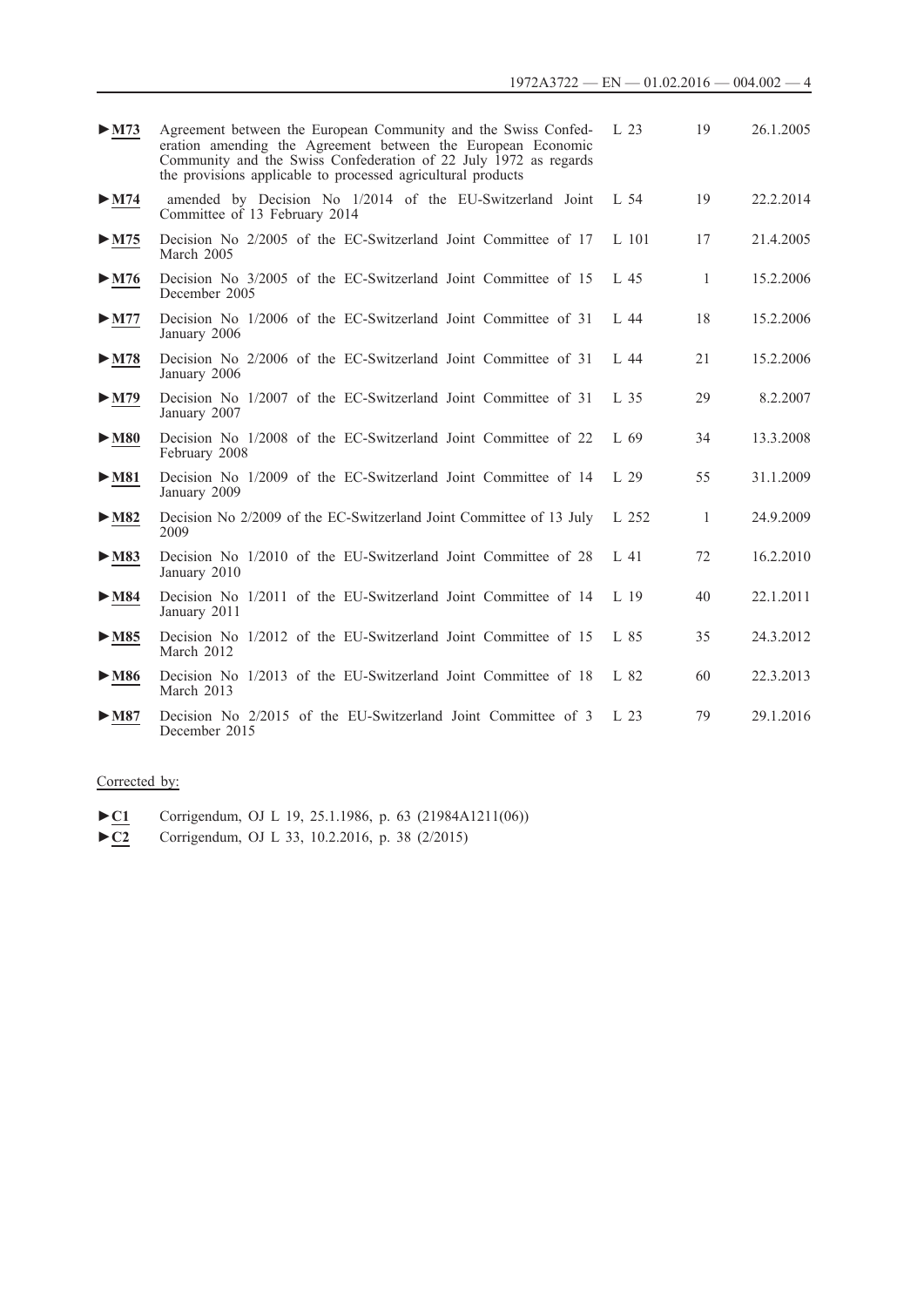### **AGREEMENT**

#### **between the European Economic Community and the Swiss Confederation**

THE EUROPEAN ECONOMIC COMMUNITY,

of the one part, and

THE SWISS CONFEDERATION,

of the other part,

DESIRING to consolidate and to extend, upon the enlargement of the European Economic Community, the economic relations existing between the Community and Switzerland and to ensure, with due regard for fair conditions of competition, the harmonious development of their commerce for the purpose of contributing to the work of constructing Europe,

RESOLVED to this end to eliminate progressively the obstacles to substantially all their trade, in accordance with the provisions of the General Agreement on Tariffs and Trade concerning the establishment of free trade areas,

DECLARING their readiness to examine, in the light of any relevant factor, and in particular of developments in the Community, the possibility of developing and deepening their relations where it would appear to be useful in the interests of their economies to extend them to fields not covered by this Agreement,

HAVE DECIDED, in pursuit of these objectives and considering that no provision of this Agreement may be interpreted as exempting the Contracting Parties from the obligations which are incumbent upon them under other international agreements,

TO CONCLUDE THIS AGREEMENT:

### *Article 1*

The aim of this Agreement is:

- (a) to promote through the expansion of reciprocal trade the harmonious development of economic relations between the European Economic Community and the Swiss Confederation and thus to foster in the Community and in Switzerland the advance of economic activity, the improvement of living and employment conditions, and increased productivity and financial stability,
- (b) to provide fair conditions of competition for trade between the Contracting Parties,
- (c) to contribute in this way, by the removal of barriers to trade, to the harmonious development and expansion of world trade.

### **▼M70**

# *Article 2*

The Agreement shall apply to products originating in the Community or Switzerland:

- (i) which fall within Chapters 25 to 97 of the Harmonised Commodity Description and Coding System, excluding the products listed in Annex I;
- (ii) which are specified in Annex II;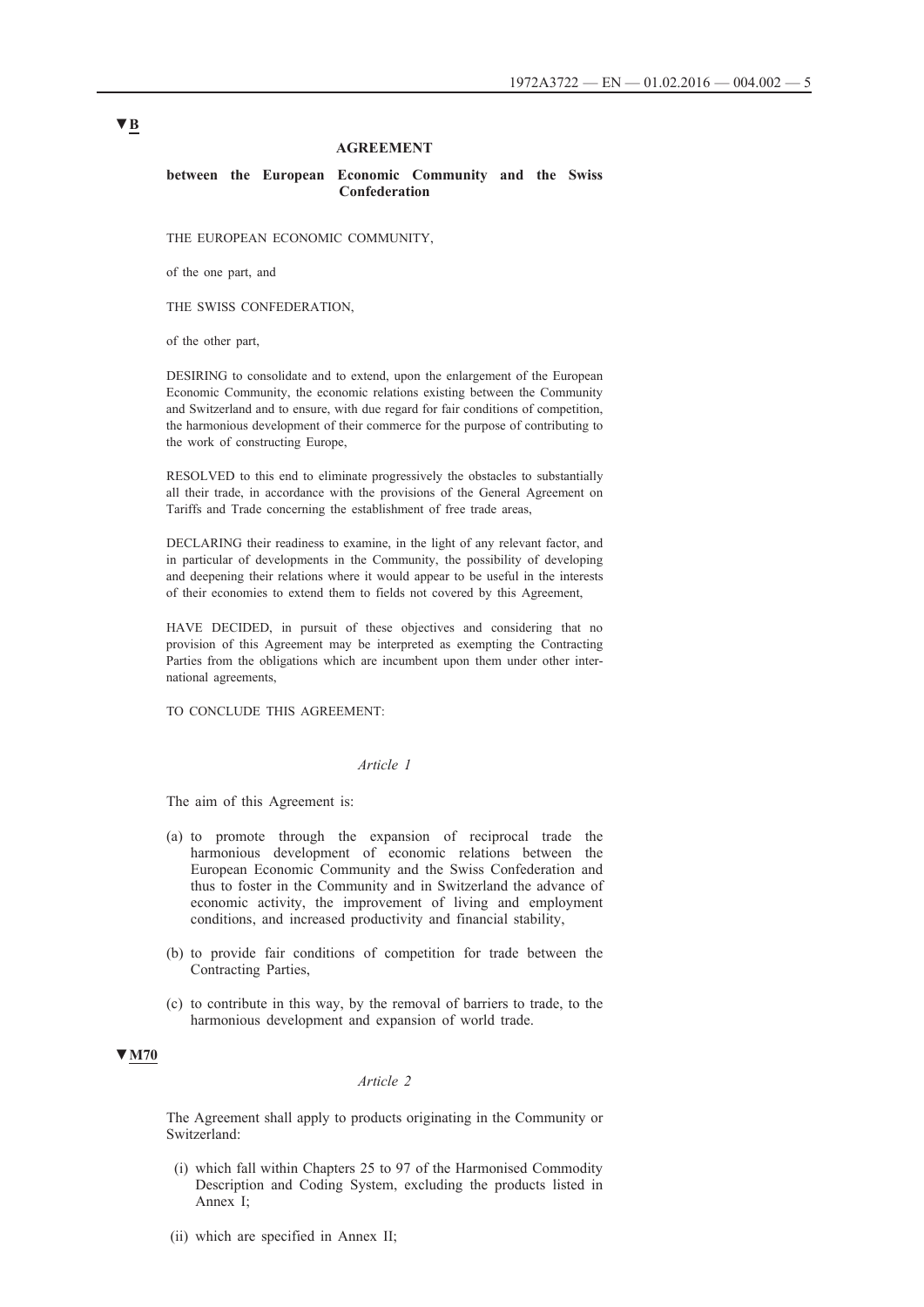(iii) which are specified in Protocol 2, with due regard to the arrangements provided for in that Protocol.

# **▼B**

#### *Article 3*

1. No new customs duty on imports shall be introduced in trade between the Community and Switzerland.

2. Customs duties on imports shall be progressively abolished in accordance with the following timetable:

- (a) on 1 April 1973 each duty shall be reduced to 80% of the basic duty;
- (b) four further reductions of 20% each shall be made on:
	- 1 January 1974,
	- 1 January 1975,
	- 1 January 1976,
	- 1 July 1977.

#### *Article 4*

1. The provisions concerning the progressive abolition of customs duties on imports shall also apply to customs duties of a fiscal nature.

The Contracting Parties may replace a customs duty of a fiscal nature or the fiscal element of a customs duty by an internal tax.

2. Denmark, Ireland **►M12** \_\_\_\_\_\_\_\_\_\_ ◄ and the United Kingdom may retain until  $\overline{1}$  January 1976 a customs duty of a fiscal nature or the fiscal element of a customs duty in the event of implementation of Article 38 of the 'Act concerning the Conditions of Accession and the Adjustments to the Treaties' **►M12** \_\_\_\_\_\_\_\_\_\_ ◄.

### **▼M70**

3. Switzerland may retain temporarily, while observing the conditions of Article 18, duties corresponding to the fiscal element contained in customs duties on imports of products specified in Annex III.

# **▼B**

The Joint Committee provided for in Article 29 shall examine whether the conditions set out in the preceding subparagraph are being met, particularly where a change has been made in the amount of the fiscal element.

The Joint Committee shall examine the position with a view to the conversion of such duties into internal charges before 1 January 1980 or before any other date which it might determine in the light of circumstances.

# *Article 5*

1. The basic duty to which the successive reductions provided for in Article 3 and in Protocol No 1 are to be applied shall, for each product, be the duty actually applied on 1 January 1972.

2. If, after 1 January 1972, any tariff reductions resulting from the tariff agreements concluded as a result of the Trade Conference held in Geneva from 1964 to 1967 become applicable, such reduced duties shall replace the basic duties referred to in paragraph 1.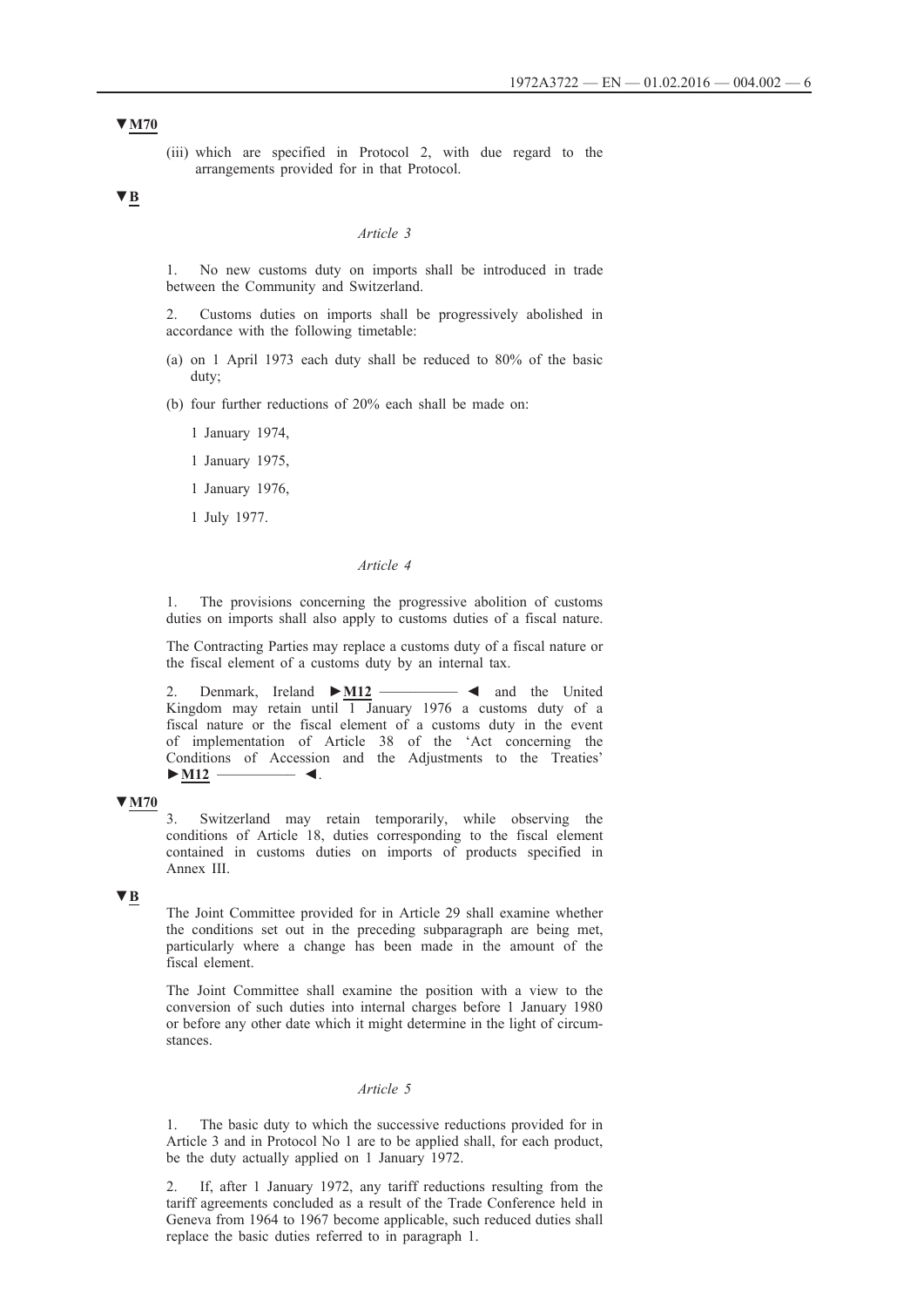3. The reduced duties calculated in accordance with Article 3 and **►M12** Protocols No 1 and No 2 ◄ shall be applied rounded to the first decimal place.

Subject to the application by the Community of Article 39 (5) of the 'Act concerning the Conditions of Accession and the Adjustments to the Treaties' **►M12** \_\_\_\_\_\_\_\_\_\_ ◄, as regards the specific duties or the specific part of the mixed duties in the Irish Customs Tariff, Article 3 and **►M12** Protocols No 1 and No 2 ◄ shall be applied, with rounding to the fourth decimal place.

### *Article 6*

1. No new charge having an effect equivalent to a customs duty on imports shall be introduced in trade between the Community and Switzerland.

2. Charges having an effect equivalent to customs duties on imports introduced on or after 1 January 1972 in trade between the Community and Switzerland shall be abolished upon the entry into force of the Agreement.

Any charge having an effect equivalent to a customs duty on imports, the rate of which on 31 December 1972 is higher than that actually applied on 1 January 1972 shall be reduced to the latter rate upon the entry into force of the Agreement.

3. Charges having an effect equivalent to customs duties on imports shall be progressively abolished in accordance with the following timetable:

- (a) by 1 January 1974 at the latest each charge shall be reduced to 60% of the rate applied on 1 January 1972;
- (b) three further reductions of 20% each shall be made on:
	- 1 January 1975,
	- 1 January 1976,
	- 1 July 1977.

### *Article 7*

1. No customs duty on exports or charge having equivalent effect shall be introduced in trade between the Community and Switzerland.

Customs duties on exports and charges having equivalent effect shall be abolished not later than 1 January 1974.

#### **▼M70**

In the case of products listed in Annex IV, customs duties on exports and charges having equivalent effect shall be abolished in accordance with the provisions of that Annex.

# **▼B**

### *Article 8*

Protocol No 1 lays down the tariff treatment and arrangements applicable to certain products.

#### *Article 9*

Protocol No 2 lays down the tariff treatment and arrangements applicable to certain goods obtained by processing agricultural products.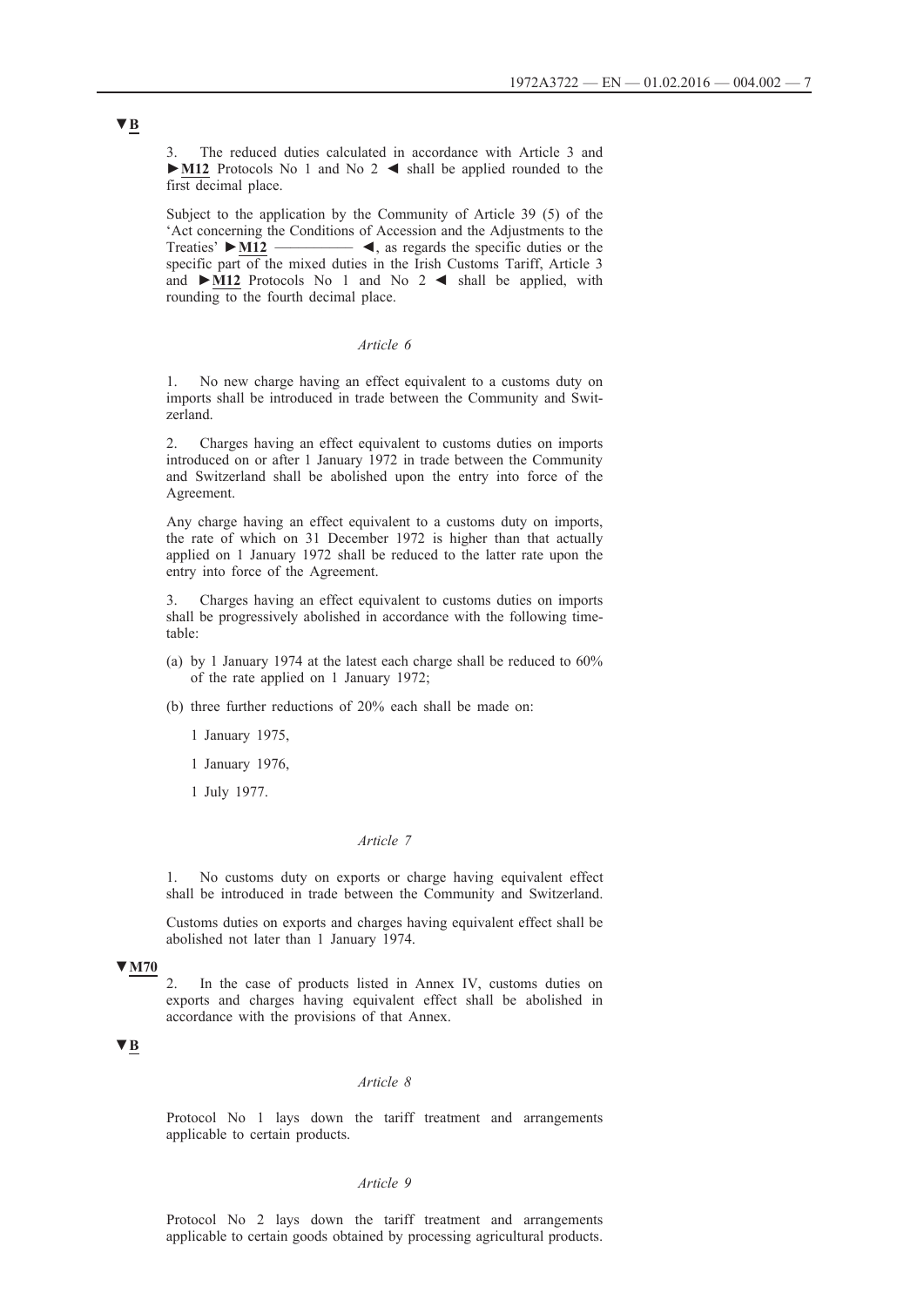1. In the event of specific rules being established as or of any alteration of the current rules the Contracting Party in question may adapt the arrangements resulting from this Agreement in respect of the products which are the subject of those rules or alterations.

2. In such cases the Contracting Party in question shall take due account of the interests of the other Contracting Party. To this end the Contracting Parties may consult each other within the Joint **Committee** 

# *Article 11*

Protocol No 3 lays down the rules of origin.

# *Article 12*

A Contracting Party which is considering the reduction of the effective level of its duties or charges having equivalent effect applicable to third countries benefiting from most favoured-nation treatment, or which is considering the suspension of their application, shall, as far as may be practicable, notify the Joint Committee not less than thirty days before such reduction or suspension comes into effect. It shall take note of any representations by the other Contracting Party regarding any distortions which might result therefrom.

#### **▼M25**

#### *Article 12a*

In the event of amendments to the customs tariff nomenclature of one or both of the Contracting Parties for products referred to in the Agreement, the Joint Committee may adapt the tariff nomenclature of those products in the Agreement to conform with such amendments having due regard to the principle that the advantages resulting from the Agreement should be maintained.

# **▼B**

### *Article 13*

1. No new quantitative restriction on imports or measures having equivalent effect shall be introduced in trade between the Community and Switzerland.

2. Quantitative restrictions on imports shall be abolished on 1 January 1973 and any measures having an effect equivalent to quantitative restrictions on imports shall be abolished not later than 1 January 1975.

### **▼M54**

# *Article 13a*

1. No new quantitative restriction on exports or measures having equivalent effect shall be introduced in trade between the Community and Switzerland.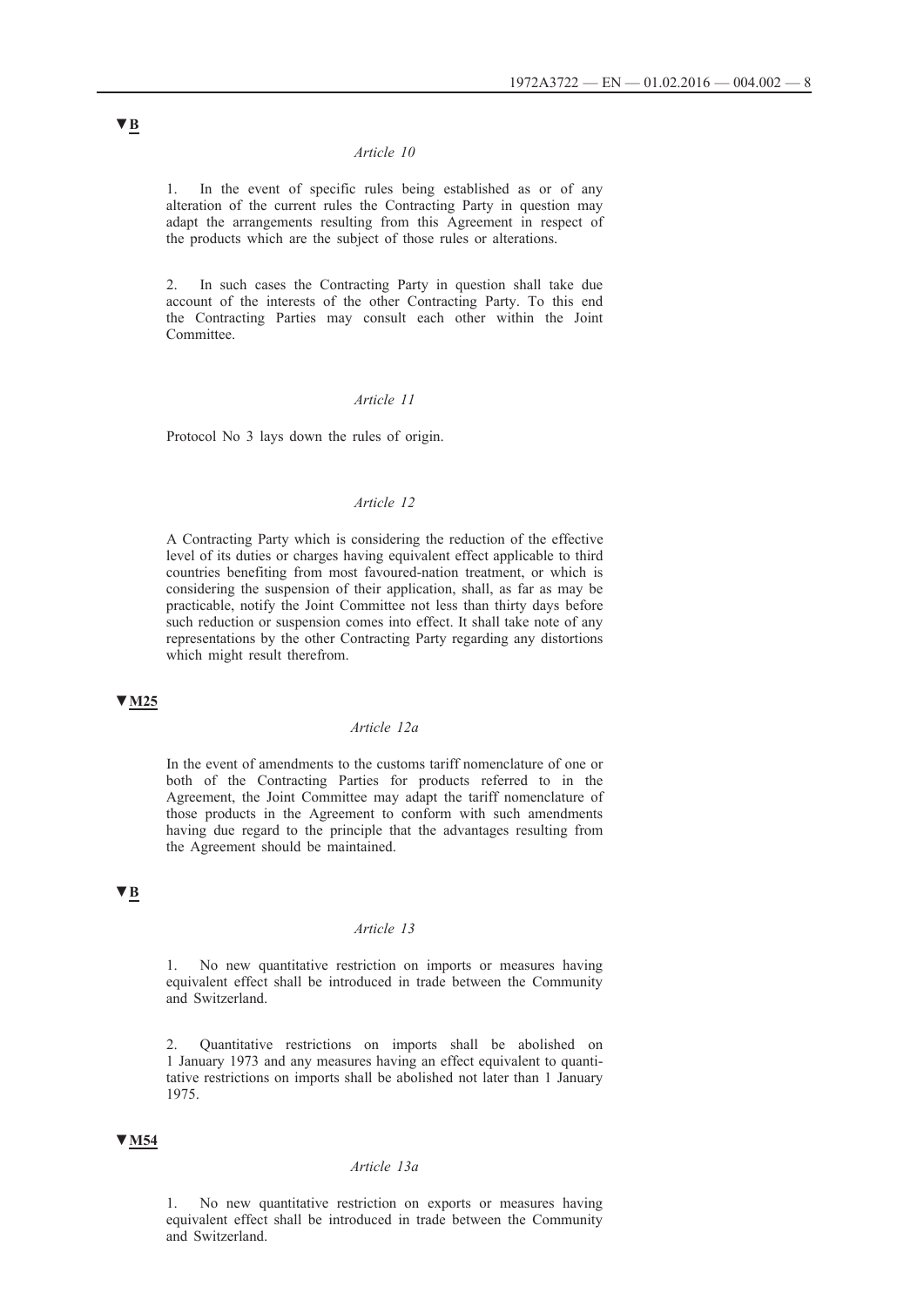# **▼M54**

2. Quantitative restrictions on exports and any measures having equivalent effect shall be abolished on 1 January 1990, except for those applied on 1 January 1989 to products listed in Protocol 6 which shall be eliminated in accordance with the provisions of the said Protocol.

### *Article 13b*

A Contracting Party which is considering a change in the arrangements which it applies to exports to third countries shall, as far as may be practicable, notify the Joint Committee not less than 30 days before the proposed change comes into effect. It shall take note of any representations by the other Contracting Party regarding any distortions which may result therefrom.

# **▼B**

### *Article 14*

# **▼M70**

The Community reserves the right to modify the arrangements applicable to the petroleum products falling within heading Nos 27.10, 27.11, ex 27.12 (excluding ozokerite and lignite/peat wax), and 27.13 of the Harmonised Commodity Description and Coding System upon adoption of decisions under the common commercial policy for the products in question or upon establishment of a common energy policy.

### **▼B**

In this event the Community shall take due account of the interests of Switzerland; to this end it shall inform the Joint Committee, which shall meet under the conditions set out in Article 31.

2. Switzerland reserves the right to take similar action should it be faced with like situations.

3. Subject to paragraphs 1 and 2, the Agreement shall not prejudice the non-tariff rules applied to imports of petroleum products.

# *Article 15*

1. The Contracting Parties declare their readiness to foster, so far as their agricultural policies allow, the harmonious development of trade in agricultural products to which the Agreement does not apply.

2. The Contracting Parties shall apply their agricultural rules in veterinary, health and plant health matters in a non-discriminatory fashion and shall not introduce any new measures that have the effect of unduly obstructing trade.

3. The Contracting Parties shall examine, under the conditions set out in Article 31, any difficulties that might arise in their trade in agricultural products and shall endeavour .to seek appropriate solutions.

# *Article 16*

From 1 July 1977 products originating in Switzerland may not enjoy more favourable treatment when imported into the Community than that applied by the Member States of the Community between themselves.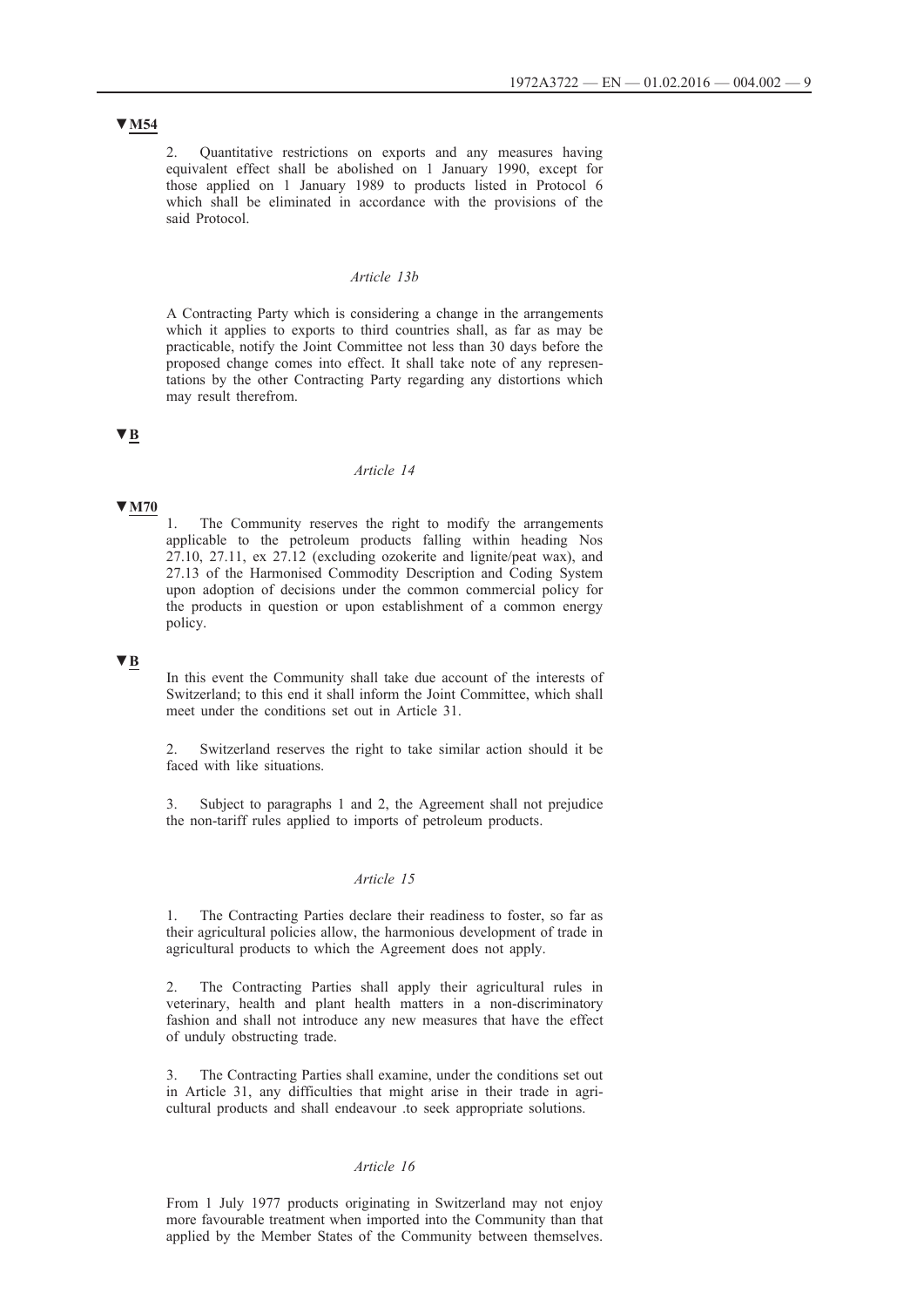The Agreement shall not preclude the maintenance or establishment of customs unions, free trade areas or arrangements for frontier trade, except in so far as they alter the trade arrangements provided for in the Agreement, in particular the provisions concerning rules of origin.

# *Article 18*

The Contracting Parties shall refrain from any measure or practice of an internal fiscal nature establishing, whether directly or indirectly, discrimination between the products of one Contracting Party and like products originating in the territory of the other Contracting Party.

Products exported to the territory of one of the Contracting Parties may not benefit from repayment of internal taxation in excess of the amount of direct or indirect taxation imposed on them.

# *Article 19*

Payments relating to trade in goods and the transfer of such payments to the Member State of the Community in which the creditor is resident or to Switzerland shall be free from any restrictions.

The Contracting Parties shall refrain from any exchange or administrative restrictions on the grant, repayment or acceptance of short- and medium-term credits covering commercial transactions in which a resident participates.

### *Article 20*

The Agreement shall not preclude prohibitions or restrictions on imports, exports or goods in transit justified on grounds of public morality, law and order or public security, the protection of life and health of humans, animals or plants, the protection of national treasures of artistic, historic or archaeological value, the protection of industrial and commercial property, or rules relating to gold or silver. Such prohibitions or restrictions must not, however, constitute a means of arbitrary discrimination or a disguised restriction on trade between the Contracting Parties.

#### *Article 21*

Nothing in the Agreement shall prevent a Contracting Party from taking any measures:

(a) which it considers necessary to prevent the disclosure of information contrary to its essential security interests;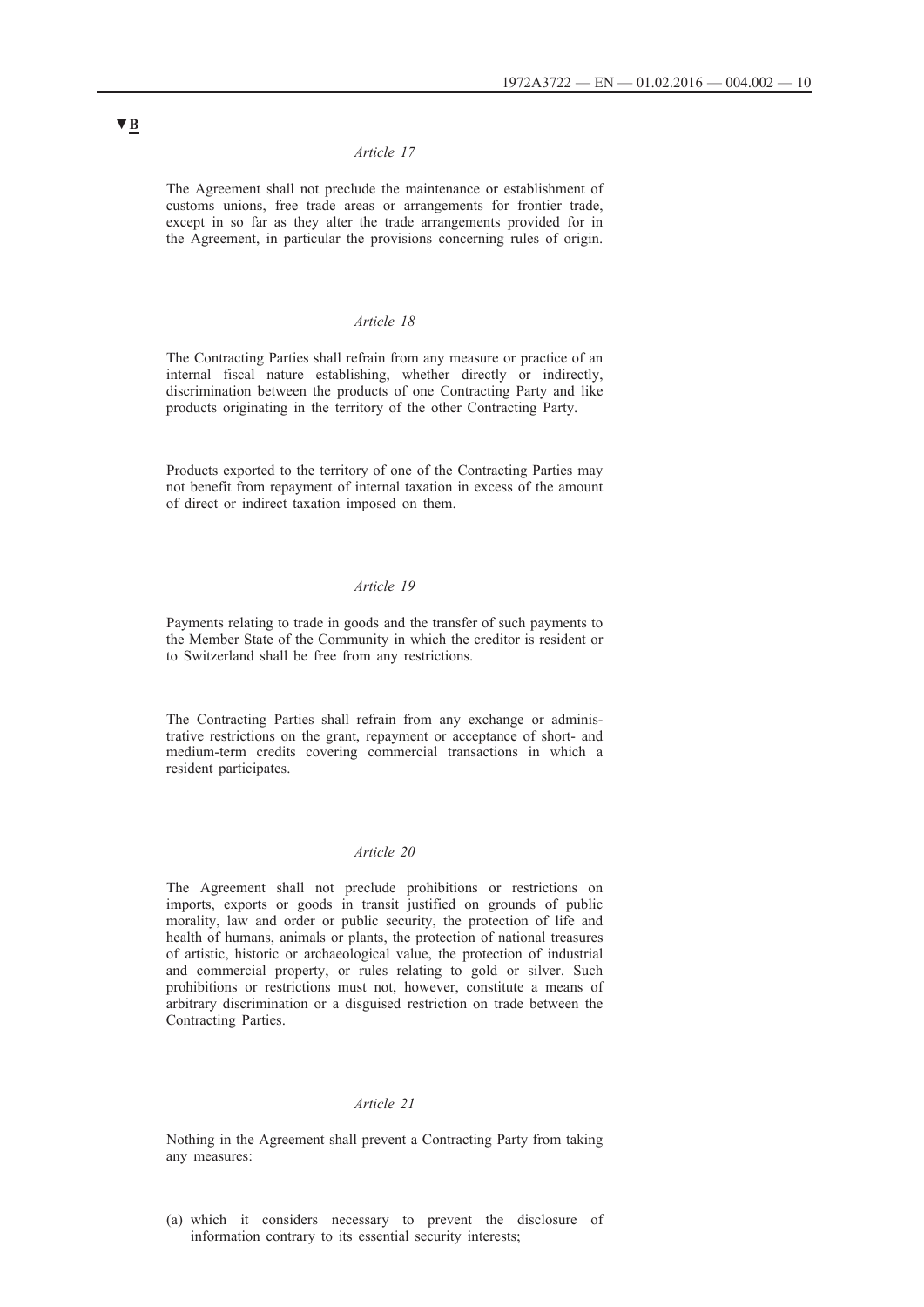- (b) which relate to trade in arms, munitions or war materials or to research, development or production indispensable for defence purposes, provided that such measures do not impair the conditions of competition in respect of products not intended for specifically military purposes;
- (c) which it considers essential to its own security in time of war or serious international tension.

1. The Contracting Parties shall refrain from any measure likely to jeopardize the fulfilment of the objectives of the Agreement.

They shall take any general or specific measures required to fulfil their obligations under the Agreement.

If either Contracting Party considers that the other Contracting Party has failed to fulfil an obligation under the Agreement, it may take appropriate measures under the conditions and in accordance with the procedures laid down in Article 27.

### *Article 23*

1. The following are incompatible with the proper functioning of the Agreement in so far as they may affect trade between the Community and Switzerland:

- (i) all agreements between undertakings, decisions by associations of undertakings and concerted practices between undertakings which have as their object or effect the prevention, restriction or distortion of competition as regards the production of or trade in goods;
- (ii) abuse by one or more undertakings of a dominant position in the territories of the Contracting Parties as a whole or in a substantial part thereof;
- (iii) any public add which distorts or threatens to distort competition by favouring certain undertakings or the production of certain goods.

2. Should a Contracting Party consider that a given practice is incompatible with this Article, it may take appropriate measures under the conditions and in accordance with the procedures laid down in Article 27.

# *Article 24*

Where an increase in imports of a given product is or is likely to be seriously detrimental to any production activity carried on in the territory of one of the Contracting Parties and where this increase is due to:

- (i) the partial or total reduction in the importing Contracting Party, as provided for in the Agreement, of customs duties and charges having equivalent effect levied on the product in question; and
- (ii) the fact that the duties or charges having equivalent effect levied by the exporting Contracting Party on imports of raw materials or intermediate products used in the manufacture of the product in question are significantly lower than the corresponding duties or charges levied by the importing Contracting Party;

the Contracting Party concerned may take appropriate measures under the conditions and in accordance with the procedures laid down in Article 27.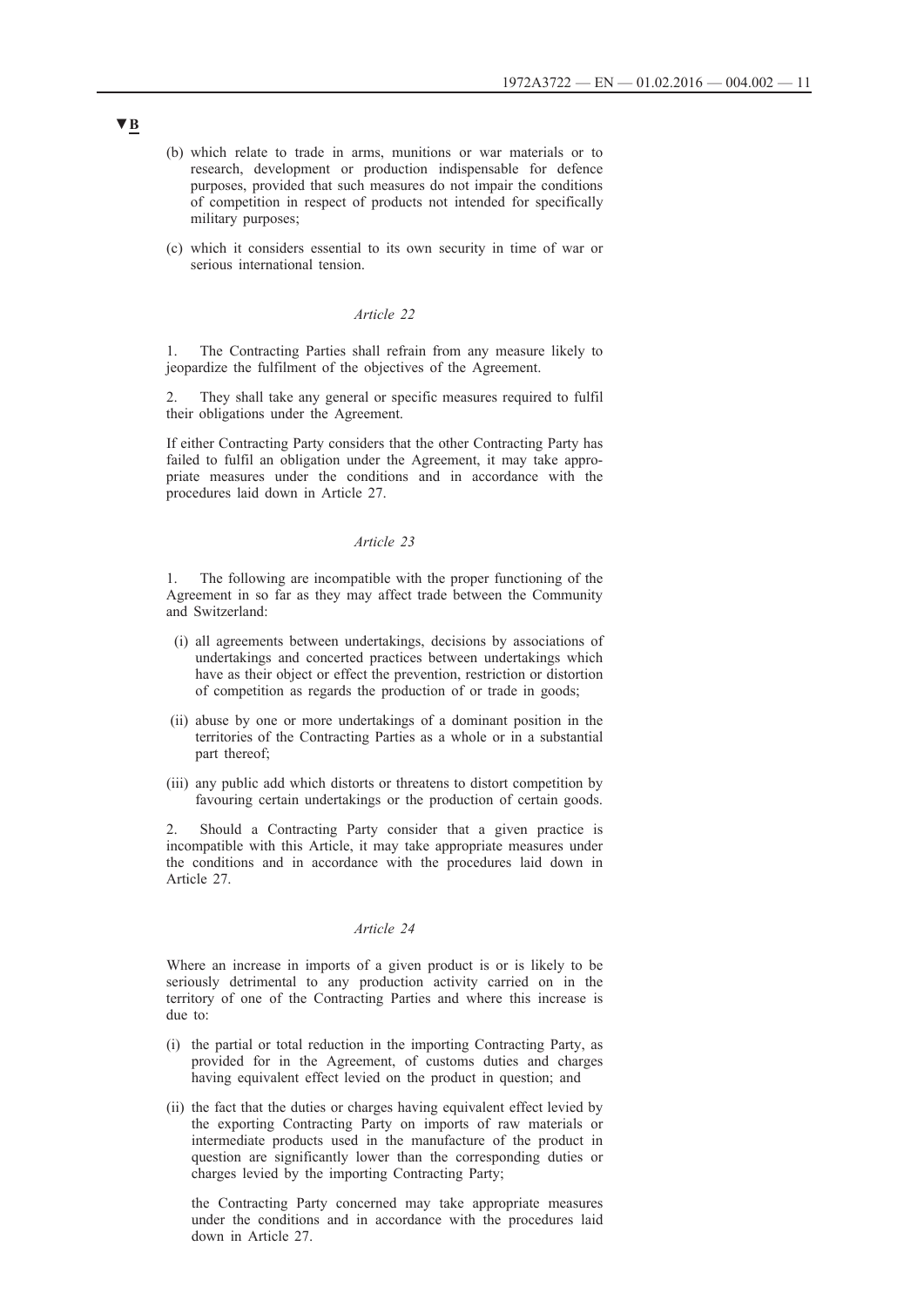#### *Article 24a*

Where compliance with the provisions of Articles 7 and 13a leads to

- 1. re-export towards a third country against which the exporting Contracting Party maintains, for the product concerned quantitative export restrictions, export duties or measures or charges having equivalent effect; or
- 2. a serious shortage, or threat thereof, of a product essential to the exporting Contracting Party;

and where the situations referred to above give rise or are likely to give rise to major difficulties for the exporting Contracting Party, that Contracting Party may take appropriate measures under the conditions and in accordance with the procedures laid down in Article 27.

# **▼B**

# *Article 25*

If one of the Contracting Parties finds that dumping is taking place in trade with the other Contracting Party, it may take appropriate measures against this practice in accordance with the Agreement on implementation of Article VI of the General Agreement on Tariffs and Trade, under the conditions and in accordance with the procedures laid down in Article 27.

### *Article 26*

If serious disturbances arise in any sector of the economy or if difficulties arise which could bring about serious deterioration in the economic situation of a region, the Contracting Party concerned may take appropriate measures under the conditions and in accordance with the procedures laid down in Article 27.

### **▼M54**

### *Article 27*

1. In the event of a Contracting Party subjecting imports or exports of products liable to give rise to the difficulties referred to in Articles 24, 24a and 26 to an administrative procedure, the purpose of which is to provide rapid information on the trend of trade flows, it shall inform the other Contracting Party.

2. In the cases specified in Articles 22 to 26, before taking the measures provided for therein or, in cases to which paragraph 3 (e) applies, as soon as possible, the Contracting Party in question shall supply the Joint Committee with all relevant information required for a thorough examination of the situation with a view to seeking a solution acceptable to the Contracting Parties. In the selection of measures, priority must be given to those which least disturb the functioning of the Agreement.

The safeguard measures shall be notified immediately to the Joint Committee, and shall be the subject of periodical consultations within the Committee, particularly with a view to their abolition as soon as circumstances permit.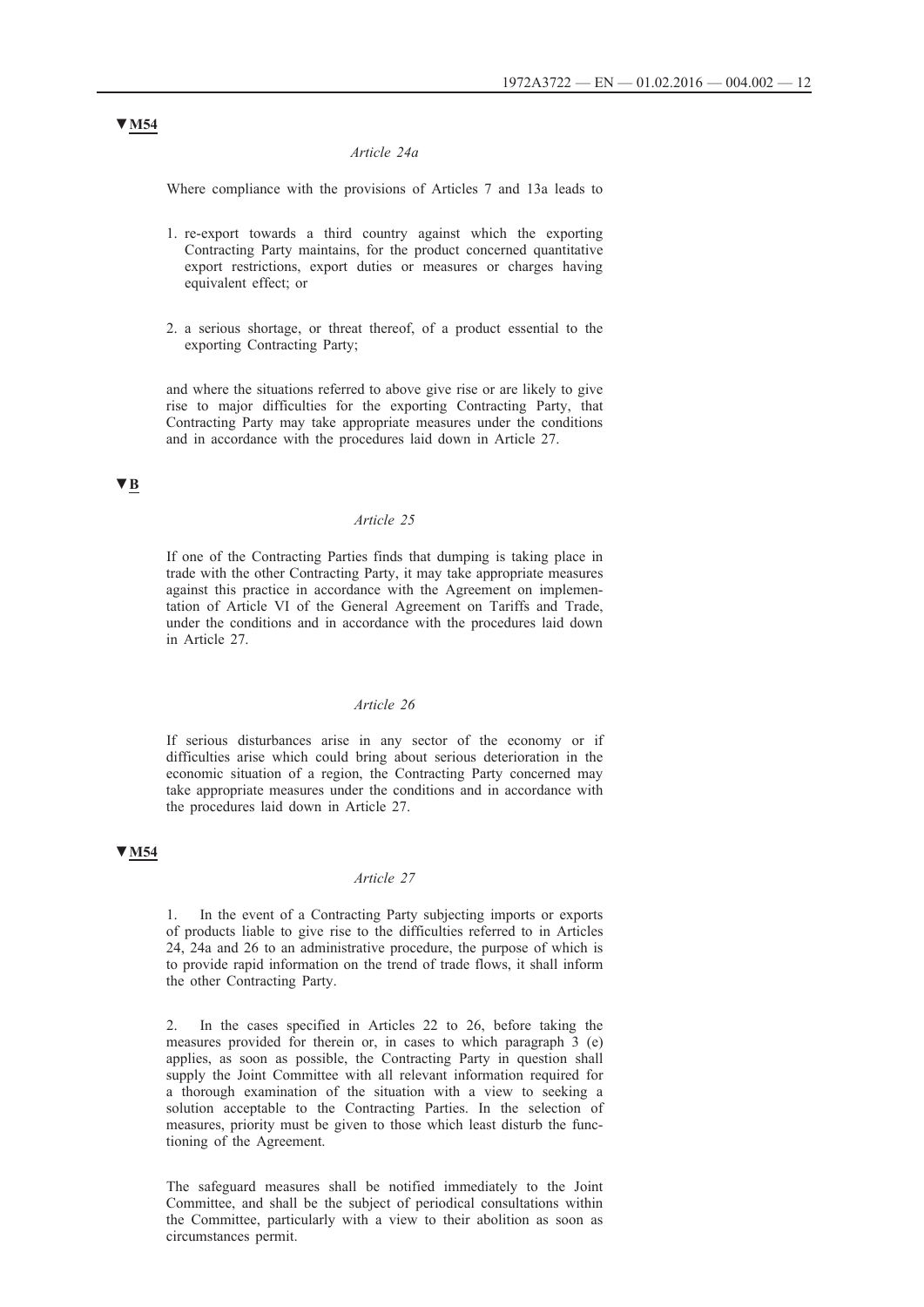3. For the implementation of paragraph 2, thefollowing provisions shall apply:

(a) As regards Article 23, either Contracting Party may refer the matter to the Joint Committee if it considers that a given practice is incompatible with the proper functioning of the Agreement within the meaning of Article 23 (1).

The Contracting Parties shall provide the Joint Committee with all relevant information and shall give it the assistance it requires in order to examine the case and, where appropriate, to eliminate the practice objected to.

If the Contracting Party in question fails to put an end to the practice objected to within the period fixed by the Joint Committee, or in the absence of agreement in the Joint Committee within three months of the matter being referred to it, the Contracting Party concerned may adopt any safeguard measures it considers necessary to deal with the serious difficulties resulting from the practices in question; in particular it may withdraw tariff concessions.

(b) As regards Article 24, the difficulties arising from thesituation referred to in that Article shall be referredfor examination to the Joint Committee, which maytake any decision needed to put an end to suchdifficulties.

If the Joint Committee or the exporting Contracting Party has not taken a decision putting an end to the difficulties within 30 days of the matter being referred, the importing Contracting Party is authorized to levy a compensatory charge on the product imported.

The compensatory charge shall be calculated according to the incidence on the value of the goods in question of the tariff disparities in respect of the raw materials or intermediate products incorporated therein.

(c) As regards Article 24a, the difficulties arising fromthe situations referred to in that Article shall bereferred for examination to the Joint Committee.With regard to subparagraph (ii) of Article 24a, thethreat of shortage shall be duly evidenced byappropriate quantitative and price indicators.

The Joint Committee may take any decision needed to put an end to the difficulties. If the Joint Committee has not taken such a decision within 30 days of the matter being referred to it, the exporting Contracting Party is authorized to apply temporarily appropriate measures on the exportation of the product concerned.

- (d) As regards Article 25, consultation in the Joint Committee shall take place before the Contracting Party concerned takes the appropriate measures.
- (e) Where exceptional circumstances requiring immediate action make prior examination impossible, the Contracting Party concerned may, in the situations specified in Articles 24, 24a, 25 and 26 and also in the case of export aids having a direct and immediate incidence on trade, apply forthwith the precautionary measures strictly necessary to remedy the situation.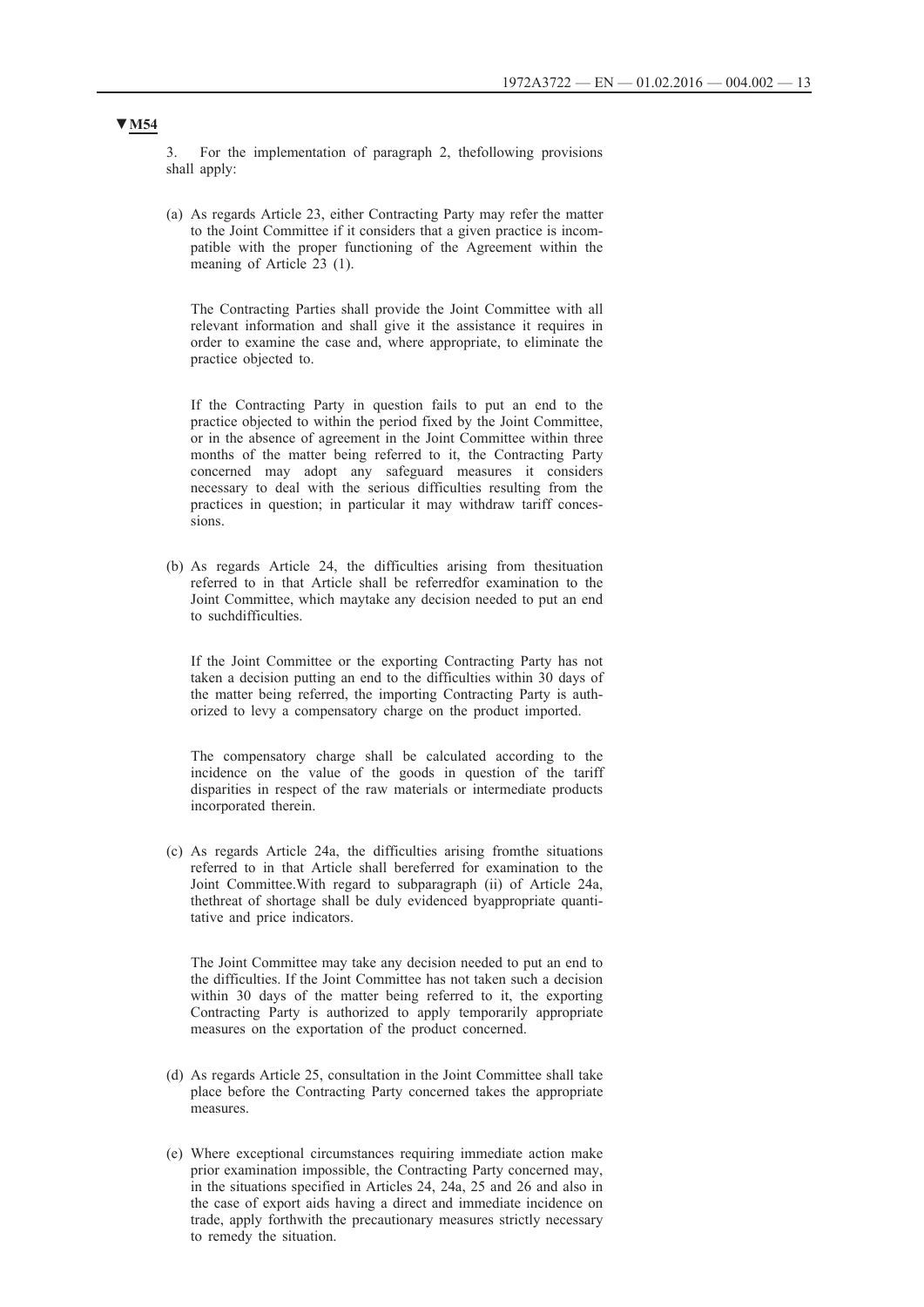Where one or more Member States of the Community or Switzerland is in difficulties or is seriously threatened with difficulties as regards its balance of payments, the Contracting Party concerned may take the necessary safeguard measures. It shall inform the other Contracting Party forthwith.

#### *Article 29*

1. A Joint Committee is hereby established, which shall be responsible for the administration of the Agreement and shall ensure its proper implementation. For this purpose, it shall make recommendations and take decisions in the cases provided for in the Agreement. These decisions shall be put into effect by the Contracting Parties in accordance with their own rules.

2. For the purpose of the proper implementation of the Agreement the Contracting Parties shall exchange information and, at the request of either Party, shall hold consultations within the Joint Committee.

3. The Joint Committee shall adopt its own rules of procedure.

### *Article 30*

The Joint Committee shall consist of representatives of the Community, on the one hand, and of representatives of Switzerland, on the other.

2. The Joint Committee shall act by mutual agreement.

### *Article 31*

1. Each Contracting Party shall preside in turn over the Joint Committee, in accordance with the arrangements to be laid down in its rules of procedure.

2. The Chairman shall convene meetings of the Joint Committee at least once a year in order to review the general functioning of the Agreement.

The Joint Committee shall, in addition meet whenever special circumstances so require, at the request of either Contracting Party, in accordance with the conditions to be laid down in its rules of procedure.

The Joint Committee may decide to set up any working party that can assist it in carrying out its duties.

# *Article 32*

1. Where a Contracting Party considers that it would be useful in the interests of the economies of both Contracting Parties to develop the relations established by the Agreement by extending them to fields not covered thereby, it shall submit a reasoned request to the other Contracting Party.

The Contracting Parties may instruct the Joint Committee to examine this request and, where appropriate, to make recommendations to them, particularly with a view to opening negotiations.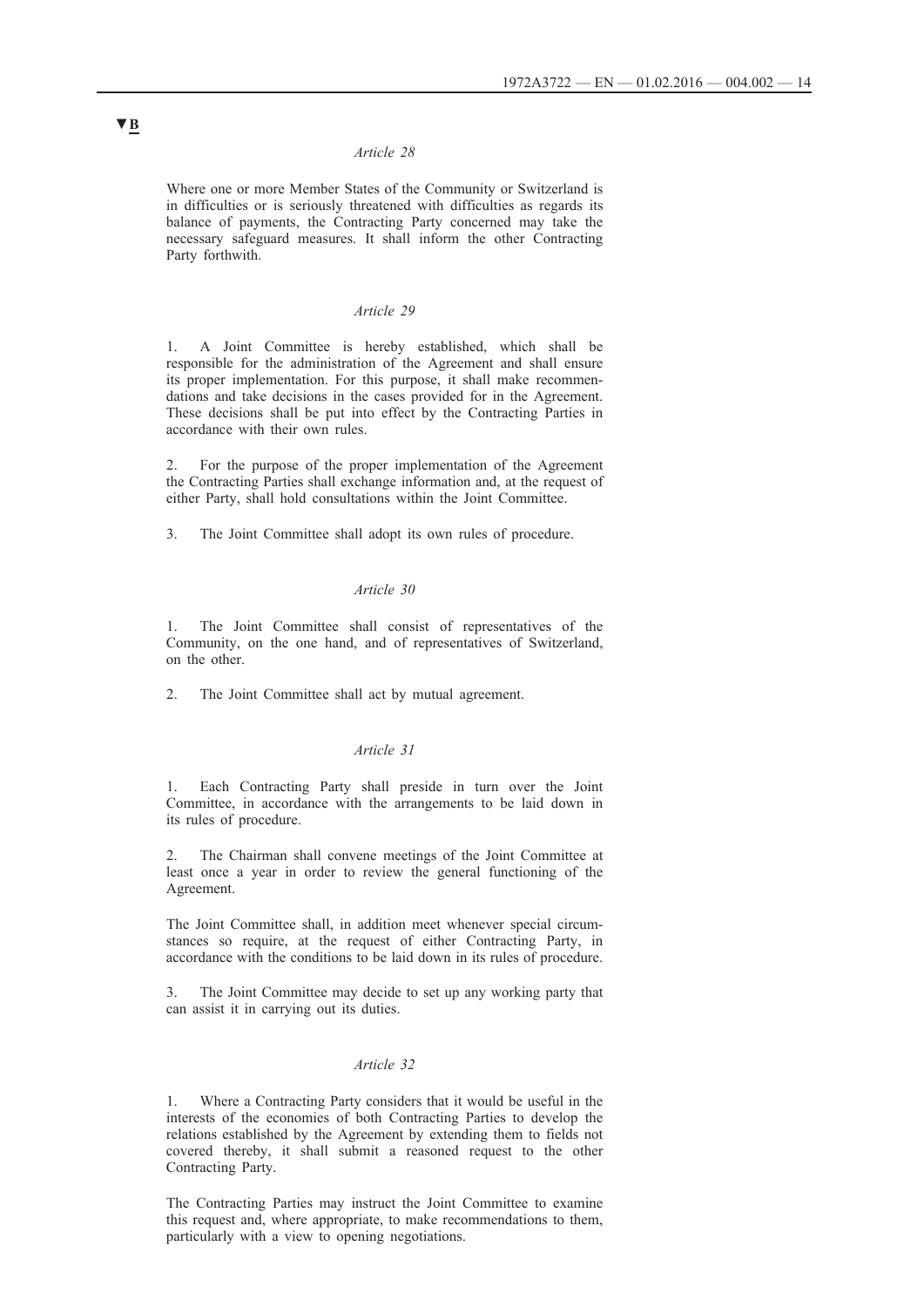2. The agreements resulting from the negotiations referred to in paragraph 1 will be subject to ratification or approval by the Contracting Parties in accordance with their own procedures.

#### *Article 33*

The Annexes and Protocols to the Agreement shall form an integral part thereof.

# *Article 34*

Either Contracting Party may denounce the Agreement by notifiying the other Contracting Party. The Agreement shall cease to be in force twelve months after the date of such notification.

### *Article 35*

The Agreement shall apply, on the one hand, to the territories to which the Treaty establishing the European Economic Community applies upon the terms laid down in that Treaty and, on the other, to the territory of the Swiss Confederation.

### *Article 36*

This Agreement is drawn up in duplicate, in the Danish, Dutch, English, French, **►M12** German and Italian languages ◄ each of these texts being equally authentic.

This Agreement will be approved by the Contracting Parties in accordance with their own procedures.

It shall enter into force on 1 January 1973 provided that the Contracting Parties have notified each other before that date that the procedures necessary to this end have been completed.

After this date this Agreement shall enter into force on the first day of the second month following such notification. The final date for such notification shall be 30 November 1973.

The provisions applicable on 1 April 1973 shall be applied upon the entry into force of this Agreement if it enters into force after that date.

Udfærdiget i Bruxelles, den toogtyvende juli nitten hundrede og tooghalvfjerds.

Geschehen zu Brüssel am zweiundzwanzigsten Juli neunzehnhundertzweiundsiebzig.

Done at Brussels on this twenty-second day of July in the year one thousand nine hundred and seventy-two.

Fait à Bruxelles, le vingt-deux juillet mil neuf cent soixante-douze.

Fatto a Bruxelles, il ventidue luglio millenovecentosettantadue.

Gedaan te Brussel, de tweeëntwintigste juli negentienhonderdtweeënzeventig.

**▼M12** \_\_\_\_\_\_\_\_\_\_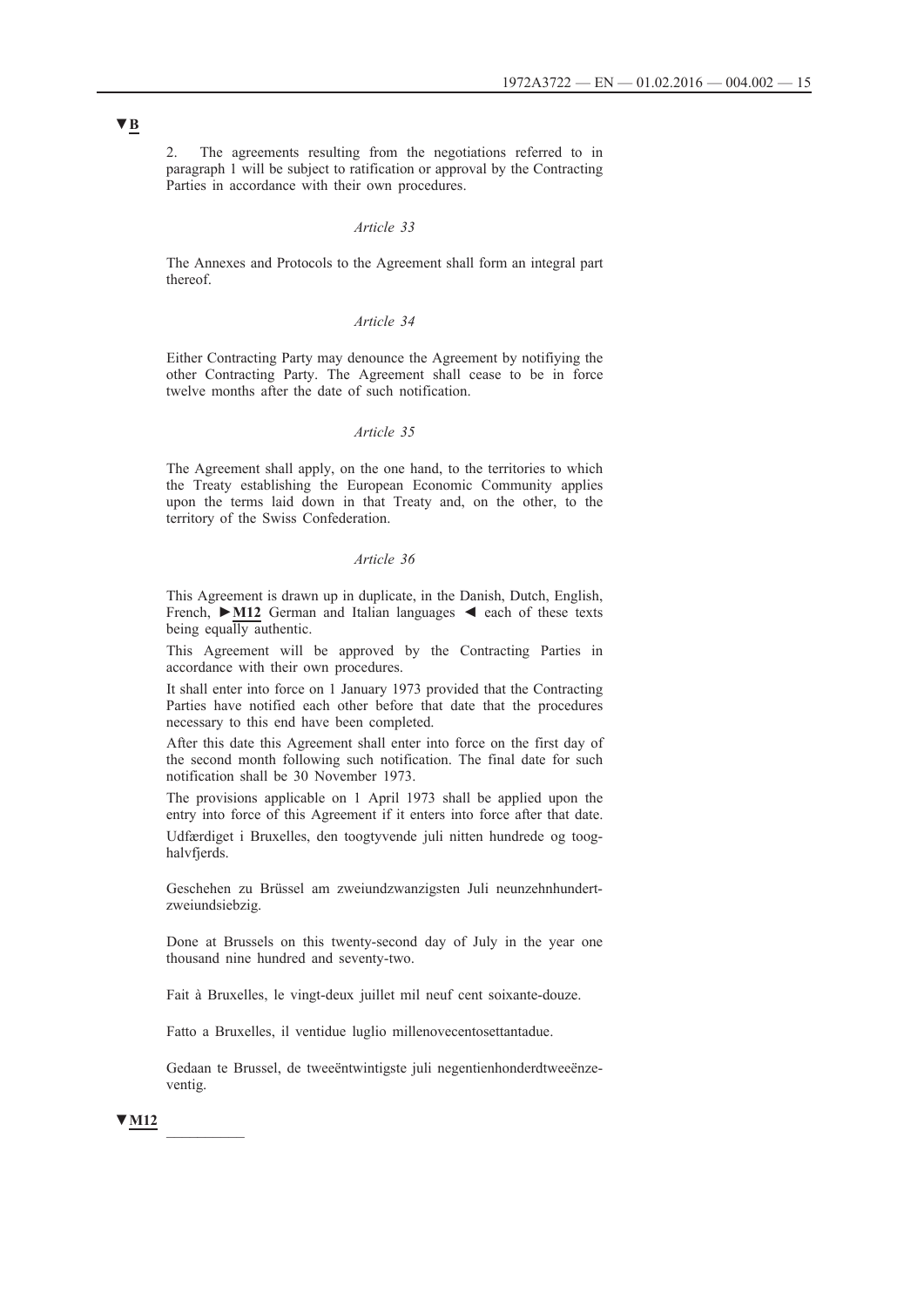På Rådet for De europæiske Fællesskabers vegne Im Namen des Rates der Europäischen Gemeinschaften In the name of the Council of the European Communities Au nom du Conseil des Communautés européennes A nome del Consiglio delle Comunità europee Namens de Raad van de Europese Gemeenschappen

**▼M12** \_\_\_\_\_\_\_\_\_\_

**▼B**

Wasmeln.

uiau je an fr sk

 $\mathcal{A}$ . Weh

Für die Schwiezerische Eidenossenschaft Pour la Confédération Suisse Per la Confederazione svizzera

Mursey<br>111. M.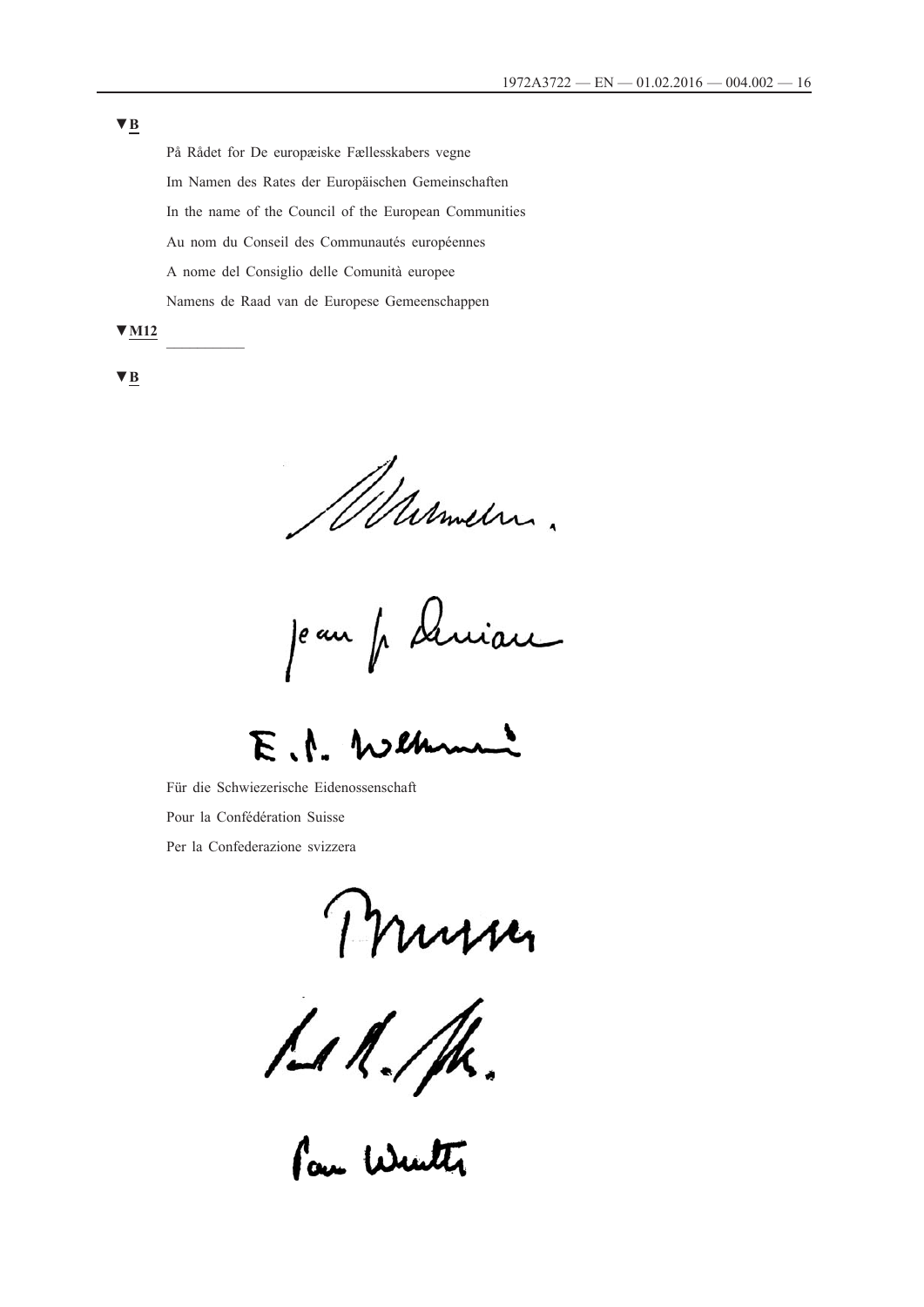### *ANNEX I*

# **List of products referred to in Article 2(i) of the Agreement**

| HS code     | Description                                                                                                                                                                                                                                                                  |
|-------------|------------------------------------------------------------------------------------------------------------------------------------------------------------------------------------------------------------------------------------------------------------------------------|
| 2905 43     | - - Mannitol                                                                                                                                                                                                                                                                 |
| 2905 44     | $-$ - D-glucitol (sorbitol)                                                                                                                                                                                                                                                  |
| 3501        | Casein, caseinates and other casein derivatives; casein glues:                                                                                                                                                                                                               |
| 3501 10     | - Casein                                                                                                                                                                                                                                                                     |
| ex 350 19 0 | – Other:<br>- Other than casein glues                                                                                                                                                                                                                                        |
| 3502        | Albumins (including concentrates of two or more whey<br>proteins, containing by weight more than 80% whey<br>proteins, calculated on the dry matter), albuminates and<br>other albumin derivatives:<br>$-$ Egg albumin:                                                      |
| 3502 11     | - - Dried                                                                                                                                                                                                                                                                    |
| 3502 19     | $-$ - Other                                                                                                                                                                                                                                                                  |
| 3502 20     | - Milk albumin, including concentrates of two or more whey<br>proteins                                                                                                                                                                                                       |
| 3505        | Dextrins and other modified starches (for example, preg-<br>elatinised or esterified starches); glues based on starches, or<br>on dextrins or other modified starches                                                                                                        |
| 3809        | Finishing agents, dye carriers to accelerate the dyeing or<br>fixing or dyestuffs and other products and preparations (for<br>example, dressings and mordants), of a kind used in the<br>textile, paper, leather or like industries, not elsewhere<br>specified or included: |
| 3809 10     | - With a basis of amylaceous substances                                                                                                                                                                                                                                      |
| 3823        | Industrial monocarboxylic fatty acids; acid oils from refining;<br>industrial fatty alcohols:<br>- Industrial monocarboxylic fatty acids; acid oils from<br>refining:                                                                                                        |
| 3823 11     | - Stearic acid                                                                                                                                                                                                                                                               |
| 3823 12     | - - Oleic acid                                                                                                                                                                                                                                                               |
| 3823 19     | $-$ Other                                                                                                                                                                                                                                                                    |
| 3823 70     | - Industrial fatty alcohols                                                                                                                                                                                                                                                  |
| 3824 60     | - Sorbitol other than that of subheading 2905 44                                                                                                                                                                                                                             |
| 5301        | Flax, raw or processed but not spun; flax tow and waste<br>(including yarn waste and garnetted stock)                                                                                                                                                                        |
| 5302        | True hemp (Cannabis sativa L.), raw or processed but not<br>spun; tow and waste of true hemp (including yarn waste and<br>garnetted stock)                                                                                                                                   |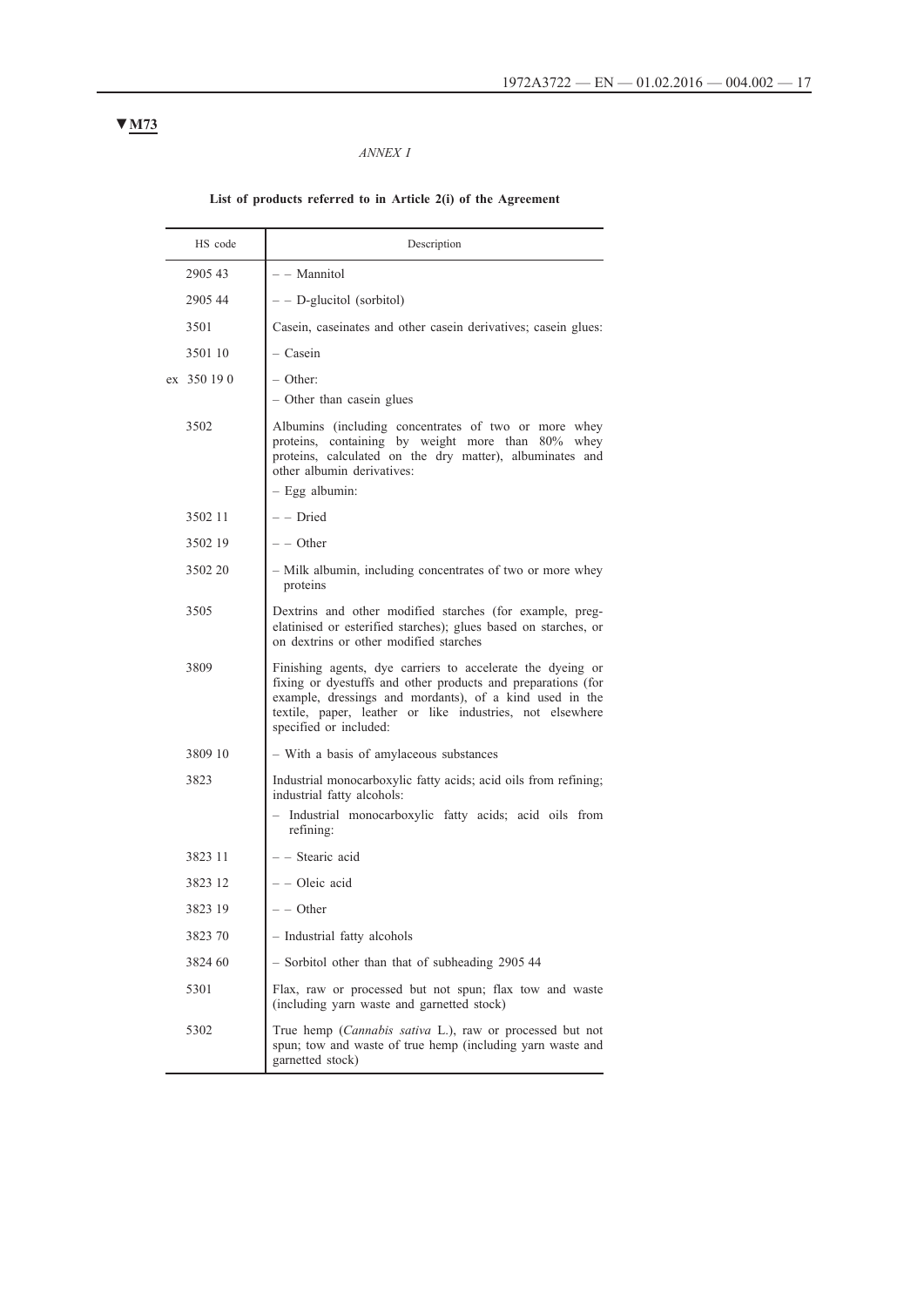### *ANNEX II*

# **List of products referred to in Article 2(ii) of the Agreement**

| HS code   | Description                                                                                                                                                                                                                                                                                                                                                                                                                    |
|-----------|--------------------------------------------------------------------------------------------------------------------------------------------------------------------------------------------------------------------------------------------------------------------------------------------------------------------------------------------------------------------------------------------------------------------------------|
| 1302.     | Vegetable saps and extracts; pectic substances, pectinates and<br>pectates; agar-agar and other mucilages and thickeners, whether<br>or not modified, derived from vegetable products:                                                                                                                                                                                                                                         |
|           | - Vegetable saps and extracts:                                                                                                                                                                                                                                                                                                                                                                                                 |
| ex1302.19 | - Other:                                                                                                                                                                                                                                                                                                                                                                                                                       |
|           | - Vanilla oleoresin                                                                                                                                                                                                                                                                                                                                                                                                            |
| 1404.     | Vegetable products not elsewhere specified or included:                                                                                                                                                                                                                                                                                                                                                                        |
| 1404.20   | - Cotton linters                                                                                                                                                                                                                                                                                                                                                                                                               |
| 1516.     | Animal or vegetable fats and oils and their fractions, partly or<br>wholly hydrogenated, inter-esterified, re-esterified or elaidinised,<br>whether or not refined, but not further prepared:                                                                                                                                                                                                                                  |
| ex1516.20 | - Vegetable fats and oils and their fractions:                                                                                                                                                                                                                                                                                                                                                                                 |
|           | . Hydrogenated castor oil, so called 'opal-wax'                                                                                                                                                                                                                                                                                                                                                                                |
| ex1518.   | Animal or vegetable fats and oils and their fractions, boiled,<br>oxidised, dehydrated, sulphurised, blown, polymerised by heat<br>in vacuum or in inert gas or otherwise chemically modified,<br>excluding those of heading No 1516; inedible mixtures or prep-<br>arations of animal or vegetable fats or oils or of fractions of<br>different fats or oils of this chapter, not elsewhere specified or<br>included: Linoxyn |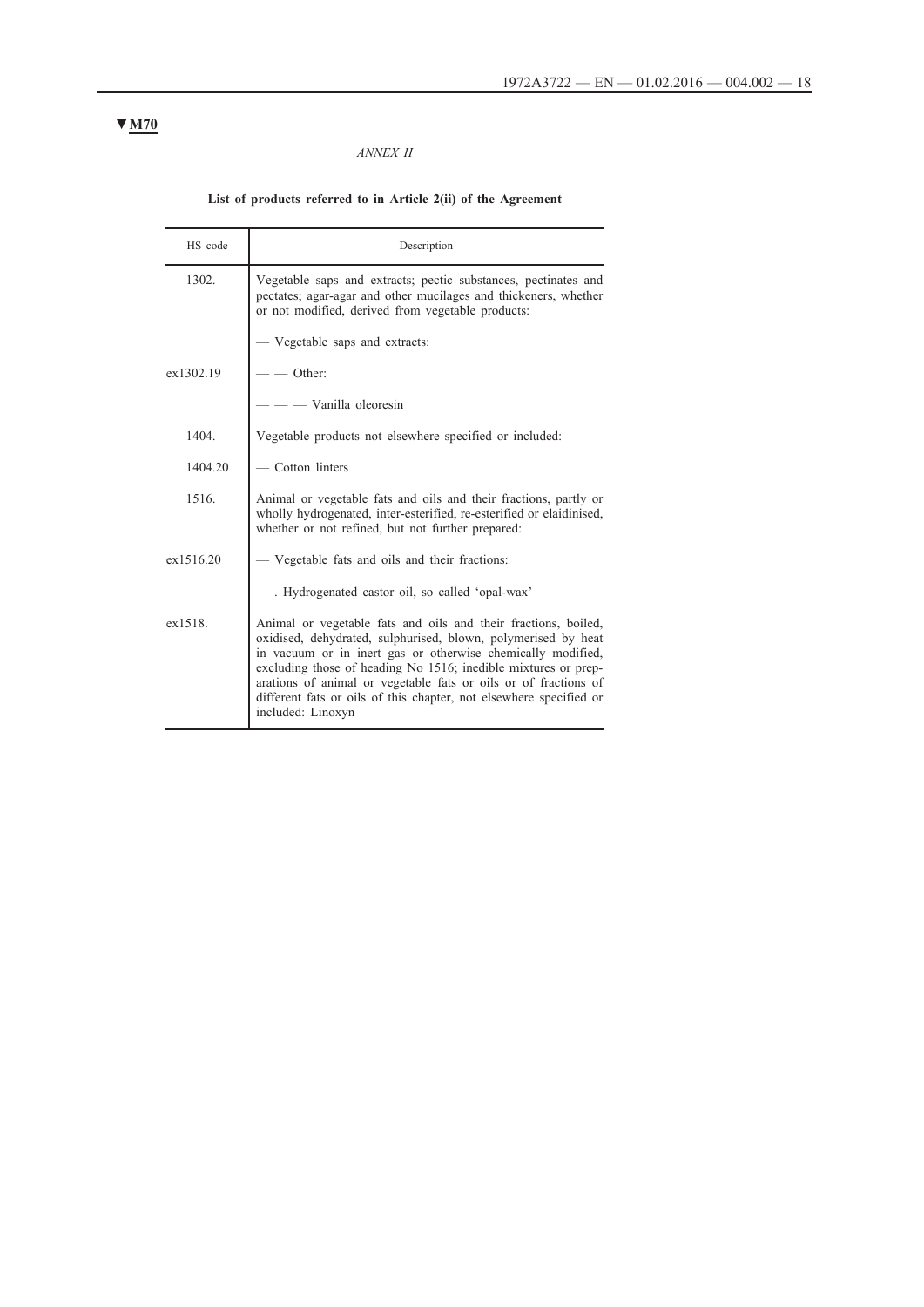### *ANNEX III*

# **List of products referred to in Article 4 of the Agreement**

On 1 January 1997 Switzerland converted the fiscal element of customs duties on imports of products specified in Annex II to the 1972 Agreement into an internal tax. That Annex is therefore deleted.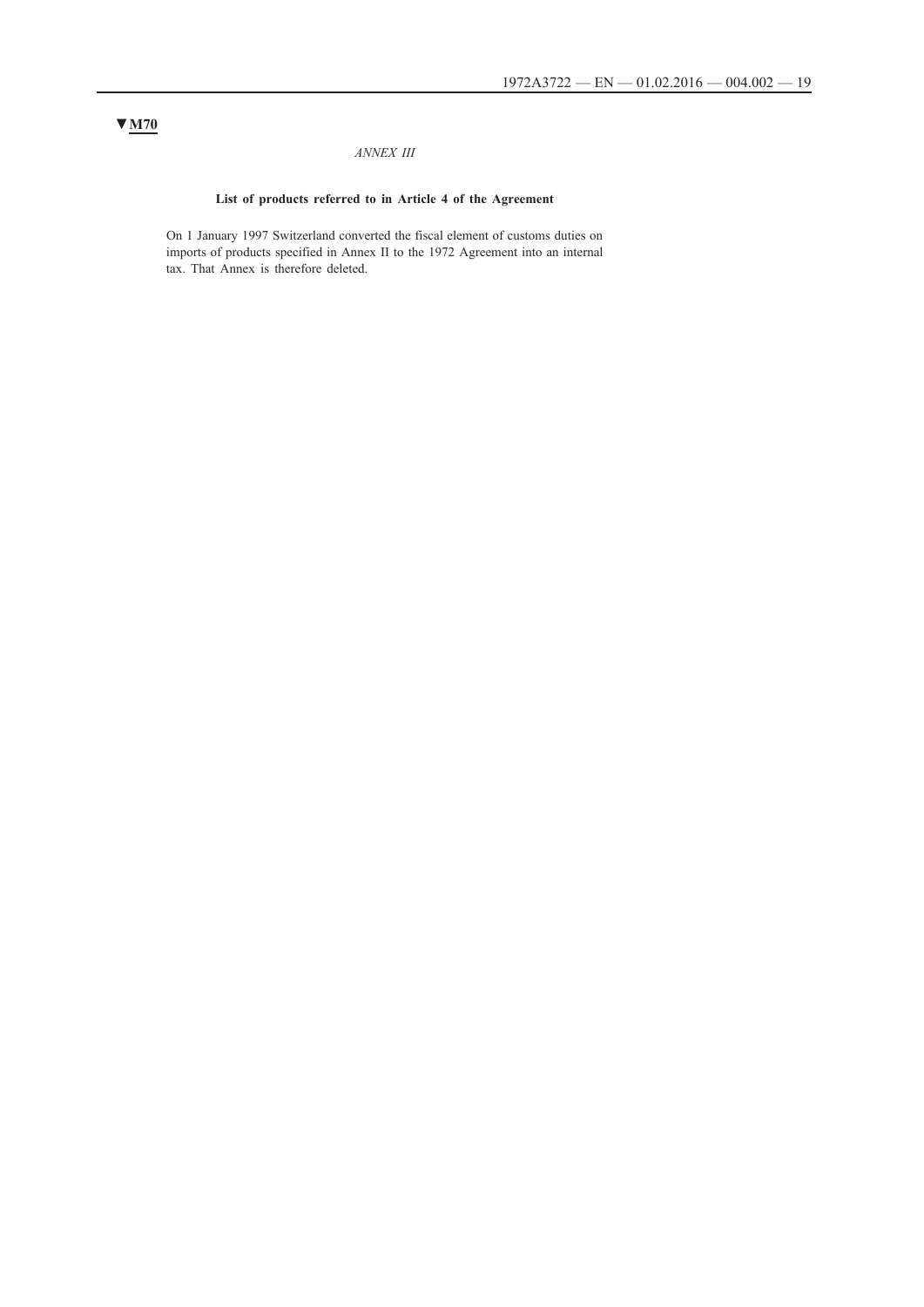### *ANNEX IV*

# **▼M54**

# **List of products referred to in Article 7 of the Agreement**

Customs duties applied by Switzerland to exports to the Community of the products listed below shall be eliminated in accordance with the following timetable.

| Harmonized<br>system<br>Heading No | Product description                             | Date of elimination |
|------------------------------------|-------------------------------------------------|---------------------|
| $ex$ 26.20                         | Ash and residues containing mainly<br>aluminium | 1 January 1993      |
| 74.04                              | Copper waste and scrap                          | 1 January 1993      |
| 76.02                              | Aluminium waste and scrap                       | 1 January 1993      |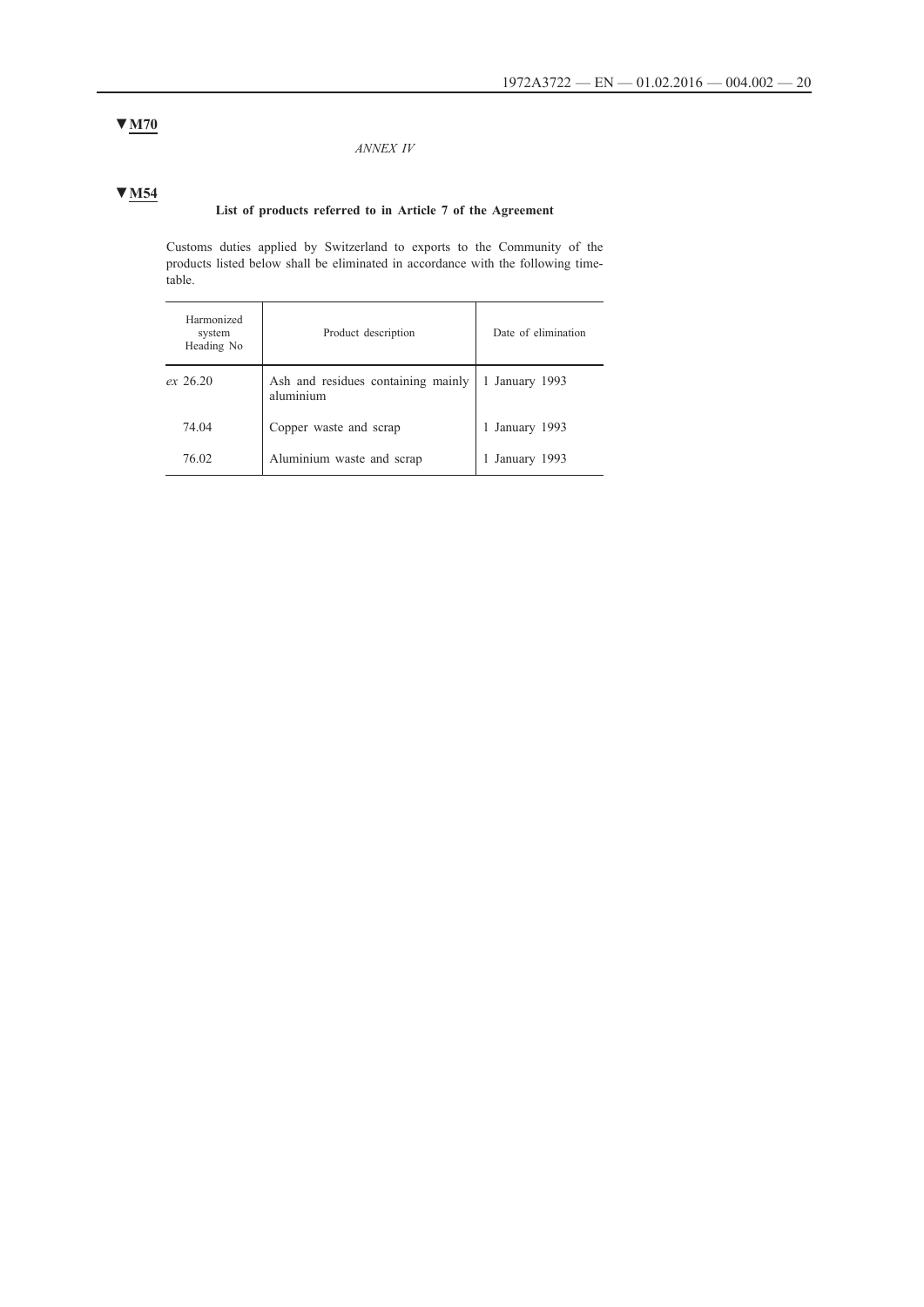### **PROTOCOL no 1**

**concerning the treatment applicable to certain products**

### SECTION A

### **TREATMENT APPLICABLE TO IMPORTS INTO THE COMMUNITY OF CERTAIN PRODUCTS ORIGINATING IN SWITZERLAND**

# *Article 1*

# **▼M25**

1. Customs duties on imports into the Community as originally constituted of products falling within Chapter 48 or 49 of the Common Customs Tariff shall be progressively abolished in accordance with the following timetable:

| Timetable      | Products falling within heading or<br>subheading Nos $48.01$ C II, $48.01$ E,<br>48.07 B, 48.13 or 48.15 B | Other products                           |
|----------------|------------------------------------------------------------------------------------------------------------|------------------------------------------|
|                | Rates of duty applicable —<br>percentage                                                                   | Percentage of basic<br>duties applicable |
| 1 January 1978 | 8                                                                                                          | 65                                       |
| 1 January 1979 | 6                                                                                                          | 50                                       |
| 1 January 1980 | 6                                                                                                          | 50                                       |
| 1 January 1981 | 4                                                                                                          | 35                                       |
| 1 January 1982 | 4                                                                                                          | 35                                       |
| 1 January 1983 | $\mathcal{L}$                                                                                              | 20                                       |
| 1 January 1984 |                                                                                                            | $^{0}$                                   |

2. Customs duties on imports into Ireland of products referred to in paragraph 1 shall be progressively abolished in accordance with the following timetable:

| Timetable      | Percentage of basic duties applicable |
|----------------|---------------------------------------|
| 1 January 1978 | 20                                    |
| 1 January 1979 | 15                                    |
| 1 January 1980 | 15                                    |
| 1 January 1981 | 10                                    |
| 1 January 1982 | 10                                    |
| 1 January 1983 | 5                                     |
| 1 January 1984 | 0                                     |

3. By way of derogation from Article 3 of the Agreement, Denmark and the United Kingdom shall apply the following customs duties to imports of products in paragraph 1 which originate in Switzerland:

|                | Products falling within heading or<br>subheading Nos 48.01 C II, 48.01 E,<br>48.07 B, 48.13 or 48.15 B | Other products                                            |
|----------------|--------------------------------------------------------------------------------------------------------|-----------------------------------------------------------|
| Timetable      | Rates of duty applicable $-$<br>percentage                                                             | Percentage of<br>Common Customs<br>Tariff duty applicable |
| 1 January 1978 | 8                                                                                                      | 65                                                        |
| 1 January 1979 | 6                                                                                                      | 50                                                        |
| 1 January 1980 | 6                                                                                                      | 50                                                        |
|                |                                                                                                        |                                                           |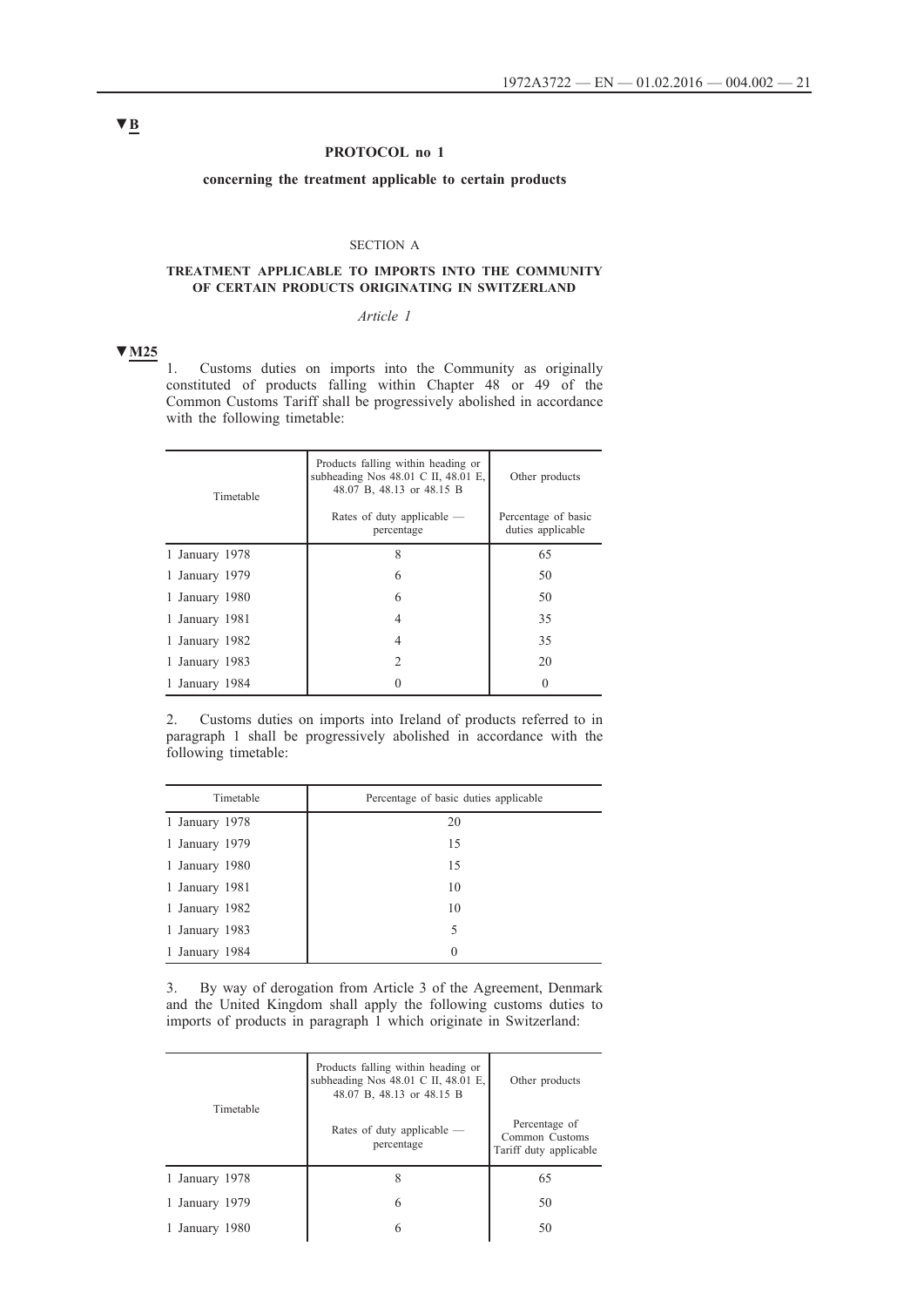| Timetable      | Products falling within heading or<br>subheading Nos 48.01 C II, 48.01 E,<br>48.07 B, 48.13 or 48.15 B | Other products                                            |
|----------------|--------------------------------------------------------------------------------------------------------|-----------------------------------------------------------|
|                | Rates of duty applicable —<br>percentage                                                               | Percentage of<br>Common Customs<br>Tariff duty applicable |
| 1 January 1981 |                                                                                                        | 35                                                        |
| 1 January 1982 | 4                                                                                                      | 35                                                        |
| 1 January 1983 | 2                                                                                                      | 20                                                        |
| 1 January 1984 |                                                                                                        |                                                           |

**▼B**

4. During the period from 1 January 1974 to 31 December 1983<br>Denmark  $\triangleright$  M12  $\longrightarrow$  **4** and the United Kingdom shall be **■** ■ and the United Kingdom shall be entitled to open each year, for imports of products originating in Switzerland, zero-duty tariff quotas the amounts of which, shown in Annex A for 1974, shall be equal to the average amount of imports between 1968 and 1971 raised cumulatively by four increases of 5%; after 1 January 1975 the amount of these tariff quotas shall be raised annually by 5%.

5. The expression 'the Community as originally constituted' means the Kingdom of Belgium, the Federal Republic of Germany, the French Republic, the Italian Republic, the Grand Duchy of Luxembourg and the Kingdom of the Netherlands.

#### *Article 2*

1. Customs duties on imports into the Community as originally constituted and into Ireland of the products specified in paragraph 2 shall be progressively reduced to the following levels in accordance with the following timetable:

| Timetable      | Percentage of basic duties applicable                                                       |
|----------------|---------------------------------------------------------------------------------------------|
| 1 April 1973   | 95                                                                                          |
| 1 Januar/1974  | 90                                                                                          |
| 1 January 1975 | 85                                                                                          |
| 1 Januar/1976  | 75                                                                                          |
| 1 Januar/1977  | 60                                                                                          |
| 1 January 1978 | with a maximum of 3% ad valorem (except<br>40<br>subheading Nos $78.01$ A II and $79.01$ A) |
| 1 Januar/1979  | 20                                                                                          |
| 1 Januar/1980  | $\theta$                                                                                    |

For tariff subheading Nos 78.01 A II and 79.01 A, listed in the table given in paragraph 2, the tariff reductions shall be made, as regards the Community as originally constituted and notwithstanding Article 5(3) of the Agreement, rounded to the second decimal place.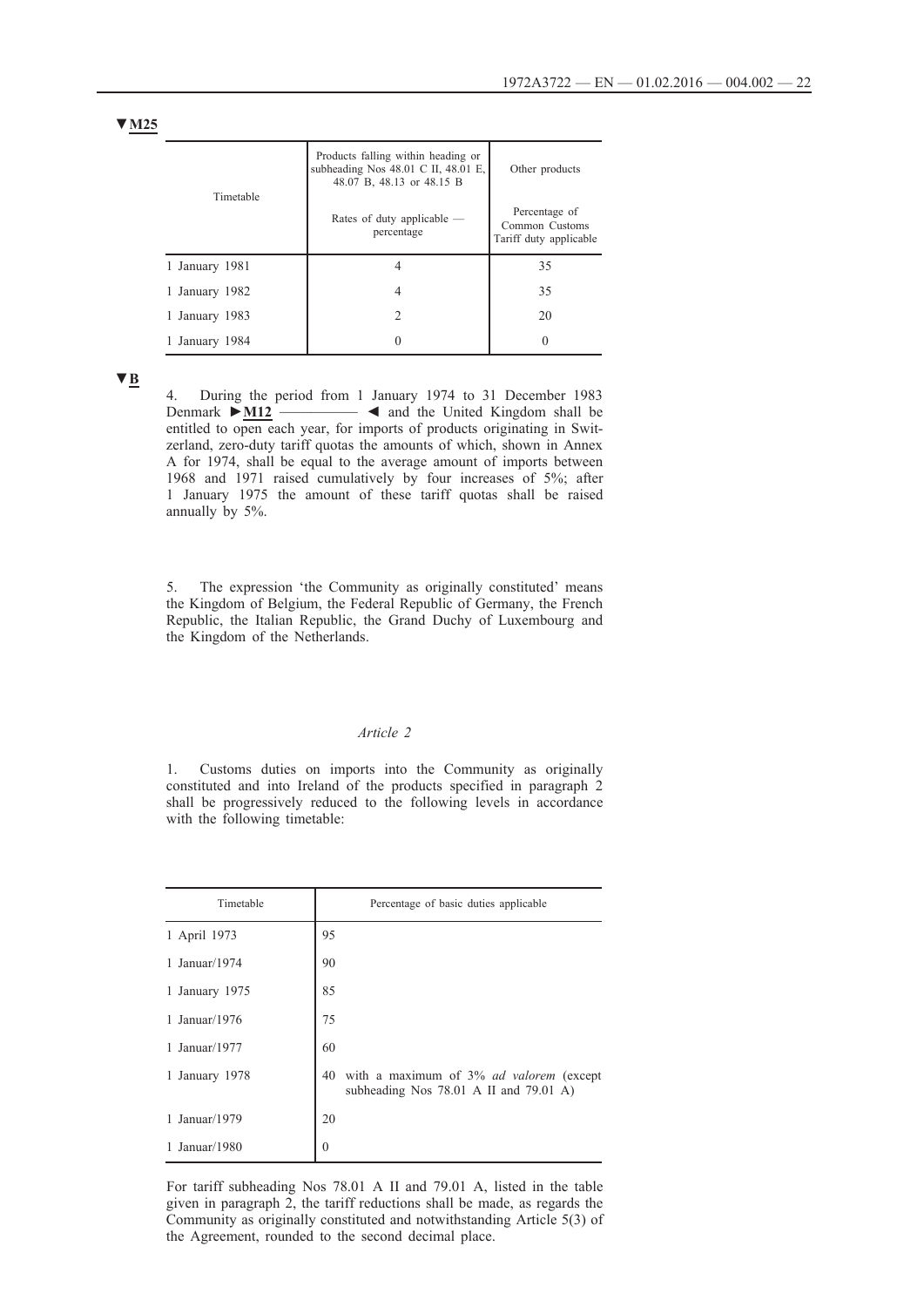| Common Customs Tariff<br>heading No | Description                                                                                                               |  |
|-------------------------------------|---------------------------------------------------------------------------------------------------------------------------|--|
| ex 73.02                            | Ferro-alloys, excluding ferro-nickel and products<br>covered by the ECSC Treaty                                           |  |
| 76.01                               | Unwrought aluminium; aluminium waste and scrap:                                                                           |  |
|                                     | A. Unwrought                                                                                                              |  |
| 78.01                               | Unwrought lead (including argentiferous lead); lead<br>waste and scrap                                                    |  |
|                                     | A. Unwrought                                                                                                              |  |
|                                     | II. Other                                                                                                                 |  |
| 79.01                               | Unwrought zinc; zinc waste and scrap:                                                                                     |  |
|                                     | A. Unwrought                                                                                                              |  |
| 81.01                               | Tungsten (Wolfram), unwrought or wrought, and<br>articles thereof                                                         |  |
| 81.02                               | Molybdenum, unwrought or wrought, and articles<br>thereof                                                                 |  |
| 81.03                               | Tantalum, unwrought or wrought, and articles<br>thereof                                                                   |  |
| 81.04                               | Other base metals, unwrought or wrought, and<br>articles thereof; cermets, unwrought or wrought,<br>and articles thereof: |  |
|                                     | B. Cadmium                                                                                                                |  |
|                                     | C. Cobalt                                                                                                                 |  |
|                                     | II. Wrought                                                                                                               |  |
|                                     | M25 D. Chromium:                                                                                                          |  |
|                                     | I. Unwrought; waste and scrap:                                                                                            |  |
|                                     | b) Other                                                                                                                  |  |
|                                     | Other $\triangleleft$<br>H.                                                                                               |  |
|                                     | E. Germanium                                                                                                              |  |
|                                     | F. Hafnium (celtium)                                                                                                      |  |
|                                     | G. Manganese                                                                                                              |  |
|                                     | H. Niobium (columbium)                                                                                                    |  |
|                                     | IJ. Antimony                                                                                                              |  |
|                                     | K. Titanium                                                                                                               |  |
|                                     | L. Vanadium                                                                                                               |  |
|                                     | M. Uranium depleted in U 235                                                                                              |  |
|                                     | O. Zirconium                                                                                                              |  |
|                                     | P. Rhenium                                                                                                                |  |
|                                     | Q. Gallium; indium; thallium                                                                                              |  |
|                                     | R. Cermets                                                                                                                |  |

# 2. The products referred to in the paragraph above are the following: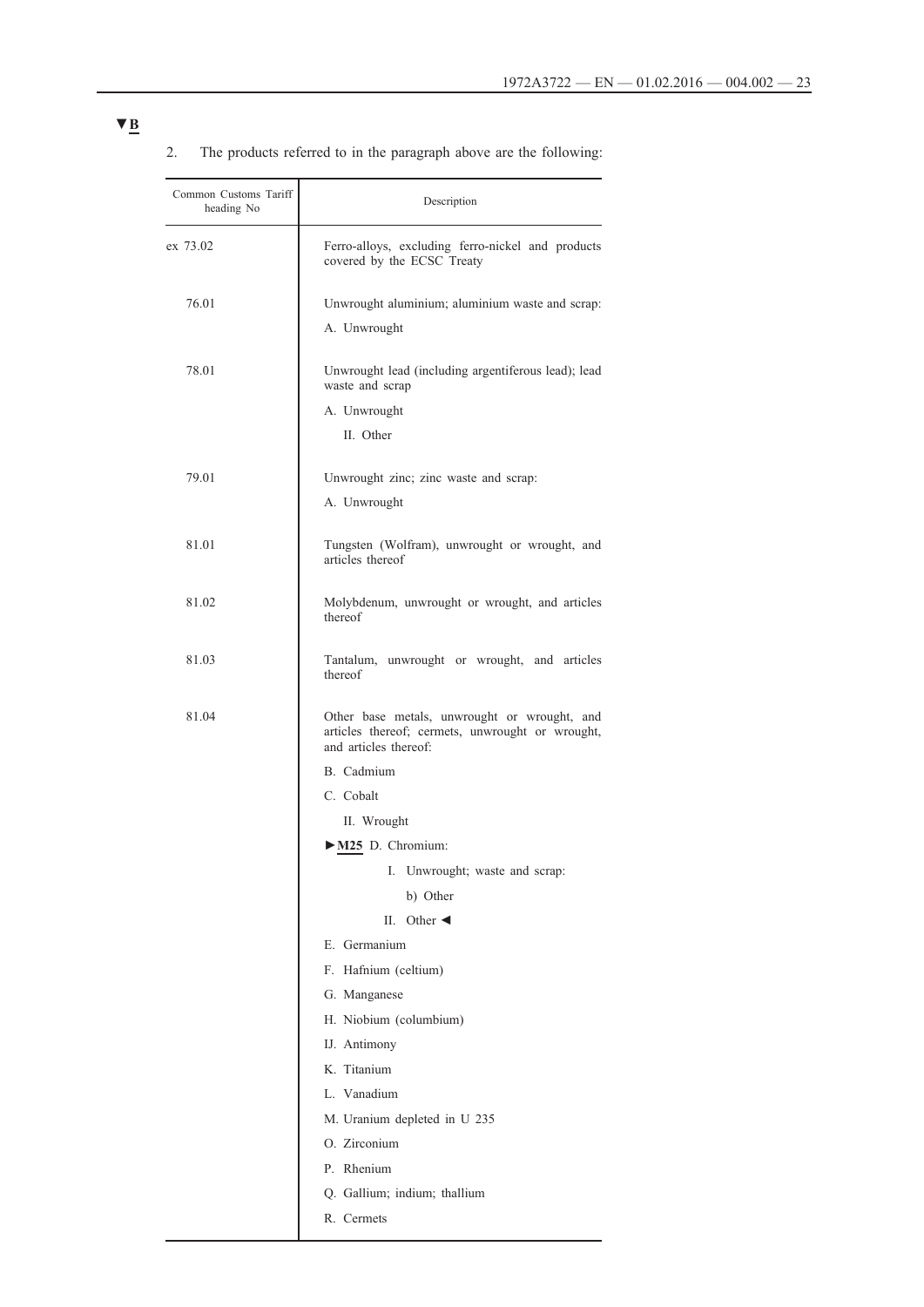Imports to which the-tariff treatment provided for in Articles 1 and 2 applies, except unwrought lead other than bullion lead (falling within subheading No 78.01 A II of the Common Customs Tariff), shall be subjected to annual indicative ceilings above which the customs duties applicable in respect of third countries may be reintroduced in accordance with the following provisions:

(a) Taking into account the Community's right to suspend application of ceilings for certain products, the ceilings fixed for 1973 are shown in Annex B. These ceilings are calculated on the assumption that the Community as originally constituted and Ireland shall make the first tariff reduction on 1 April 1973. For 1974 the level of the ceilings shall correspond to that applied in 1973 readjusted on an annual basis for the Community and raised by 5%. From 1 January 1975 the level of the ceilings shall be raised annually by 5%.

For products covered by this Protocol but not included in Annex B, the Community reserves the right to introduce ceilings of which the level will be equal to the average amount of imports into the Community over the last four years for which statistics are available, increased by 5%; for the following years, the levels of these ceilings shall be raised annually by 5%.

- (b) Should, for two successive years, imports of a product subject to a ceiling be less than 90% of the level fixed, the Community shall suspend the application of this ceiling.
- (c) In the event of short-term economic difficulties, the Community reserves the right, after consultation within the Joint Committee, to maintain for a year the level fixed for the preceding year.
- (d) On 1 December each year the Community shall notify the Joint Committee of the list of products subject to ceilings in the following year and of the levels of the ceilings.
- (e) Imports under the tariff quotas opened in accordance with Article 1 (4) shall also be set off against the ceiling levels fixed for the same products.
- (f) Notwithstanding Article 3 of the Agreement and Articles 1 and 2 of this Protocol, when a ceiling fixed for imports of a product covered by this Protocol is reached, Common Customs Tariff duties on imports of the product in question may be reimposed until the end of the calendar year.

In this event, prior to 1 July 1977:

(i) Denmark **►M12** \_\_\_\_\_\_\_\_\_\_ ◄ and the United Kingdom shall reimpose customs duties as follows:

| Years | Percentage of Common Customs Tariff duties applicable |
|-------|-------------------------------------------------------|
| 1973  | O                                                     |
| 1974  | 40                                                    |
| 1975  | 60                                                    |
| 1976  | 80                                                    |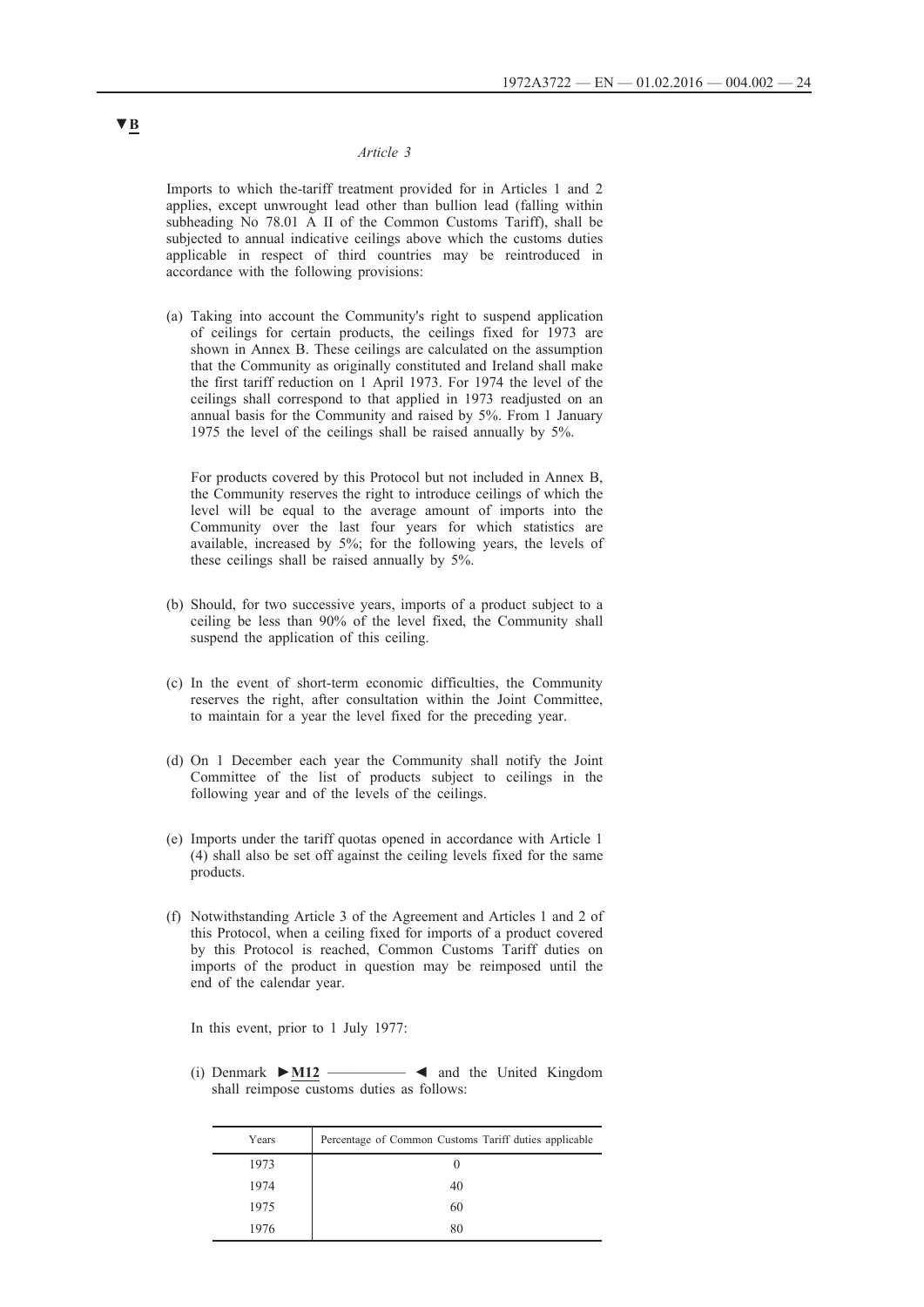(ii) Ireland shall reimpose customs duties applicable to third countries.

The customs duties specified in Articles 1 and 2 of this Protocol shall be reintroduced on 1 January of the following year.

- (g) After 1 July 1977 the Contracting Parties shall examine within the Joint Committee the possibility of revising the percentage by which the levels of ceilings are raised, having regard to the trend of consumption and imports in the Community and to experience gained in applying this Article.
- (h) The ceilings shall be abolished at the end of the tariff dismantling periods provided for in Articles 1 and 2 of this Protocol.

### *Article 4*

1. The community as originally constituted shall retain until 31 December 1975 a minimum rate of customs duties on imports of the following products:

| Common Customs<br>Tariff heading No | Description                                                                | Minimum rate<br>retained |
|-------------------------------------|----------------------------------------------------------------------------|--------------------------|
| 91.01                               | Pocket-watches, wrist-watches and other<br>watches, including stop-watches | $0.35$ UA per<br>article |
| 91.07                               | Watch movements (including stop-watch<br>movements), assembled:            | $0.28$ UA per<br>article |
|                                     | A. With balance-wheel and hairspring                                       |                          |
| 91.11                               | Other clock and watch parts:                                               | 028 UA per               |
|                                     | C. Watch movements, unassembled:                                           | article                  |
|                                     | I. With balance-wheel and hairspring                                       |                          |
|                                     |                                                                            |                          |

2. The customs duties referred to in paragraph 1 shall be abolished in two equal stages on 1 January 1976 and 1 July 1977. Notwithstanding Article 5(3) of the Agreement, duties reduced in this way shall be applied, rounded to the second decimal place.

3. The provisions of the Agreement shall apply to products falling within Chapter 91 of the Brussels Nomenclature provided that Switzerland applies the provisions of the Additional Agreement to the 1967 Agreement concerning products of the clock and watch industry between the Swiss Confederation and the European Economic Community and its Member States, signed in Brussels on 20 July 1972.

Any obligations laid down in the supplementary Agreement shall be considered obligations within the meaning of Article 22 of this Agreement.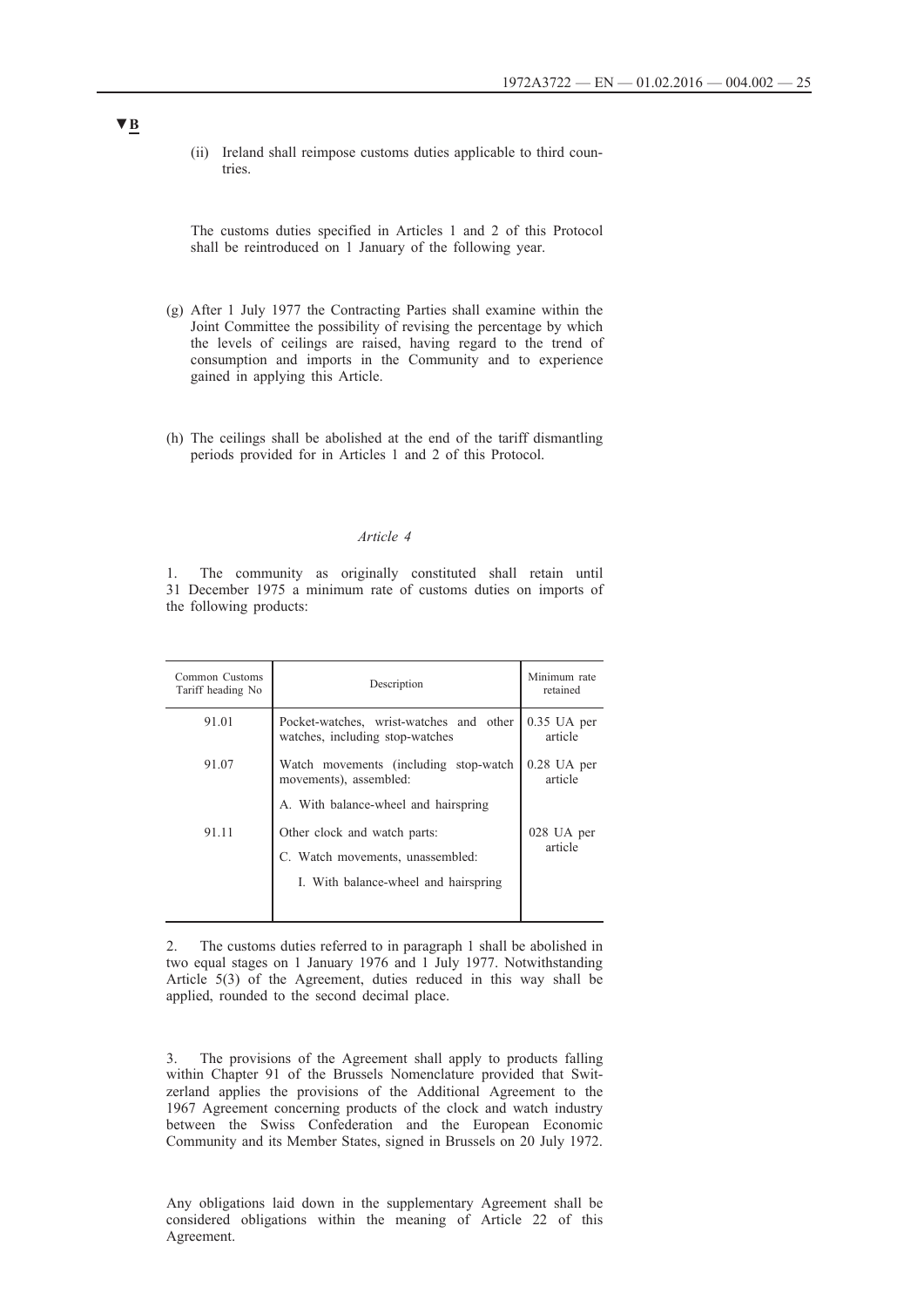#### SECTION Β

### **TREATMENT APPLICABLE TO IMPORTS INTO SWITZERLAND OF CERTAIN PRODUCTS ORIGINATING IN THE COMMUNITY**

### *Article 5*

# **▼M25**

1. From 1 January 1978 customs duties on imports into Switzerland of products originating in the Community as originally constituted and in Ireland and listed in Annex C to this Protocol shall be progressively abolished in accordance with the following timetable:

| Timetable      | Percentage of basic duties applicable |
|----------------|---------------------------------------|
| 1 January 1978 | 65                                    |
| 1 January 1979 | 50                                    |
| 1 January 1980 | 50                                    |
| 1 January 1981 | 35                                    |
| 1 January 1982 | 35                                    |
| 1 January 1983 | 20                                    |
| 1 January 1984 | $\theta$                              |

2. Customs duties on imports into Switzerland of products falling within Customs Cooperation Council Nomenclature heading No 4418 and originating in the Community as originally constituted and in Ireland shall be progressively abolished in accordance with the following timetable:

| Timetable      | Percentage of basic duties applicable |
|----------------|---------------------------------------|
| 1 January 1978 | 65                                    |
| 1 January 1979 | 50                                    |
| 1 January 1980 | 40                                    |
| 1 January 1981 | 20                                    |
| 1 January 1982 | $\theta$                              |

3. From 1 January 1978 and by way of derogation from Article 3 of the Agreement, Switzerland reserves the right, in the light of its economic needs and administrative considerations, to apply the following customs duties to imports of products mentioned in Annex C and originating in Denmark and the United Kingdom:

| Timetable      | Percentage of basic duties applicable |
|----------------|---------------------------------------|
| 1 January 1978 | 65                                    |
| 1 January 1979 | 50                                    |
| 1 January 1980 | 50                                    |
| 1 January 1981 | 35                                    |
| 1 January 1982 | 35                                    |
| 1 January 1983 | 20                                    |
| 1 January 1984 | $\mathbf{0}$                          |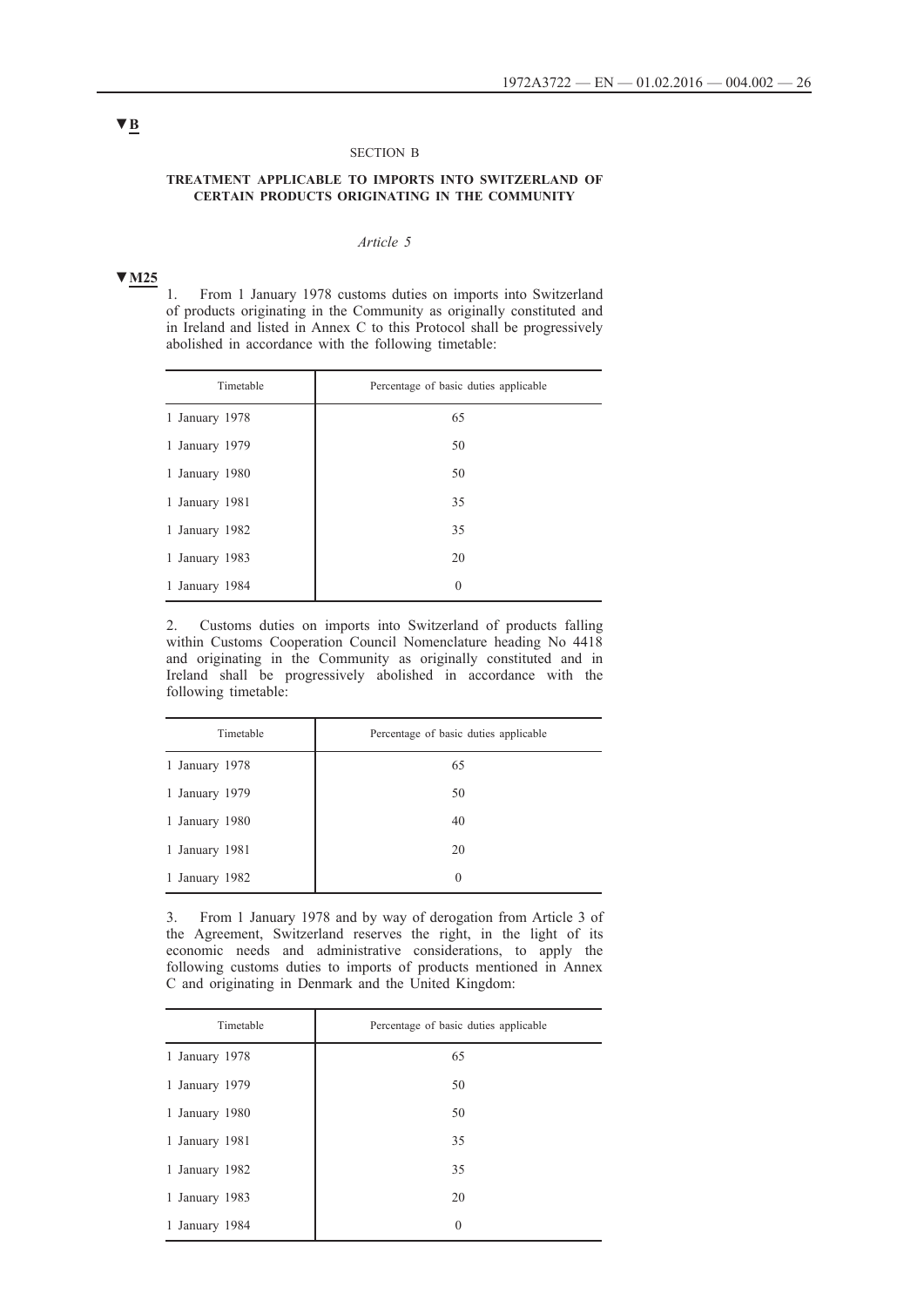# **▼M25**

For products falling within Customs Cooperation Council Nomenclature heading Nos 4418, 4801 and 4807, Switzerland reserves the right to introduce, in the case of serious difficulties, indicative ceilings in accordance with the procedures defined in Article 3 of this Protocol. For imports exceeding the ceilings, customs duties not exceeding those applicable in respect of third countries may be reintroduced.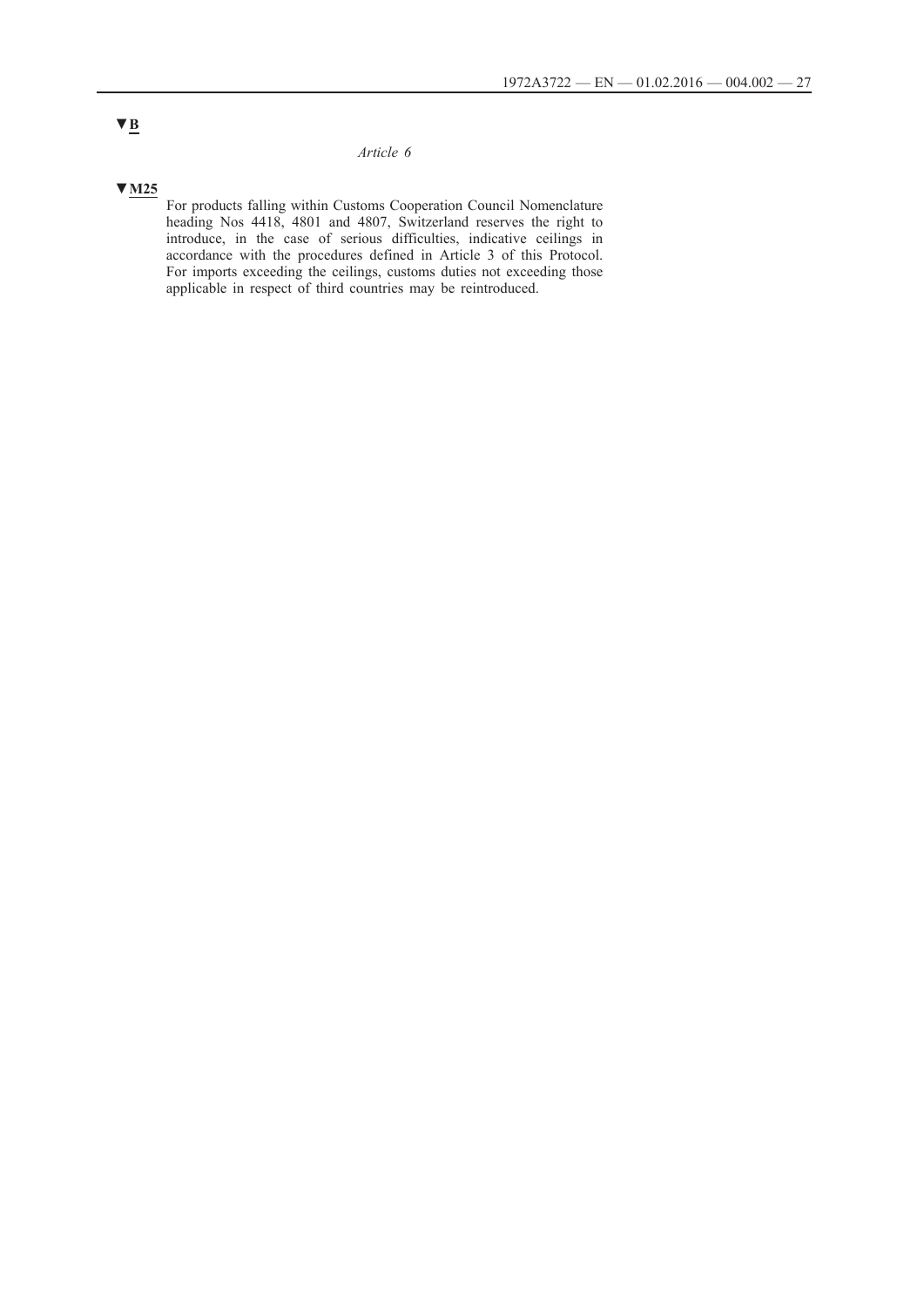*ANNEX A*

# **List of tariff quotas for 1974**

# **DENMARK►M12 \_\_\_\_\_\_\_\_\_\_ ◄, UNITED KINGDOM**

|                                     |                                                                                                                                                                                                              |              | Level (in metric tons)           |                   |
|-------------------------------------|--------------------------------------------------------------------------------------------------------------------------------------------------------------------------------------------------------------|--------------|----------------------------------|-------------------|
| Common Customs<br>Tariff heading No | Description                                                                                                                                                                                                  | Den-<br>mark | $\blacktriangleright$ M12        | United<br>Kingdom |
| Chapter 48                          | PAPER AND PAPERBOARD; ARTICLES OF<br>PAPER PULP, OF PAPER OR OF PAPER-<br><b>BOARD</b>                                                                                                                       |              |                                  |                   |
| $\blacktriangleright$ M25 48.01     | • M25 Paper and paperboard (including cellulose<br>wadding), in rolls or sheets: $\blacktriangleleft$                                                                                                        |              |                                  |                   |
|                                     | C. Kraft paper and kraft board:                                                                                                                                                                              |              |                                  |                   |
|                                     | ex II. other, excluding kraft liner and sack<br>paper                                                                                                                                                        |              |                                  |                   |
|                                     | $\blacktriangleright$ M25 ex F. Other: <                                                                                                                                                                     |              | $\blacktriangleright$ M12        | 145               |
|                                     | Bible paper, manifold<br>$\blacktriangleright$ M25<br>(thin typing) paper;<br>other printing paper<br>and<br>other writing<br>paper, not containing<br>mechanical<br>wood<br>pulp or in<br>which             |              |                                  |                   |
|                                     | mechanical<br>wood<br>pulp<br>does<br>not<br>represent more than<br>$5\%$ <                                                                                                                                  |              | $>$ M12                          | 202               |
|                                     | Wallpaper base<br>$\blacktriangleright$ M25 $\blacktriangleleft$                                                                                                                                             |              | $\blacktriangleright$ M12        | 244               |
| 48.03                               | Parchment or greaseproof paper and paperboard,<br>and imitations thereof, and glazed transparent<br>paper, in rolls and sheets                                                                               |              | $\blacktriangleright$ M12 -      | 126               |
| $\blacktriangleright$ M25 48.07     | M25 Paper and paperboard, impregnated,<br>coated, surface-coloured, surface-decorated or<br>printed (not constituting printed matter falling<br>within Chapter 49), in rolls or sheets: $\blacktriangleleft$ |              |                                  |                   |
|                                     | $\blacktriangleright$ M25 C. Other: <                                                                                                                                                                        |              |                                  |                   |
|                                     | $-M25$ — Coated<br>printing<br><b>or</b><br>writing paper $\blacktriangleleft$                                                                                                                               |              | $\blacktriangleright$ M12 –      | 152               |
|                                     | $\blacktriangleright$ M25 – Other                                                                                                                                                                            |              | $\blacktriangleright$ <u>M12</u> | 586               |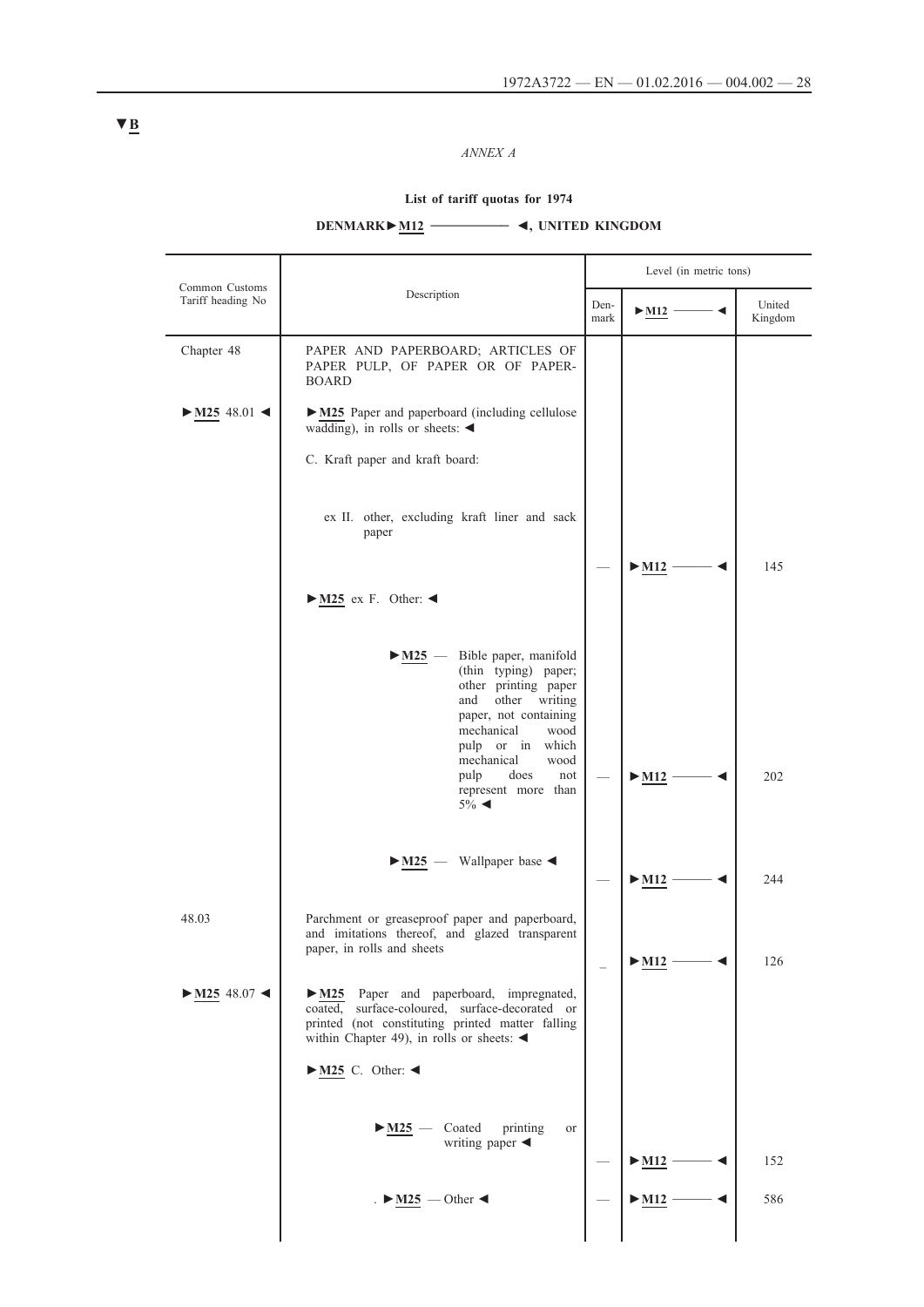| Common Customs                                | Description                                                                                                                                                                                                                                                                      |         | Level (in metric tons)    |                   |  |
|-----------------------------------------------|----------------------------------------------------------------------------------------------------------------------------------------------------------------------------------------------------------------------------------------------------------------------------------|---------|---------------------------|-------------------|--|
| Tariff heading No                             |                                                                                                                                                                                                                                                                                  |         | $>$ M12                   | United<br>Kingdom |  |
| $\blacktriangleright$ M25 48.16 <             | $\triangleright$ M25 Boxes, bags and other packing containers,<br>of paper or paperboard; box files, letter trays and<br>similar articles, of paper or paperboard, of a kind<br>commonly used in offices, shops and the like: $\triangleleft$                                    |         | $>$ M12                   |                   |  |
|                                               | M25 A. Boxes, bags and other packing<br>containers, of paper or paperboard $\triangleleft$                                                                                                                                                                                       |         |                           | 207               |  |
| $\cdot$ M25 48.21 <                           | $\triangleright$ M25 Other articles of paper pulp, paper,<br>paperboard or cellulose wadding: $\triangleleft$                                                                                                                                                                    |         |                           |                   |  |
|                                               | M25 B. Napkins and napkin liners, for babies,<br>put up for retail sale $\triangleleft$                                                                                                                                                                                          |         | $>$ M12                   |                   |  |
|                                               | $\triangleright$ M25 D. Other <                                                                                                                                                                                                                                                  |         | $\blacktriangleright$ M12 | 147               |  |
| $>$ M25 ex<br>Chapter 48 $\blacktriangleleft$ | $\triangleright$ M25 Other products falling within Chapter 48,<br>excluding products falling within subheading<br>48.01 A $\triangleleft$                                                                                                                                        | 1 2 6 1 | $>$ M12                   | 522               |  |
| ex Chapter 49                                 | Printed books, newspapers, pictures and other<br>products of the printing industry; manuscripts,<br>typescripts and plans $-$   subject to customs<br>duties in the Common Customs Tariff (heading)<br>Nos 49.03, 49.05 A, 49.07 A, 49.07 O II,<br>49.08, 49.09, 49.10, 49.11 B) | 190     | $>$ M12                   | 756918.00 (1)     |  |
| $(1)$ In sterling.                            |                                                                                                                                                                                                                                                                                  |         |                           |                   |  |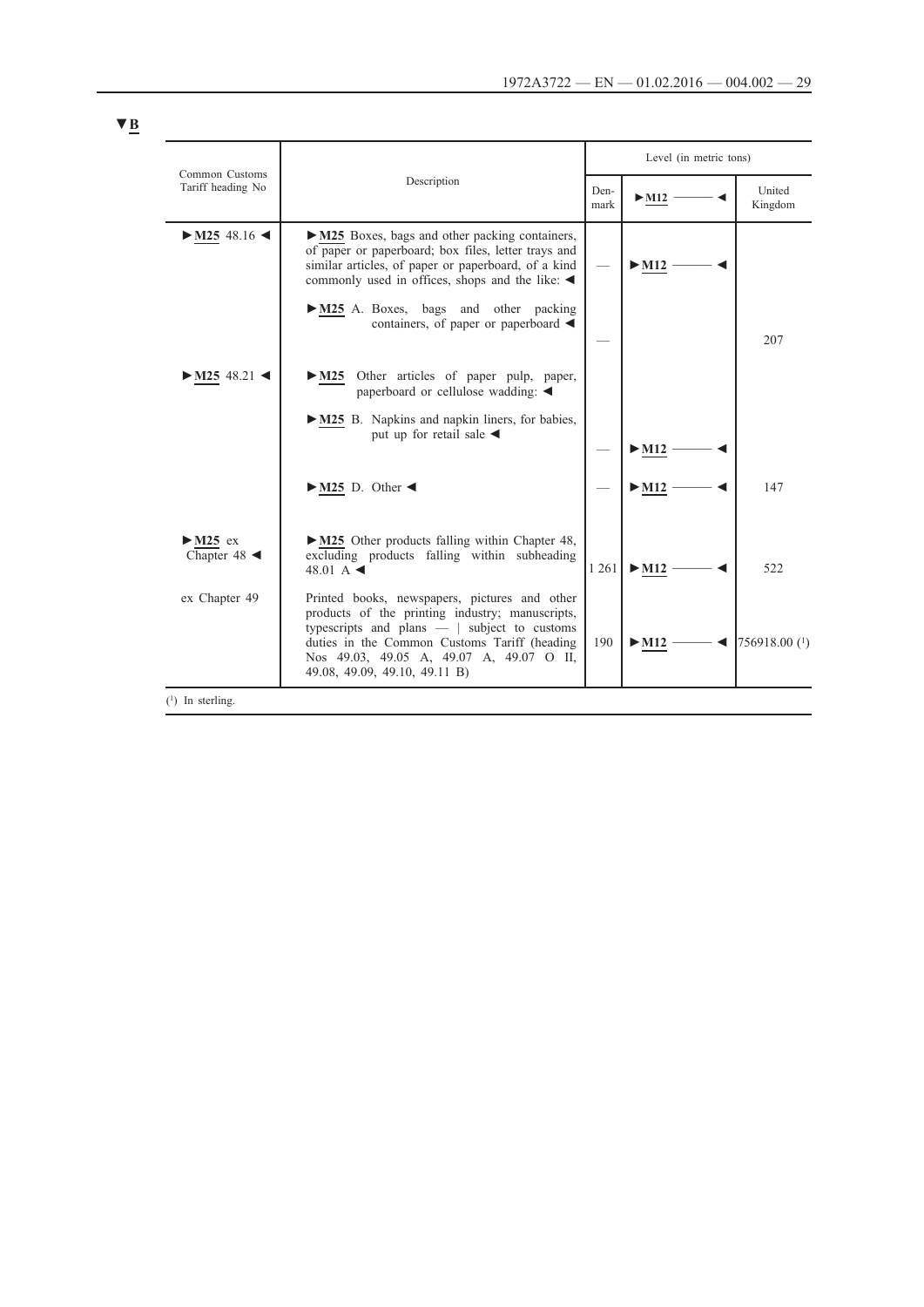### *ANNEX B*

# **List of ceilings for 1973**

| Common Customs<br>Tariff heading No | Description                                           | Level<br>(in metric tons) |
|-------------------------------------|-------------------------------------------------------|---------------------------|
| 73.02                               | Ferro-alloys:                                         |                           |
|                                     | C. Ferro-silicon                                      | 6617                      |
| 76.01                               | Unwrought aluminium; aluminium<br>waste<br>and scrap: |                           |
|                                     | A. Unwrought                                          | 9824                      |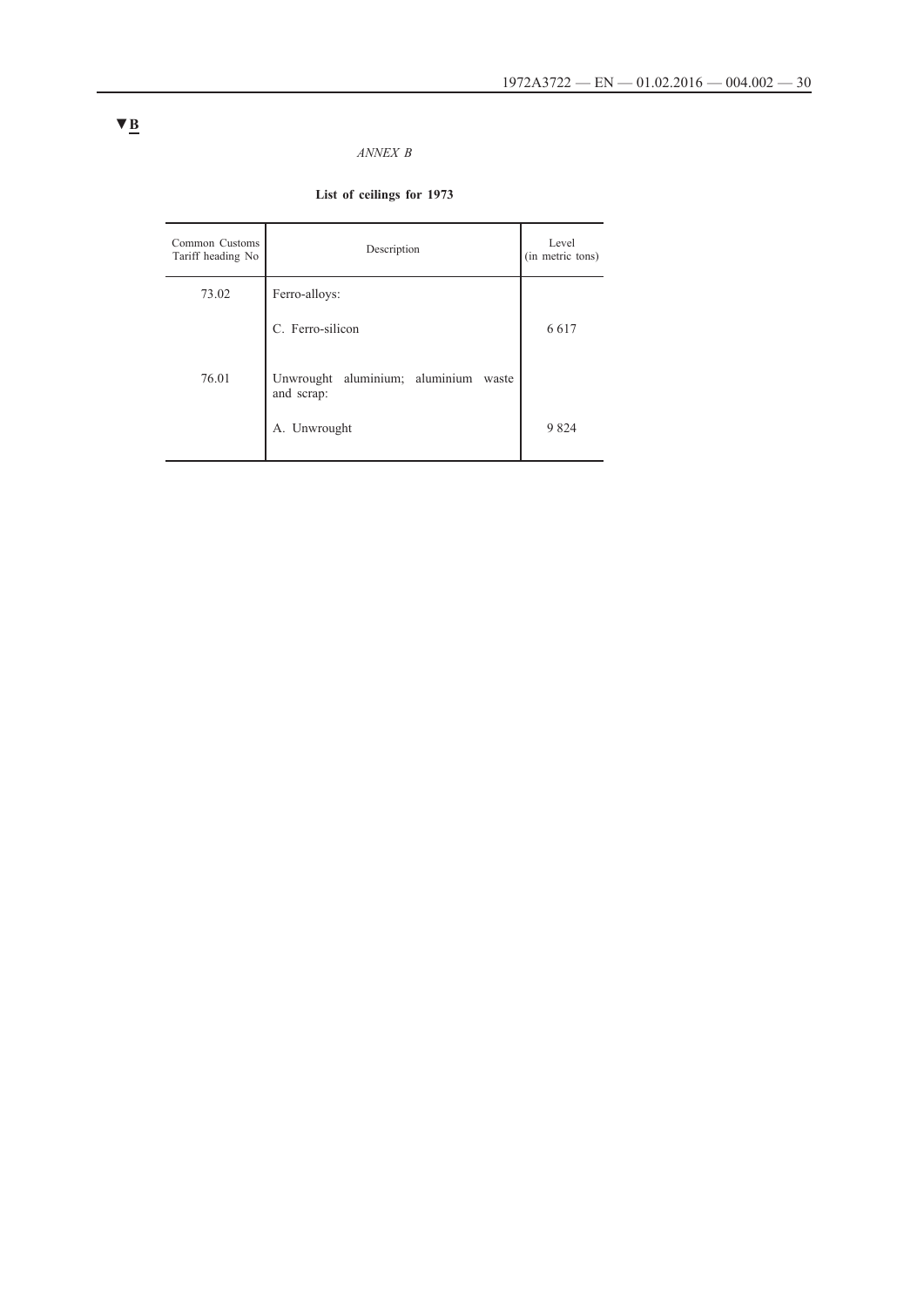### *ANNEX C*

# **List of products for which Switzerland will reduce its duties in regard to the Community during an extended transitional period**

|     | Swiss Customs Tariff<br>heading No | Description                                                                                                                                                                      |
|-----|------------------------------------|----------------------------------------------------------------------------------------------------------------------------------------------------------------------------------|
| M25 | 4801                               | Paper and paperboard (including cellulose wadding), in<br>rolls or sheets                                                                                                        |
|     | 4803                               | Parchment or greaseproof paper and paperboard, and<br>imitations thereof, and glazed transparent paper, in rolls<br>or sheets:                                                   |
|     | 20                                 | other                                                                                                                                                                            |
|     | 4807                               | Paper and paperboard, impregnated, coated, surface-<br>coloured, surface-decorated or printed (not constituting<br>printed matter falling within Chapter 49), in rolls or sheets |
|     | 4815                               | Other paper and paperboard, cut to size or shape:                                                                                                                                |
|     | 22                                 | other                                                                                                                                                                            |
|     | 4821<br>20                         | Other articles of paper pulp, paper, paperboard or<br>cellulose wadding:<br>Tablecloths, serviettes and handkerchiefs                                                            |
|     |                                    |                                                                                                                                                                                  |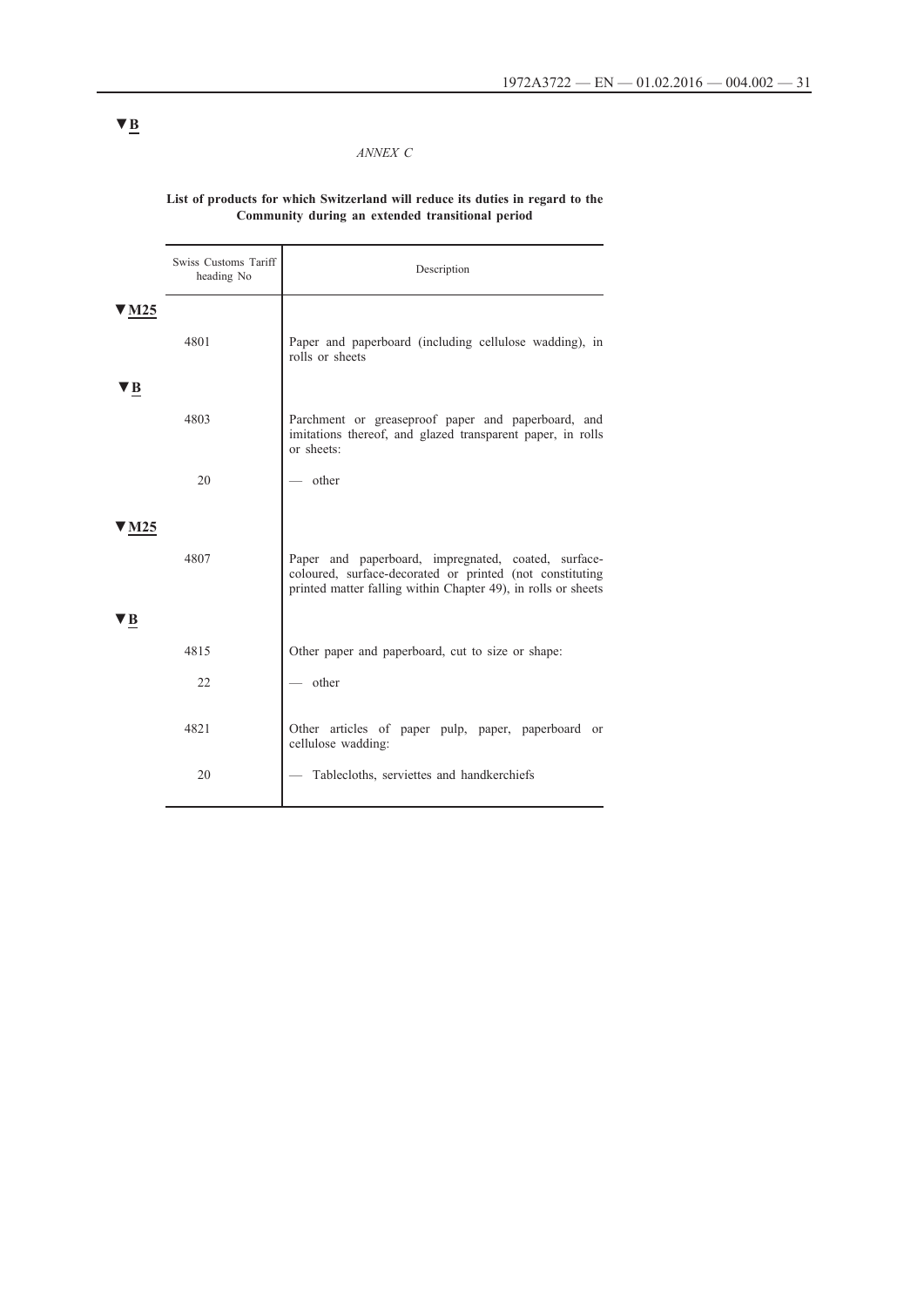#### **PROTOCOL 2**

#### **Concerning certain processed agricultural products**

#### *Article 1*

### **General principles**

1. The provisions of the Agreement shall apply to products listed in Tables I and II unless otherwise specified in this Protocol.

2. In particular, with respect to these products, the Contracting Parties may not levy customs duties on imports or charges having equivalent effect, including agricultural components, or grant export refunds or any refund, remission or non-payment, partial or complete, of customs duties or charges having an equivalent effect.

3. The provisions of this Protocol shall likewise apply to the Principality of Liechtenstein until the application of Protocol 3 to the Agreement on the European Economic Area to the Principality of Liechtenstein.

#### *Article 2*

#### **Application of price compensation measures**

1. In order to take account of differences in the cost of the agricultural raw materials used in the manufacture of the products specified in Table I, the Agreement does not preclude the application of price compensation measures to these products; that is the levying of agricultural components upon import and the granting of export refunds or the granting of refunds, remissions or non-payments, partial or complete of customs duties or charges having an equivalent effect.

2. If a Contracting Party applies internal measures, which reduce the price of raw materials to processing industries, these measures shall be taken into account in the calculation of the price compensation amounts.

### *Article 3*

#### **Price compensation measures on imports**

1. Switzerland's basic amounts for the agricultural raw materials taken into consideration in calculating the agricultural components on imports shall neither exceed the difference between the Swiss domestic reference price and the Community's domestic reference price for the respective agricultural raw material nor the Swiss import duty actually applied for the agricultural raw material when imported as such.

2. The Swiss import regime for products specified in Table I is laid down in Table IV.

3. If the Swiss domestic reference price is lower than the Community's domestic reference price, the Community may introduce the price compensation measures as laid down in Article 2 that is the levying of agricultural components upon import, in accordance with Regulation (EC) No 1460/96 as subsequently amended.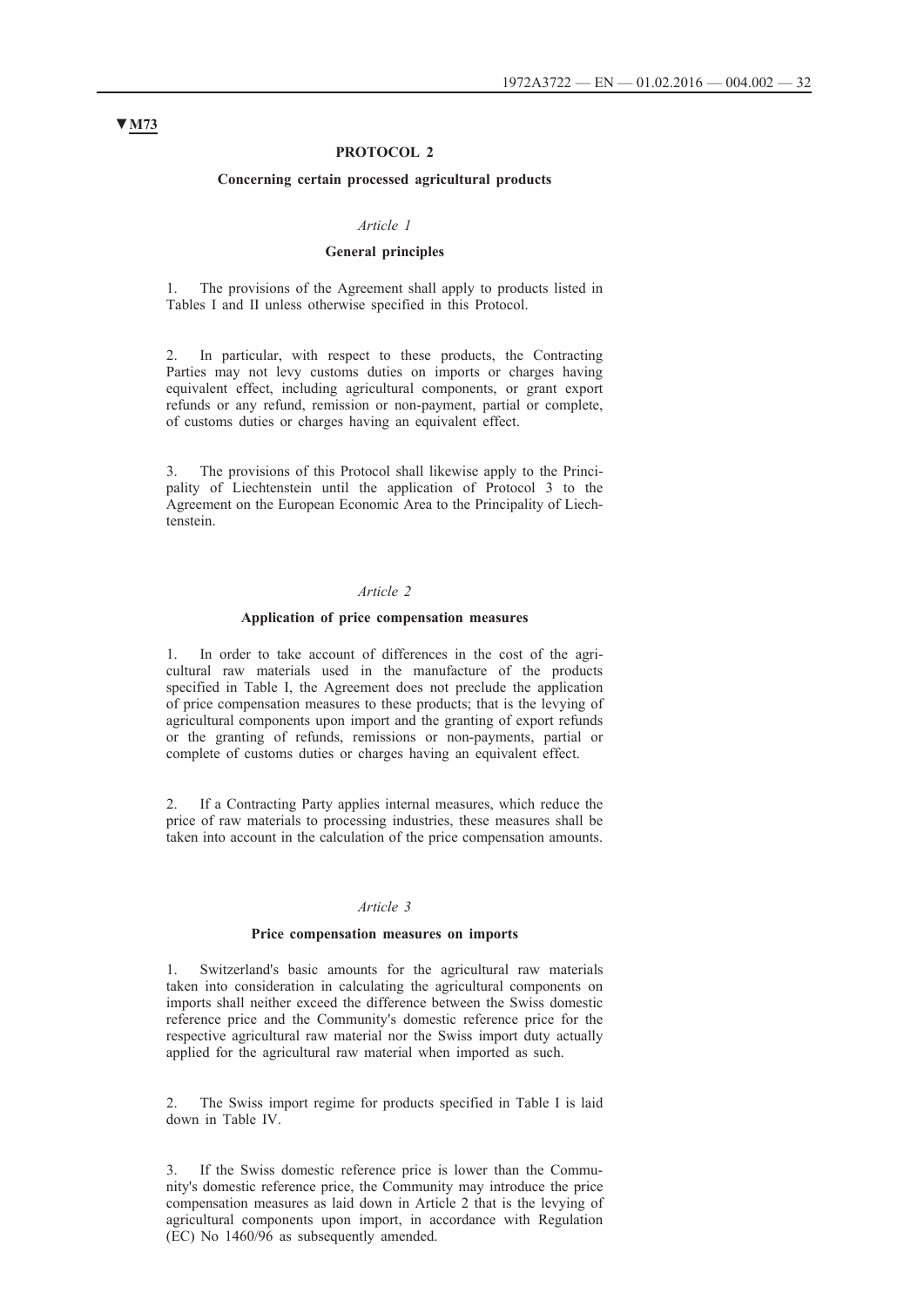#### **Price compensation measures on exports**

1. The Swiss export refunds or refunds, remissions or non-payments, partial or complete, of customs duties or charges having an equivalent effect for exports to the Community for products listed in Table I shall not exceed the difference between the Swiss domestic reference price and the Community's domestic reference price for the agricultural raw materials used in the manufacture of these products multiplied by the quantities actually used. If the Swiss domestic reference price is equal or lower than the Community's domestic reference price, the Swiss export refund or refund, remission or non-payment, partial or complete, of customs duties or charges having an equivalent effect shall be zero.

If the Swiss domestic reference price is lower than the Community's domestic reference price, the Community may introduce the price compensation measures as laid down in Article 2 that is the granting of export refunds, in accordance with Regulation (EC) No 1520/2000 as subsequently amended, or the granting of refunds, remissions or nonpayments, partial or complete of customs duties or charges having an equivalent effect.

3. For sugar (HS headings 1701, 1702 and 1703) used in the manufacture of products listed in Table I and Table II the Contracting Parties may not grant any export refunds or any refund, remission or nonpayment, partial or complete, of customs duties or charges having an equivalent effect.

#### *Article 5*

#### **Reference prices**

1. The Community and Swiss domestic reference prices for agricultural raw materials mentioned in Articles 3 and 4 are listed in Table III.

2. The Contracting Parties shall periodically, at least once every year, provide to the Joint Committee the domestic reference prices of all raw materials for which price compensation measures are applied. The domestic reference prices, which are provided, shall reflect the actual price situation in the territory of the Contracting Party. They shall be the prices normally paid at the wholesale or the manufacturing stage by processing industries. If an agricultural raw material is available to the processing industry, or to a part of it, at a price lower than the one otherwise ruling on the domestic market, the domestic reference prices provided shall be adjusted accordingly.

3. The Joint Committee shall fix the domestic reference prices and the price differences, for agricultural raw materials listed in Table III on the basis of the information provided by the services of the European Commission and the Swiss Federal Administration. If necessary for the preservation of the relative preferential margins, the basic amounts of the agricultural raw materials listed in Table IV shall be adapted.

4. The Joint Committee shall review the domestic prices for agricultural raw materials mentioned in Articles 3 and 4 that are listed in Table III prior to the application of this Protocol.

### *Article 6*

#### **Special provision on administrative cooperation**

Special provisions on administrative cooperation are laid down in the Appendix to this Protocol.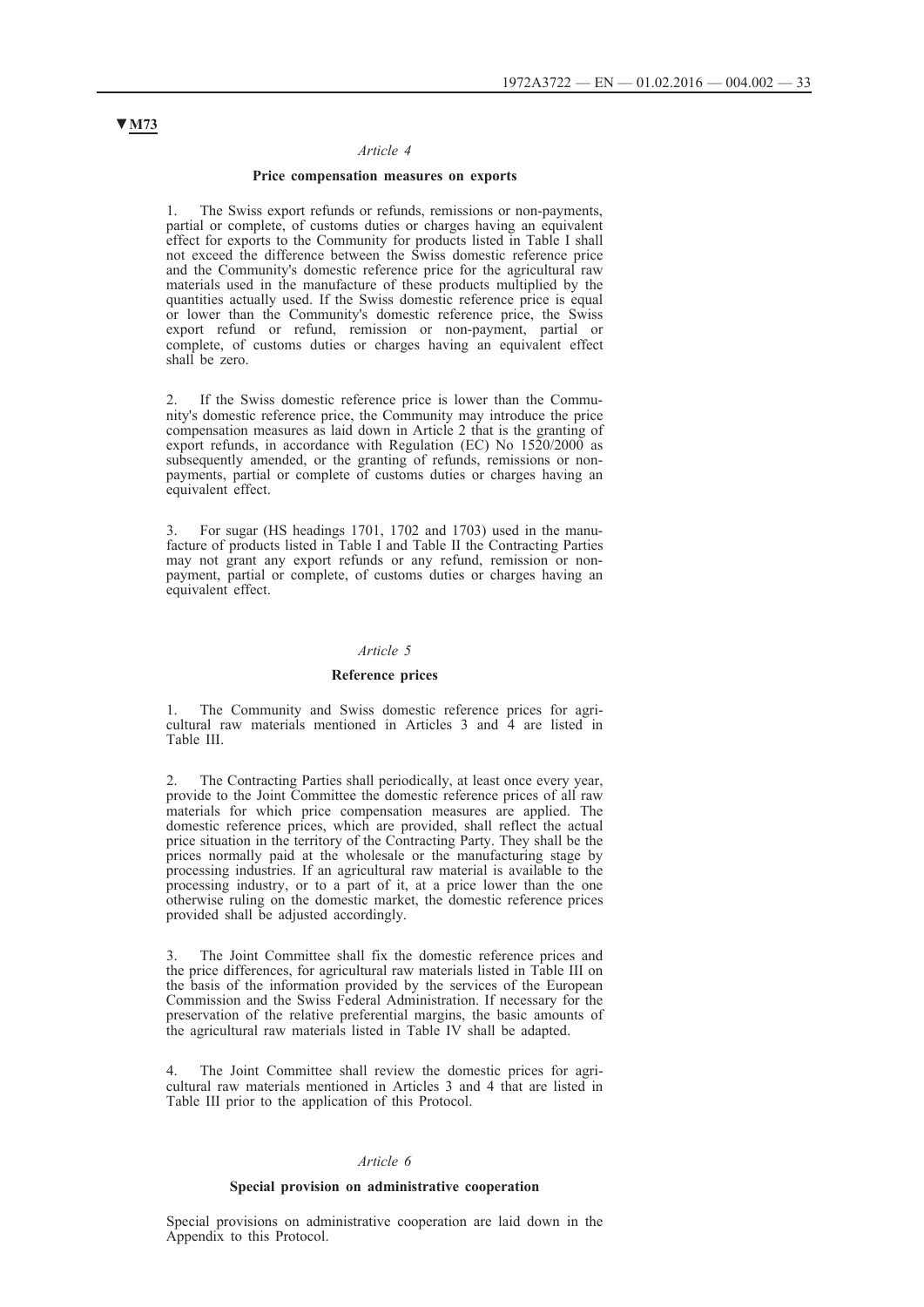# **Amendments**

The Joint Committee may decide to amend the tables, the appendices to the tables and the Appendix attached to this Protocol.

# *TABLE I*

# **Products subject to price compensation measures**

| HS heading | Description of products                                                                                                                                                                                                                                 |  |
|------------|---------------------------------------------------------------------------------------------------------------------------------------------------------------------------------------------------------------------------------------------------------|--|
| 0403       | Buttermilk, curdled milk and cream, yogurt, kephir and<br>other fermented or acidified milk and cream, whether or<br>not concentrated or containing added sugar or other<br>sweetening matter or flavoured or containing added fruit,<br>nuts or cocoa: |  |
| 10         | - Yogurt:                                                                                                                                                                                                                                               |  |
| ex.10      | - - Flavoured or containing added fruit, nuts or cocoa                                                                                                                                                                                                  |  |
| .90        | – Other:                                                                                                                                                                                                                                                |  |
| ex .90     | - - Flavoured or containing added fruit, nuts or cocoa                                                                                                                                                                                                  |  |
| 0405       | Butter and other fats and oils derived from milk; dairy<br>spreads:                                                                                                                                                                                     |  |
| .20        | - Dairy spreads:                                                                                                                                                                                                                                        |  |
| ex.20      | - Of a fat content, by weight, of 39% or more but less<br>than $75%$                                                                                                                                                                                    |  |
| 1517       | Margarine; edible mixtures or preparations of animal or<br>vegetable fats or oils or of fractions of different fats or<br>oils of this chapter, other than edible fats or oils or their<br>fractions of heading 1516:                                   |  |
| .10        | - Margarine, excluding liquid margarine:                                                                                                                                                                                                                |  |
| ex.10      | - - Containing more than 10% but not more than 15% by<br>weight of milk fats                                                                                                                                                                            |  |
| .90        | - Other:                                                                                                                                                                                                                                                |  |
| ex .90     | - Containing more than 10% but not more than 15% by<br>weight of milk fats                                                                                                                                                                              |  |
| 1704       | Sugar confectionery (including white chocolate),<br>not<br>containing cocoa:                                                                                                                                                                            |  |
| 1806       | Chocolate and other food preparations containing cocoa:                                                                                                                                                                                                 |  |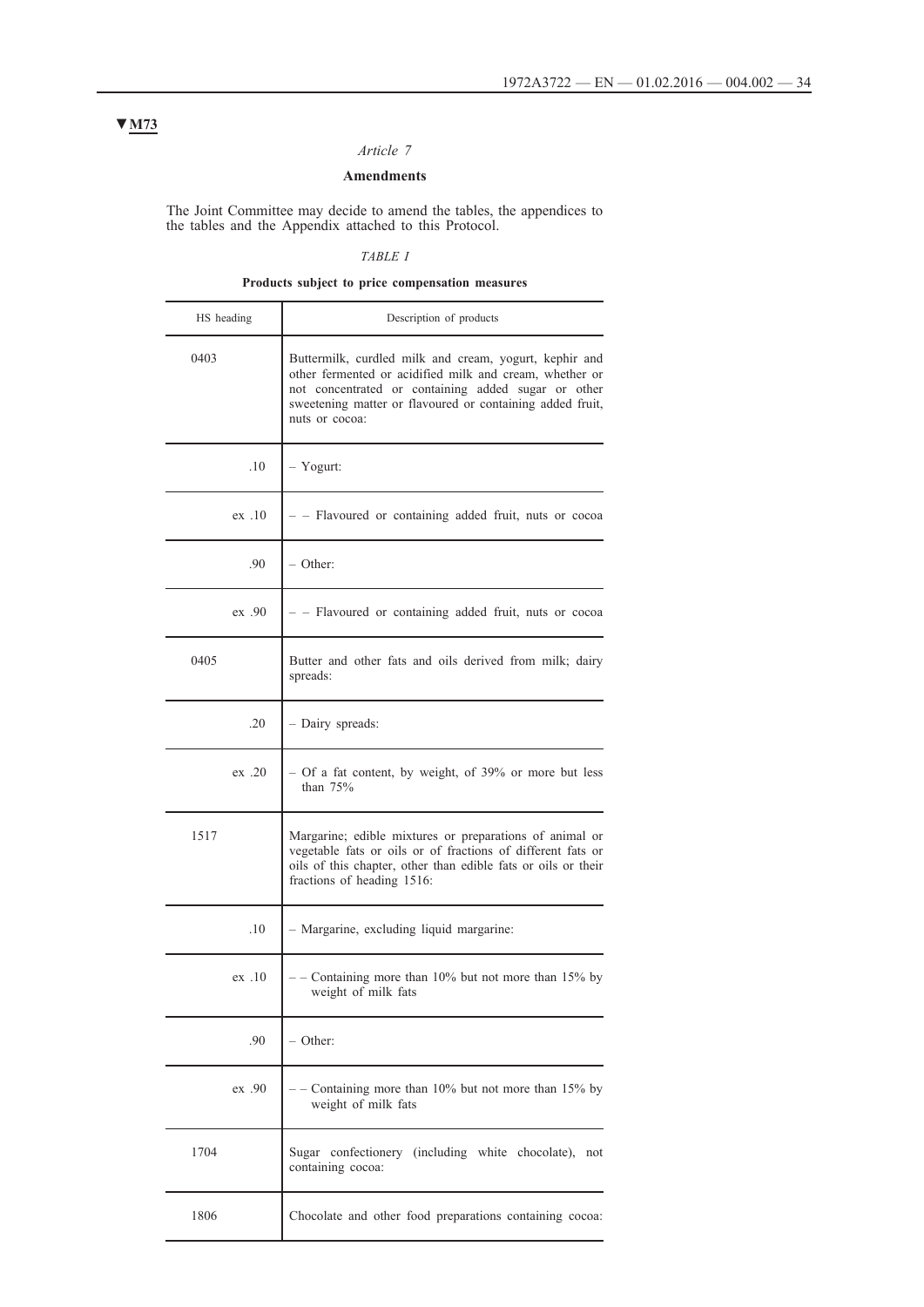| HS heading | Description of products                                                                                                                                                                                                                                                                                                                                                                                                                                           |
|------------|-------------------------------------------------------------------------------------------------------------------------------------------------------------------------------------------------------------------------------------------------------------------------------------------------------------------------------------------------------------------------------------------------------------------------------------------------------------------|
| 1901       | Malt extract; food preparations of flour, groats, meal,<br>starch or malt extract, not containing cocoa powder or<br>containing less than 40% by weight of cocoa calculated<br>on a totally defatted basis, not elsewhere specified or<br>included; food preparations of goods of headings 0401<br>to 0404, not containing cocoa or containing less than<br>5% by weight of cocoa calculated on a totally defatted<br>basis, not elsewhere specified or included: |
| 1902       | Pasta, whether or not cooked or stuffed (with meat or<br>other substances) or otherwise prepared, such as spaghetti,<br>macaroni, noodles, lasagne, gnocchi, ravioli, cannelloni;<br>couscous, whether or not prepared:                                                                                                                                                                                                                                           |
| 1904       | Prepared foods obtained by the swelling or roasting of<br>cereals or cereal products (for example, corn flakes);<br>cereals (other than maize (corn)) in grain form or in the<br>form of flakes or other worked grains (except flour, groats<br>and meal), pre-cooked, or otherwise prepared, not<br>elsewhere specified or included:                                                                                                                             |
| 1905       | Bread, pastry, cakes, biscuits and other bakers' wares,<br>whether or not containing cocoa; communion wafers,<br>empty cachets of a kind suitable for pharmaceutical use,<br>sealing wafers, rice paper and similar products:                                                                                                                                                                                                                                     |
| 2004       | Other vegetables prepared or preserved otherwise than by<br>vinegar or acetic acid, frozen, other than products of<br>heading 2006:                                                                                                                                                                                                                                                                                                                               |
| .10        | - Potatoes:                                                                                                                                                                                                                                                                                                                                                                                                                                                       |
| ex.10      | - - In the form of flour, meal or flakes                                                                                                                                                                                                                                                                                                                                                                                                                          |
| 2005       | Other vegetables prepared or preserved otherwise than by<br>vinegar or acetic acid, not frozen, other than products of<br>heading 2006:                                                                                                                                                                                                                                                                                                                           |
| .20        | - Potatoes:                                                                                                                                                                                                                                                                                                                                                                                                                                                       |
| ex.20      | - In the form of flour, meal or flakes                                                                                                                                                                                                                                                                                                                                                                                                                            |
| 2008       | Fruit, nuts and other edible parts of plants, otherwise<br>prepared or preserved, whether or not containing added<br>sugar or other sweetening matter or spirit, not elsewhere<br>specified or included:<br>- Nuts, ground-nuts and other seeds, whether or not<br>mixed together:                                                                                                                                                                                |
| .11        | – – Ground-nuts:                                                                                                                                                                                                                                                                                                                                                                                                                                                  |
| ex .11     | - – Peanut butter                                                                                                                                                                                                                                                                                                                                                                                                                                                 |
| 2101       | Extracts, essences and concentrates, of coffee, tea or maté<br>and preparations with a basis of these products or with a<br>basis of coffee, tea or maté; roasted chicory and other<br>roasted coffee substitutes, and extracts, essences and<br>concentrates thereof:                                                                                                                                                                                            |
|            | - Extracts, essences and concentrates, of coffee, and prep-<br>arations with a basis of these extracts, essences or<br>concentrates or with a basis of coffee:                                                                                                                                                                                                                                                                                                    |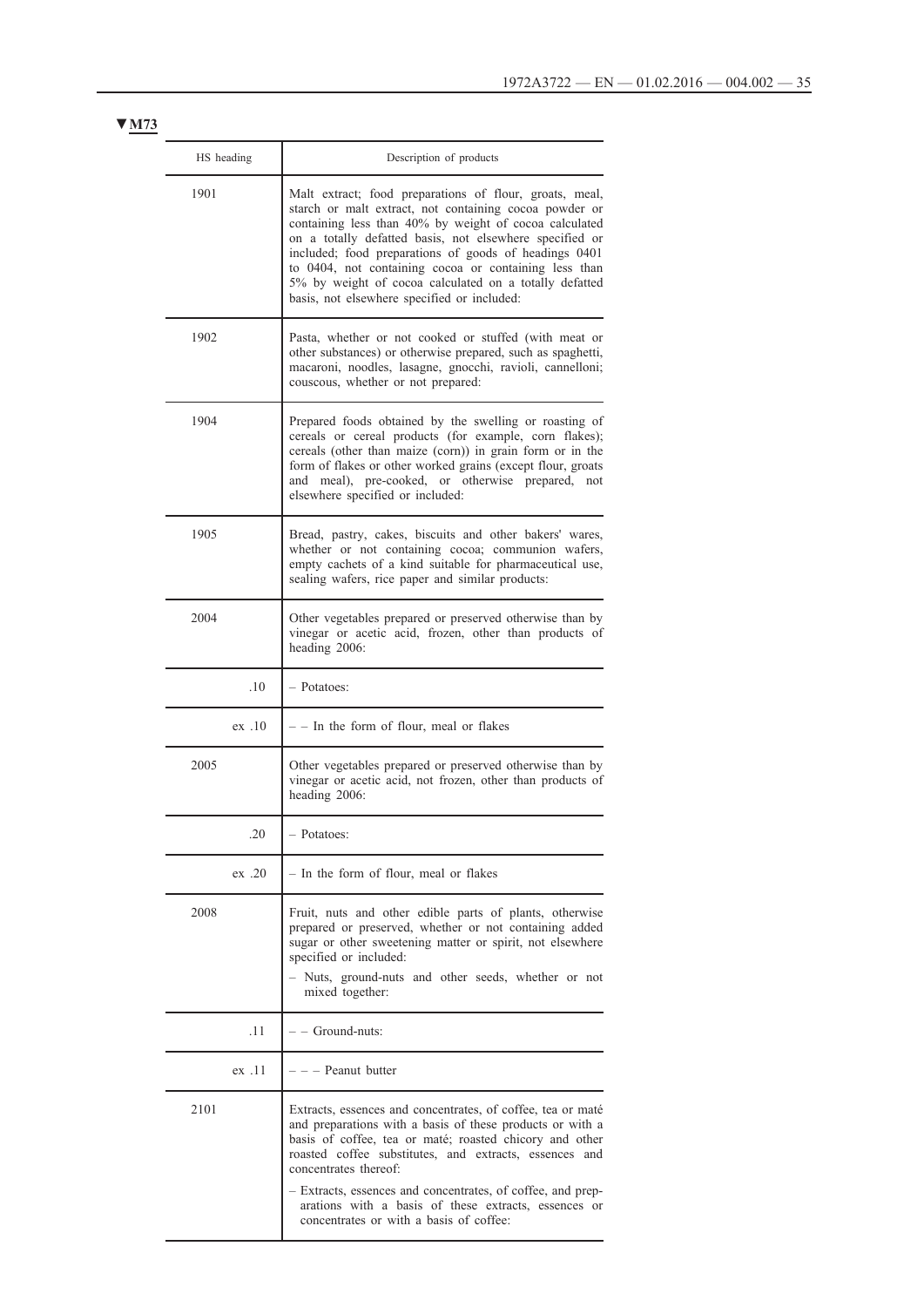|     | HS heading<br>.12 |        | Description of products                                                                                                                                                                                                           |
|-----|-------------------|--------|-----------------------------------------------------------------------------------------------------------------------------------------------------------------------------------------------------------------------------------|
|     |                   |        | - Preparations with a basis of these extracts, essences or<br>concentrates or with a basis of coffee:                                                                                                                             |
|     |                   | ex.12  | Containing by weight $1,5\%$ or more milk fat, $2,5\%$<br>or more milk proteins, 5% or more sugar or 5% or<br>more starch                                                                                                         |
|     |                   | .20    | - Extracts, essences and concentrates, of tea or maté, and<br>preparations with a basis of these extracts, essences or<br>concentrates, or with a basis of tea or maté:                                                           |
|     |                   | ex.20  | - Containing by weight 1,5% or more milk fat, 2,5% or<br>more milk proteins, 5% or more sugar or 5% or more<br>starch                                                                                                             |
|     | 2103              |        | Sauces and preparations therefor; mixed condiments and<br>mixed seasonings; mustard flour and meal and prepared<br>mustard:                                                                                                       |
|     |                   | .20    | - Tomato ketchup and other tomato sauces                                                                                                                                                                                          |
|     |                   | .90    | $-$ Other:                                                                                                                                                                                                                        |
|     |                   | ex .90 | $-$ - Other than mango chutney, liquid                                                                                                                                                                                            |
|     | 2104              |        | Soups and broths and preparations therefor; homogenised<br>composite food preparations                                                                                                                                            |
|     | 2105              |        | Ice cream and other edible ice, whether or not containing<br>cocoa:                                                                                                                                                               |
|     | 2106              |        | Food preparations not elsewhere specified or included:                                                                                                                                                                            |
|     |                   | .10    | - Protein concentrates and textured protein substances:                                                                                                                                                                           |
|     |                   | ex .10 | - Containing more than 1% milk fats, 1% other fats or<br>more than 5% sugars                                                                                                                                                      |
|     |                   | .90    | – Other                                                                                                                                                                                                                           |
| M78 |                   |        |                                                                                                                                                                                                                                   |
|     | 2202              |        | Waters, including mineral waters and aerated waters,<br>containing added sugar or other sweetening matter or<br>and other non-alcoholic beverages,<br>flavoured,<br>not<br>including fruit or vegetable juices of heading No 2009 |
|     |                   | .90    | - Other:                                                                                                                                                                                                                          |
|     |                   | ex .90 | - Containing milk components of headings No 0401 and<br>No 0402                                                                                                                                                                   |
|     | 2208              |        | Undenatured ethyl alcohol of an alcoholic strength by<br>volume of less than 80% vol.; spirits, liqueurs and other<br>spirituous beverages:                                                                                       |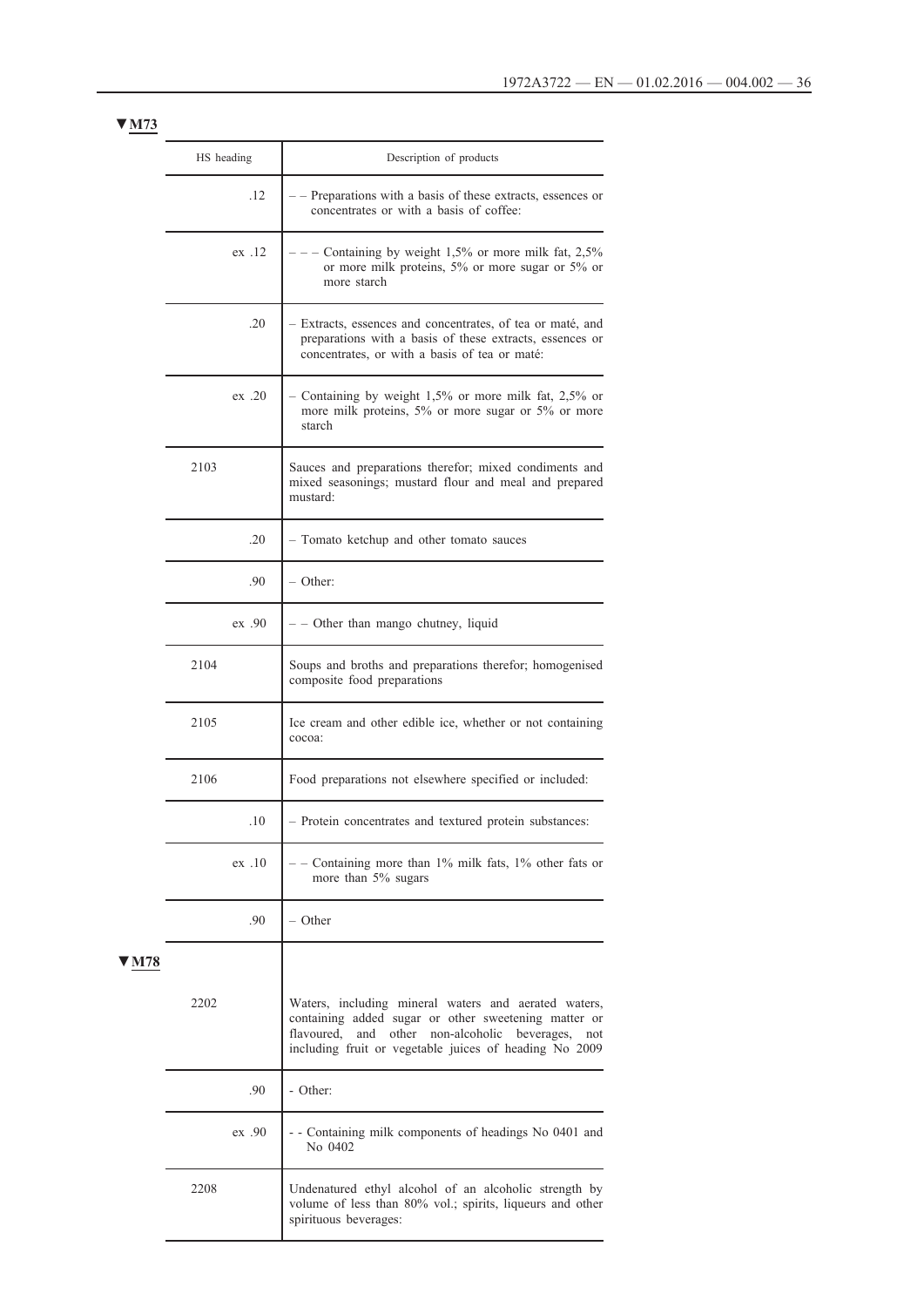|     | HS heading | Description of products                                          |
|-----|------------|------------------------------------------------------------------|
|     | .90        | - Other:                                                         |
|     | ex.90      | - Other than concentrated grape juice containing added<br>spirit |
| A73 |            |                                                                  |
|     | 3501       | Casein, caseinates and other casein derivatives; casein<br>glues |
|     | .10        | $-$ Casein                                                       |
|     | .90        | $-$ Other:                                                       |
|     | ex.90      | $-$ - Other than case in glues                                   |

# *TABLE II*

### **Free-trade products**

| HS heading                                                                                                                                                                                                                                                                                | Description of products                                                                                                                                                                                                                 |  |
|-------------------------------------------------------------------------------------------------------------------------------------------------------------------------------------------------------------------------------------------------------------------------------------------|-----------------------------------------------------------------------------------------------------------------------------------------------------------------------------------------------------------------------------------------|--|
| 0501                                                                                                                                                                                                                                                                                      | Human hair, unworked, whether or not washed or<br>scoured; waste of human hair                                                                                                                                                          |  |
| 0502                                                                                                                                                                                                                                                                                      | Pigs', hogs' or boars' bristles and hair; badger hair and<br>other brush making hair; waste of such bristles or hair:                                                                                                                   |  |
| 0503                                                                                                                                                                                                                                                                                      | Horsehair and horsehair waste, whether or not put up as a<br>layer with or without supporting material                                                                                                                                  |  |
| 0505<br>Skins and other parts or birds, with their feathers or down,<br>feathers and parts of feathers (whether or not with<br>trimmed edges) and down, not further worked than<br>cleaned, disinfected or treated for preservation; powder<br>and waste of feathers or parts of feathers |                                                                                                                                                                                                                                         |  |
| 10                                                                                                                                                                                                                                                                                        | - Feathers of a kind used for stuffing; down                                                                                                                                                                                            |  |
| ex 90                                                                                                                                                                                                                                                                                     | - Other (other than for feed purposes)                                                                                                                                                                                                  |  |
| 0506                                                                                                                                                                                                                                                                                      | and horn-cores, unworked, defatted, simply<br>Bones<br>prepared (but not cut to shape), treated with acid or dege-<br>latinised; powder and waste of these products                                                                     |  |
| 0507<br>Ivory, tortoiseshell, whalebone and whalebone hair, horns,<br>antlers, hooves, nails, claws and beaks, unworked or<br>simply prepared but not cut to shape; powder and waste<br>of these products                                                                                 |                                                                                                                                                                                                                                         |  |
| 0508                                                                                                                                                                                                                                                                                      | Coral and similar materials, unworked or simply prepared<br>but not otherwise worked; shells of molluscs, crustaceans<br>or echinoderms and cuttle-bone, unworked or simply<br>prepared but not cut to shape, powder and waste thereof: |  |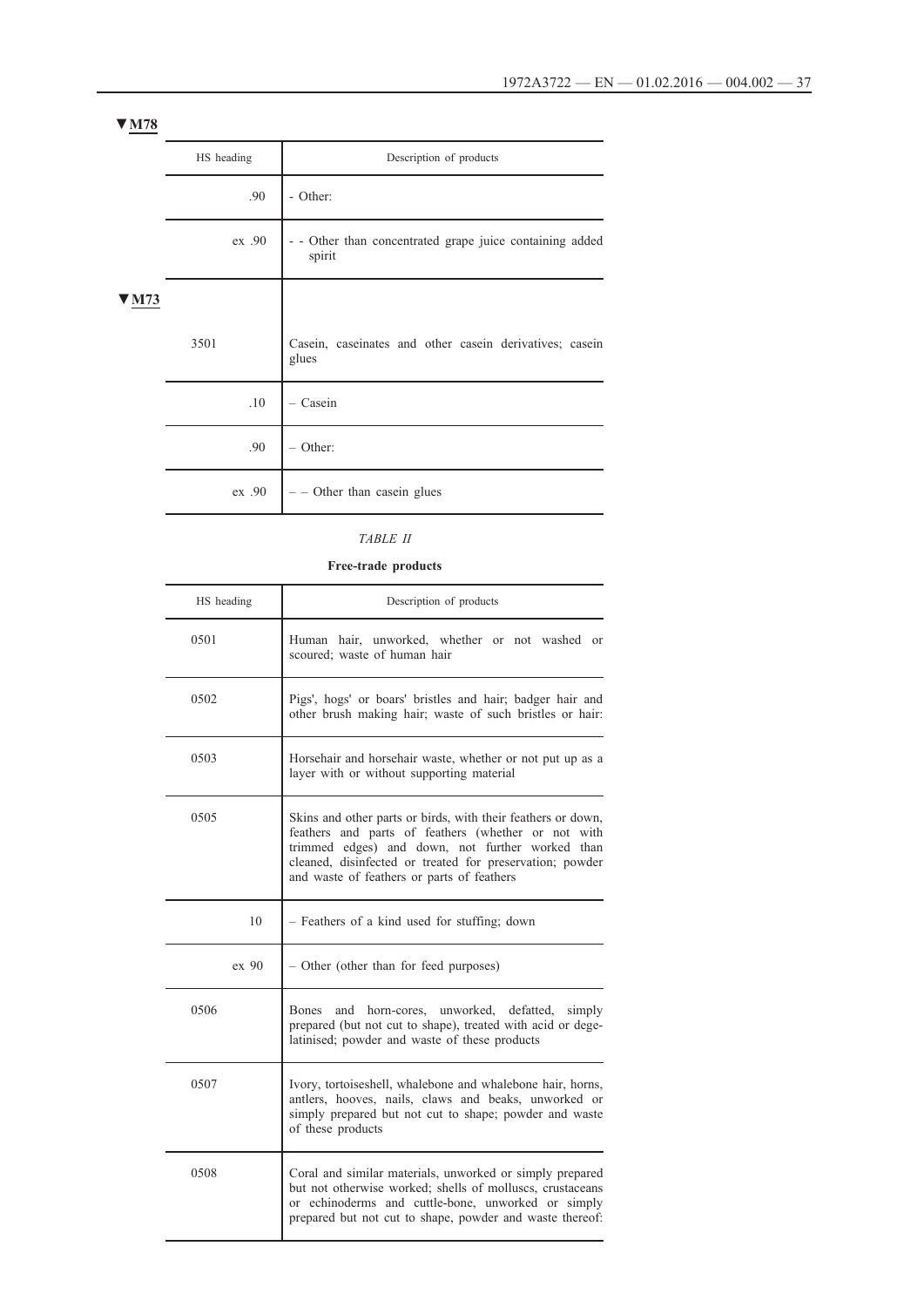| HS heading       | Description of products                                                                                                                                                                                                                                                                                                                                              |  |
|------------------|----------------------------------------------------------------------------------------------------------------------------------------------------------------------------------------------------------------------------------------------------------------------------------------------------------------------------------------------------------------------|--|
| $ex\ 00$         | - Other (than for feed purposes)                                                                                                                                                                                                                                                                                                                                     |  |
| 0509             | Natural sponges of animal origin:                                                                                                                                                                                                                                                                                                                                    |  |
| 0510             | Ambergris, castoreum, civet and musk; cantharides; bile,<br>whether or not dried; glands and other animal products<br>used in the preparation of pharmaceutical products, fresh,<br>chilled, frozen or otherwise provisionally preserved                                                                                                                             |  |
| 0710             | Vegetables, frozen:                                                                                                                                                                                                                                                                                                                                                  |  |
| 40               | - Sweet corn (Zea mays var. saccharata)                                                                                                                                                                                                                                                                                                                              |  |
| 0711             | Vegetables provisionally preserved (for example, by<br>sulphur dioxide gas, in brine, in sulphur water or in<br>other preservative solutions), but unsuitable in that state<br>for immediate consumption:                                                                                                                                                            |  |
| 90               | - Other vegetables; mixtures of vegetables:                                                                                                                                                                                                                                                                                                                          |  |
| ex 90            | - - Sweet corn (Zea mays var. saccharata)                                                                                                                                                                                                                                                                                                                            |  |
| 0901             | Coffee, whether or not roasted or decaffeinated; coffee<br>husks and skins; coffee substitutes containing coffee in<br>any proportion:                                                                                                                                                                                                                               |  |
| 0902             | Tea, whether or not flavoured:                                                                                                                                                                                                                                                                                                                                       |  |
| 0903             | Maté                                                                                                                                                                                                                                                                                                                                                                 |  |
| 1212             | Locust beans, seaweeds and other algae, sugar beet and<br>sugar cane, fresh, chilled, frozen or dried, whether or not<br>ground; fruit stones and kernels and other vegetable<br>products (including unroasted chicory roots of the<br>variety Cichorium intybus sativum) of a kind used<br>primarily for human consumption, not elsewhere<br>specified or included: |  |
| ex <sub>20</sub> | - Seaweeds and other algae (other than for feed purposes)                                                                                                                                                                                                                                                                                                            |  |
| 1302             | Vegetables saps and extracts; pectic substances, pectinates<br>and pectates; agar-agar and other mucilages and thick-<br>eners, whether or not modified, derived from vegetable<br>products:                                                                                                                                                                         |  |
| 1401             | Vegetable materials of a kind used primarily for plaiting<br>(for example bamboos, rattans, reeds, rushes, osier, raffia,<br>cleaned, bleached or dyed cereal straw, and lime bark):                                                                                                                                                                                 |  |
| 1402             | Vegetable materials of a kind used primarily as stuffing or<br>as padding (for example kapok, vegetable hair and<br>eelgrass), whether or not put up as a layer with or<br>without supporting material                                                                                                                                                               |  |
| 1403             | Vegetable materials of a kind used primarily in brooms or<br>in brushes (for example broomcorn piassava, couch grass<br>and istle), whether or not in hanks or bundles                                                                                                                                                                                               |  |
| 1404             | Vegetable products not elsewhere specified or included:                                                                                                                                                                                                                                                                                                              |  |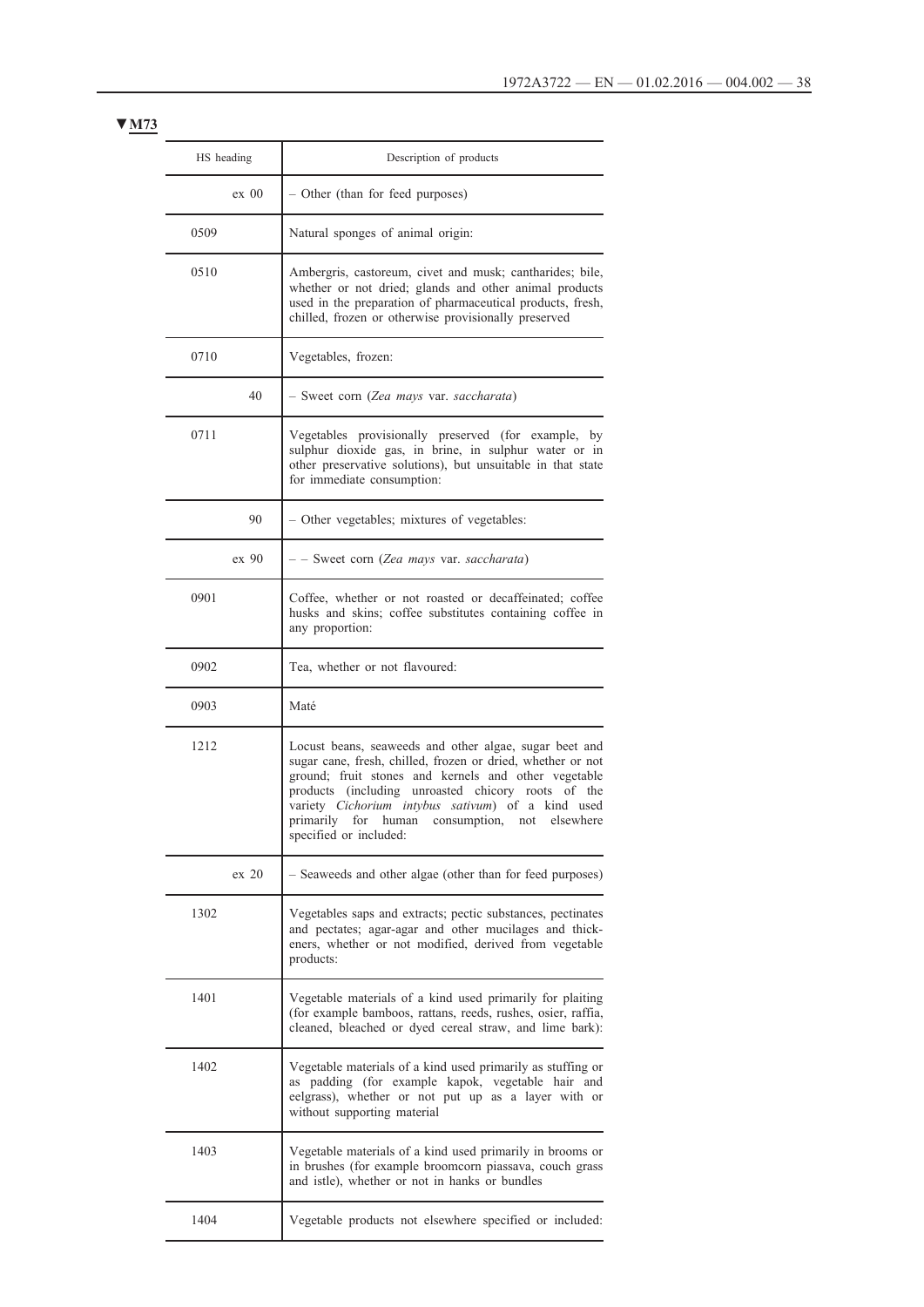| HS heading | Description of products                                                                                                                                                                                                                                                                                                                                                                                                 |  |  |
|------------|-------------------------------------------------------------------------------------------------------------------------------------------------------------------------------------------------------------------------------------------------------------------------------------------------------------------------------------------------------------------------------------------------------------------------|--|--|
| 10         | - Raw vegetable materials of a kind used primarily in<br>dyeing and tanning                                                                                                                                                                                                                                                                                                                                             |  |  |
| 20         | - Cotton linters                                                                                                                                                                                                                                                                                                                                                                                                        |  |  |
| ex 90      | - Other (other than for feed purposes)                                                                                                                                                                                                                                                                                                                                                                                  |  |  |
| 1505       | Wool grease and fatty substances derived therefrom<br>(including lanolin):                                                                                                                                                                                                                                                                                                                                              |  |  |
| ex 00      | - Other (than for feed purposes)                                                                                                                                                                                                                                                                                                                                                                                        |  |  |
| 1516       | Animal or vegetable fats and oils and their fractions,<br>partly or wholly hydrogenated, inter-esterified, re-<br>esterified or elaidinised, whether or not refined, but not<br>further prepared:                                                                                                                                                                                                                       |  |  |
| 20         | - Vegetable fats and oils and their fractions:                                                                                                                                                                                                                                                                                                                                                                          |  |  |
| ex 20      | - - Hydrogenated caster oil, so called 'opal-wax'                                                                                                                                                                                                                                                                                                                                                                       |  |  |
| 1517       | Margarine; edible mixtures or preparations of animal or<br>vegetable fats or oils or of fractions of different fats or<br>oils of this chapter, other than edible fats or oils or their<br>fractions of heading 1516:                                                                                                                                                                                                   |  |  |
| 90         | - Other:                                                                                                                                                                                                                                                                                                                                                                                                                |  |  |
| ex 90      | - Edible mixtures or preparations of a kind used as<br>mould release preparations                                                                                                                                                                                                                                                                                                                                       |  |  |
| 1518       | Animal or vegetable fats and oils and their fractions,<br>oxidised, dehydrated,<br>sulphurised,<br>boiled,<br>blown,<br>polymerised by heat in vacuum or in inert gas otherwise<br>chemically modified, excluding those of heading 1516;<br>inedible mixtures or preparations of animal or vegetable<br>fats or oils or of fractions of different fats or oils of this<br>Chapter, not elsewhere specified or included: |  |  |
| $ex\ 00$   | - Linoxyn                                                                                                                                                                                                                                                                                                                                                                                                               |  |  |
| 1520       | Glycerol, crude; glycerol waters and glycerol lyes                                                                                                                                                                                                                                                                                                                                                                      |  |  |
| 1521       | Vegetable waxes (other than triglycerides), beeswax, other<br>insect waxes and spermaceti, whether or not refined or<br>coloured                                                                                                                                                                                                                                                                                        |  |  |
| 1522       | Degras; residues resulting from the treatment of fatty<br>substances or animal or vegetable waxes                                                                                                                                                                                                                                                                                                                       |  |  |
| 1702       | Other sugars, including chemically pure lactose, maltose,<br>glucose and fructose, in solid form; sugar syrups not<br>containing added flavouring or colouring matter; artificial<br>honey, whether or not mixed with natural honey; caramel:                                                                                                                                                                           |  |  |
| 50         | - Chemically pure fructose                                                                                                                                                                                                                                                                                                                                                                                              |  |  |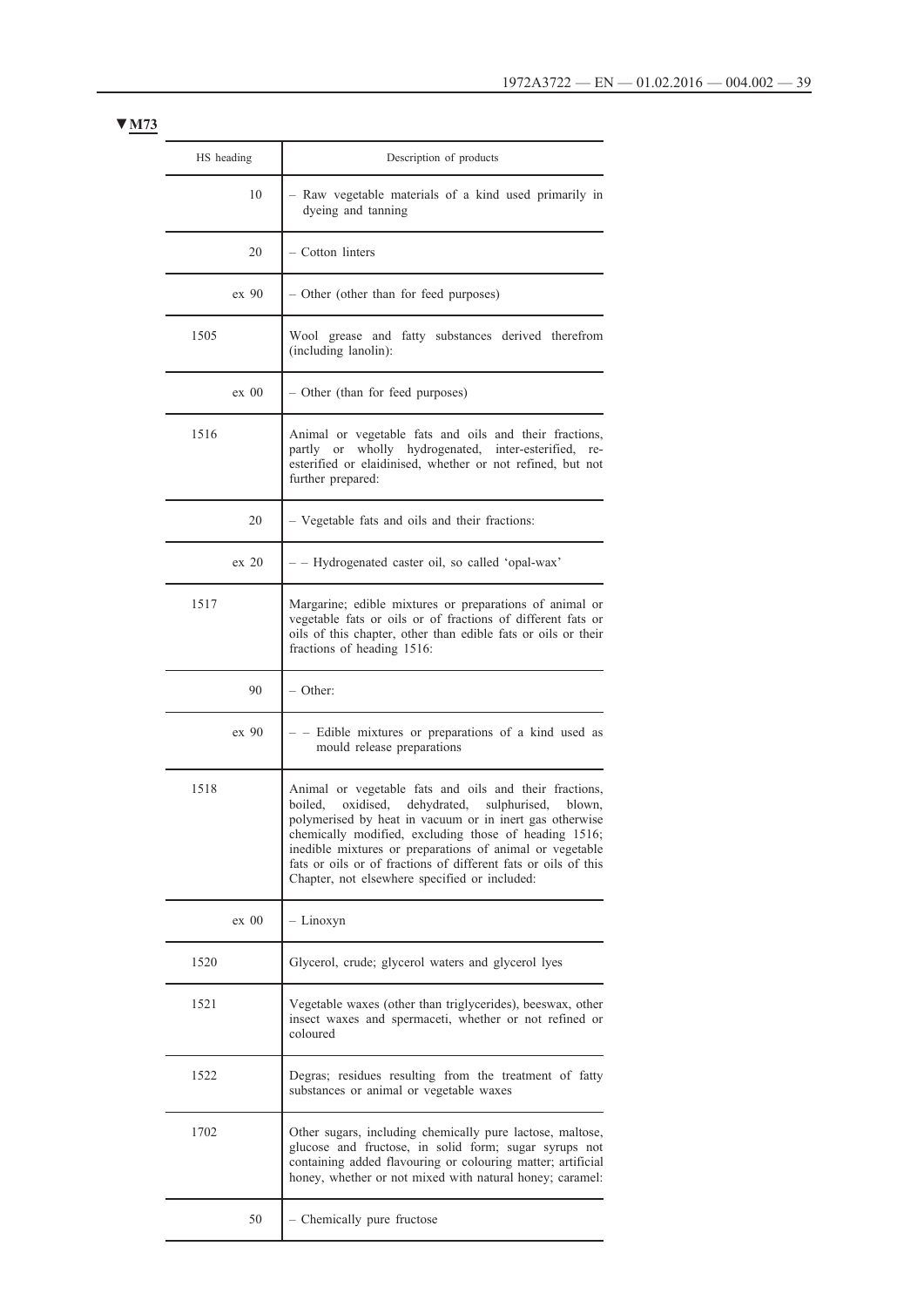| HS heading                                                                                                                     | Description of products                                                                                                                                                                                                                                                          |  |
|--------------------------------------------------------------------------------------------------------------------------------|----------------------------------------------------------------------------------------------------------------------------------------------------------------------------------------------------------------------------------------------------------------------------------|--|
| 90                                                                                                                             | Other, including invert sugar and other sugar syrup<br>blends containing in the dry state 50% by weight of<br>fructose:                                                                                                                                                          |  |
| ex 90                                                                                                                          | Chemically pure maltose (other than for feed<br>purposes)                                                                                                                                                                                                                        |  |
| 1803                                                                                                                           | Cocoa paste, whether or not defatted:                                                                                                                                                                                                                                            |  |
| 1804                                                                                                                           | Cocoa butter, fat and oil                                                                                                                                                                                                                                                        |  |
| 1805                                                                                                                           | Cocoa powder, not containing added sugar or other<br>sweetening matter                                                                                                                                                                                                           |  |
| 1903                                                                                                                           | Tapioca and substitutes therefor prepared from starch, in<br>the form of flakes, grains, pearls, siftings or in similar<br>forms                                                                                                                                                 |  |
| 2001<br>Vegetables, fruit, nuts and other edible parts of plants,<br>prepared or preserved by vinegar or acetic acid:          |                                                                                                                                                                                                                                                                                  |  |
| 90                                                                                                                             | – Other:                                                                                                                                                                                                                                                                         |  |
| ex 90                                                                                                                          | - Sweet corn (Zea mays var. saccharata); palm hearts;<br>yams, sweet potatoes and similar edible parts of<br>plants of heading 0714                                                                                                                                              |  |
| 2004                                                                                                                           | Other vegetables prepared or preserved otherwise than by<br>vinegar or acetic acid, frozen, other than products of<br>heading 2006:                                                                                                                                              |  |
| 90                                                                                                                             | - Other vegetables and mixtures of vegetables:                                                                                                                                                                                                                                   |  |
| ex 90                                                                                                                          | - - Sweet corn (Zea mays var. saccharata)                                                                                                                                                                                                                                        |  |
| 2005                                                                                                                           | Other vegetables prepared or preserved otherwise than by<br>vinegar or acetic acid, not frozen, other than products of<br>heading 2006:                                                                                                                                          |  |
| 80                                                                                                                             | - Sweet corn (Zea mays var. saccharata)                                                                                                                                                                                                                                          |  |
| 2006<br>Vegetables, fruit, nuts, fruit-peel and other parts of plants,<br>preserved by sugar (drained, glacé or crystallised): |                                                                                                                                                                                                                                                                                  |  |
| $ex\ 00$                                                                                                                       | - Sweet corn (Zea mays var. saccharata)                                                                                                                                                                                                                                          |  |
| 2007                                                                                                                           | Jams, fruit jellies, marmalades, fruit or nut purée and fruit<br>or nut pastes, obtained by cooking, whether or not<br>containing added sugar or other sweetening matter:                                                                                                        |  |
| 2008                                                                                                                           | Fruit, nuts and other edible parts of plants, otherwise<br>prepared or preserved, whether or not containing added<br>sugar or other sweetening matter or spirit, not elsewhere<br>specified or included:<br>Nuts, ground-nuts and other seeds, whether or not<br>mixed together: |  |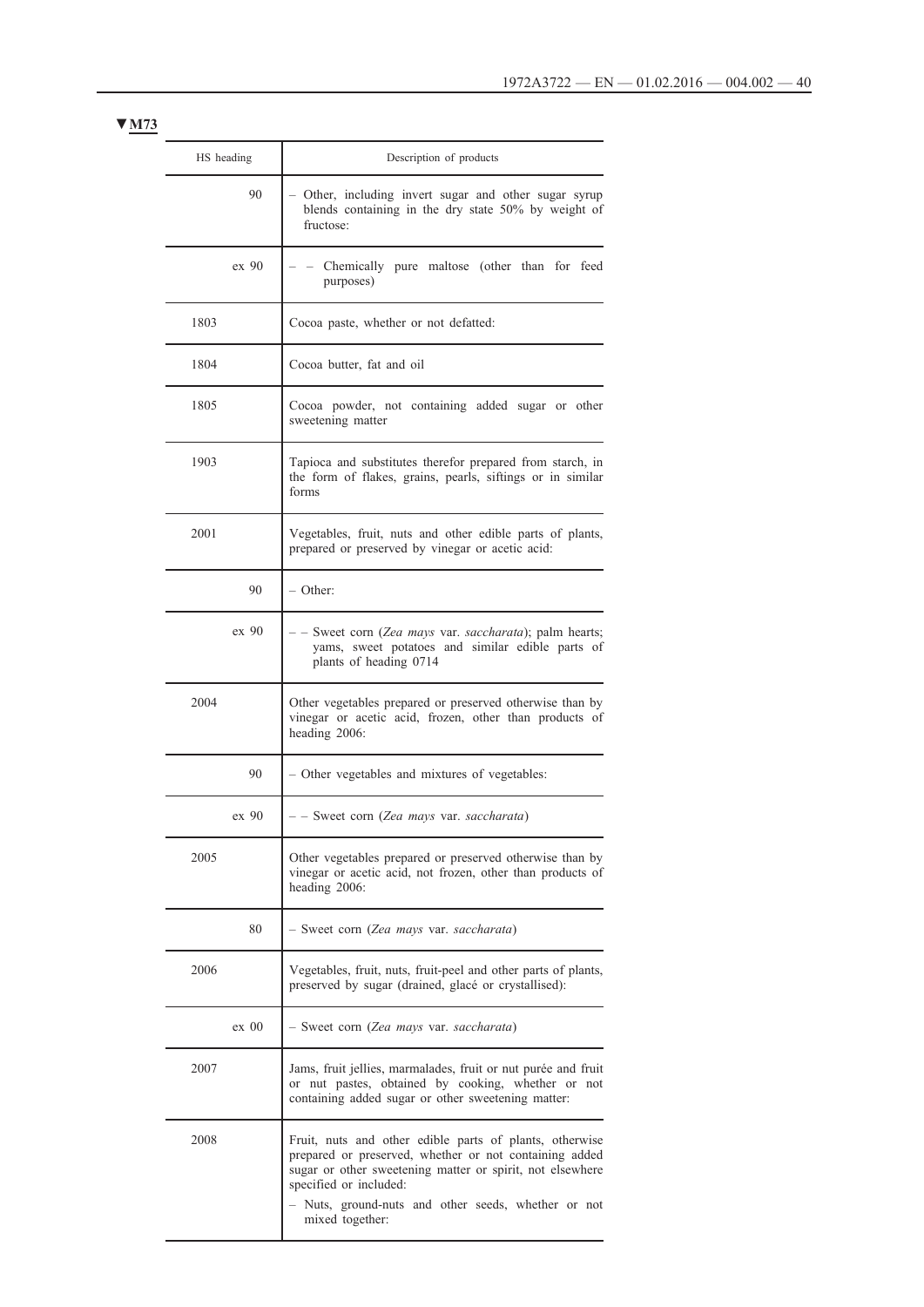| HS heading                                                                                              | Description of products                                                                                                                                                                                                                                                                                                                                                                                                                  |  |  |
|---------------------------------------------------------------------------------------------------------|------------------------------------------------------------------------------------------------------------------------------------------------------------------------------------------------------------------------------------------------------------------------------------------------------------------------------------------------------------------------------------------------------------------------------------------|--|--|
| 11                                                                                                      | $-$ – Ground-nuts:                                                                                                                                                                                                                                                                                                                                                                                                                       |  |  |
| ex 11                                                                                                   | - - Ground nuts, roasted<br>Other, including mixtures other than those<br>οf<br>subheading 2008 19:                                                                                                                                                                                                                                                                                                                                      |  |  |
| 91                                                                                                      | - – Palm Hearts                                                                                                                                                                                                                                                                                                                                                                                                                          |  |  |
| 99                                                                                                      | – – Other:                                                                                                                                                                                                                                                                                                                                                                                                                               |  |  |
| ex 99                                                                                                   | - Maize (corn), other than sweet corn (Zea mays var.<br>saccharata)                                                                                                                                                                                                                                                                                                                                                                      |  |  |
| 2101                                                                                                    | Extracts, essences and concentrates, of coffee, tea or maté<br>and preparations with a basis of these products or with a<br>basis of coffee, tea or maté; roasted chicory and other<br>roasted coffee substitutes, and extracts, essences and<br>concentrates thereof:<br>- Extracts, essences and concentrates, of coffee, and prep-<br>arations with a basis of these extracts, essences or<br>concentrates or with a basis of coffee: |  |  |
| 11                                                                                                      | - - Extracts, essences and concentrates:                                                                                                                                                                                                                                                                                                                                                                                                 |  |  |
| 12                                                                                                      | - Preparations with a basis of these extracts, essences or<br>concentrates or with a basis of coffee:                                                                                                                                                                                                                                                                                                                                    |  |  |
| ex <sub>12</sub>                                                                                        | Containing no milk fats, milk proteins, sucrose, isog-<br>lucose, glucose or starch or containing by weight less<br>than $1,5\%$ milk fat, $2,5\%$ milk proteins, $5\%$ sucrose<br>or isoglucose 5% glucose or starch                                                                                                                                                                                                                    |  |  |
| 20                                                                                                      | Extracts, essences and concentrates, of tea or maté, and<br>preparations with a basis of these extracts, essences or<br>concentrates, or with a basis of tea or maté:                                                                                                                                                                                                                                                                    |  |  |
| $ex$ 20                                                                                                 | Containing no milk fats, milk proteins, sucrose, isog-<br>lucose, glucose or starch or containing by weight less<br>than 1,5% milk fat, 2,5% milk proteins, 5% sucrose<br>or isoglucose, 5% glucose or starch                                                                                                                                                                                                                            |  |  |
| 30                                                                                                      | Roasted chicory and other roasted coffee substitutes,<br>and extracts, essences and concentrates thereof:                                                                                                                                                                                                                                                                                                                                |  |  |
| 2102                                                                                                    | Yeasts (active or inactive); other single-cell micro-<br>organisms, dead (but not including vaccines of heading<br>3002); prepared baking powders:                                                                                                                                                                                                                                                                                       |  |  |
| ex <sub>10</sub>                                                                                        | Active yeasts (other than bakers' yeast and other than<br>for feeding purposes)                                                                                                                                                                                                                                                                                                                                                          |  |  |
| $ex$ 20<br>- Inactive yeasts; other single-cell micro-organisms, dead<br>(other than for feed purposes) |                                                                                                                                                                                                                                                                                                                                                                                                                                          |  |  |
| 30                                                                                                      | - Prepared baking powders                                                                                                                                                                                                                                                                                                                                                                                                                |  |  |
| 2103                                                                                                    | Sauces and preparations therefor; mixed condiments and<br>mixed seasonings; mustard flour and meal and prepared<br>mustard:                                                                                                                                                                                                                                                                                                              |  |  |
| 10                                                                                                      | - Soya sauce                                                                                                                                                                                                                                                                                                                                                                                                                             |  |  |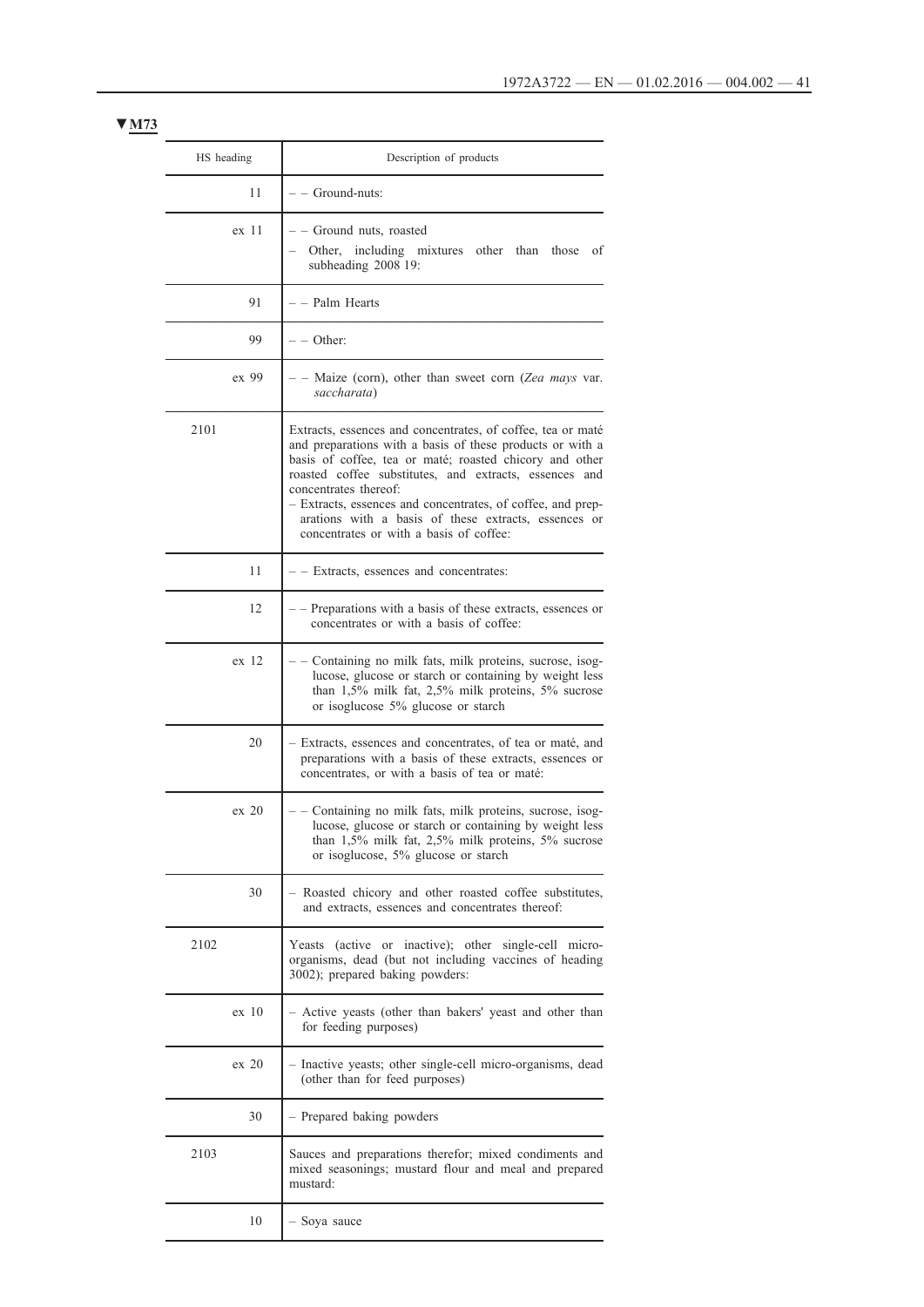|            | HS heading |        | Description of products                                                                                                                                                                                                           |  |
|------------|------------|--------|-----------------------------------------------------------------------------------------------------------------------------------------------------------------------------------------------------------------------------------|--|
|            |            | 30     | - Mustard flour and meal and prepared mustard:                                                                                                                                                                                    |  |
|            | ex 30      |        | - - Mustard flour and meal other than for feed purposes;<br>prepared mustard                                                                                                                                                      |  |
|            |            | 90     | – Other:                                                                                                                                                                                                                          |  |
|            |            | ex 90  | - - Mango chutney, liquid                                                                                                                                                                                                         |  |
|            | 2106       |        | Food preparations not elsewhere specified or included:                                                                                                                                                                            |  |
|            |            | 10     | - Protein concentrates and textured protein substances:                                                                                                                                                                           |  |
|            |            | ex 10  | $-$ - Other than containing more than 1% milk fats, 1%<br>other fats or more than 5% sugars                                                                                                                                       |  |
|            | 2201       |        | Waters, including natural or artificial mineral waters and<br>aerated waters, not containing added sugar or other<br>sweetening matter not flavoured; ice and snow                                                                |  |
| <b>M78</b> | 2202       |        | Waters, including mineral waters and aerated waters,<br>containing added sugar or other sweetening matter or<br>and other non-alcoholic beverages,<br>flavoured,<br>not<br>including fruit or vegetable juices of heading No 2009 |  |
|            |            | .10    | - Waters, including mineral waters and aerated waters,<br>containing added sugar or other sweetening matter or<br>flavoured                                                                                                       |  |
|            | .90        |        | - Other:                                                                                                                                                                                                                          |  |
|            |            | ex .90 | - Other than fruit juice or vegetable juice diluted with<br>water or aerated and other than containing milk<br>components of headings No 0401 and No 0402                                                                         |  |
| M73        |            |        |                                                                                                                                                                                                                                   |  |
|            | 2203       |        | Beer made from malt:                                                                                                                                                                                                              |  |
|            | 2205       |        | Vermouth and other wine of fresh grapes flavoured with<br>plants or aromatic substances:                                                                                                                                          |  |
|            | 2207       |        | Undenatured ethyl alcohol of an alcoholic strength by<br>volume of 80% vol or higher; ethyl alcohol and other<br>spirits, denatured, of any strength:                                                                             |  |
|            | 2208       |        | Undenatured ethyl alcohol of an alcoholic strength by<br>volume of less than 80% vol; spirits, liqueurs and other<br>spirituous beverages:                                                                                        |  |
|            |            | 20     | - Spirits obtained by distilling grape wine or grape marc:                                                                                                                                                                        |  |
|            |            | 30     | - Whiskies:                                                                                                                                                                                                                       |  |
|            |            | 40     | - Rum and tafia:                                                                                                                                                                                                                  |  |
|            |            | 50     | - Gin and Geneva:                                                                                                                                                                                                                 |  |
|            |            | 60     | - Vodka:                                                                                                                                                                                                                          |  |
|            |            | 70     | - Liqueurs and cordials:                                                                                                                                                                                                          |  |
|            | 2209       |        | Vinegar and substitutes for vinegar obtained from acetic<br>acid:                                                                                                                                                                 |  |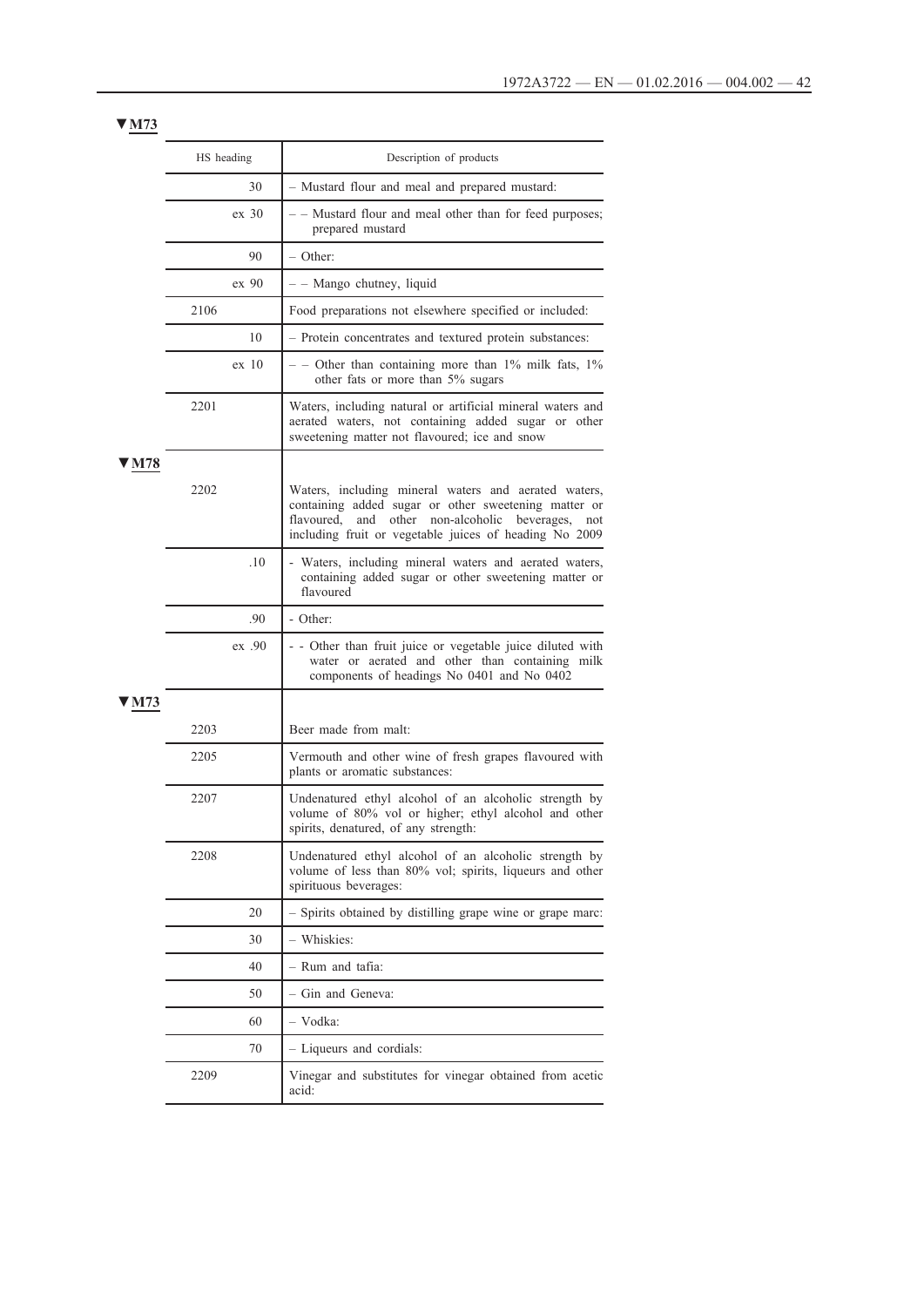**▼M74 ▼M86**

# *TABLE III*

# **EU and Swiss domestic reference prices**

| Agricultural Raw material | Swiss domestic<br>reference price | EU domestic<br>reference price | Article $4(1)$<br>Applied on Swiss side<br>Difference Swiss/EU<br>reference price | Article $3(3)$<br>Applied on EU side<br>Difference Swiss/EU<br>reference price |
|---------------------------|-----------------------------------|--------------------------------|-----------------------------------------------------------------------------------|--------------------------------------------------------------------------------|
|                           | CHF per 100 kg net                | CHF per 100 kg net             | CHF per 100 kg net                                                                | EUR per 100 kg net                                                             |
| Common wheat              | 50,60                             | 24,30                          | 26,30                                                                             | 0,00                                                                           |
| Durum wheat               |                                   |                                | 1,20                                                                              | 0,00                                                                           |
| Rye                       | 42,20                             | 18,95                          | 23,25                                                                             | 0,00                                                                           |
| Barley                    |                                   |                                |                                                                                   |                                                                                |
| Maize                     |                                   |                                |                                                                                   |                                                                                |
| Common wheat flour        | 94,60                             | 46,65                          | 47,95                                                                             | 0,00                                                                           |
| Whole-milk powder         | 634,10                            | 463,85                         | 170,25                                                                            | 0,00                                                                           |
| Skimmed-milk powder       | 421,15                            | 401,20                         | 19,95                                                                             | 0,00                                                                           |
| <b>Butter</b>             | 1 068,00                          | 521,20                         | 546,80                                                                            | 0,00                                                                           |
| White sugar               |                                   |                                |                                                                                   |                                                                                |
| Eggs                      |                                   |                                | 38,00                                                                             | 0,00                                                                           |
| Fresh potatoes            | 44,10                             | 27,75                          | 16,35                                                                             | 0,00                                                                           |
| Vegetable fat             |                                   |                                | 170,00                                                                            | 0,00                                                                           |

# **▼M73**

### *TABLE IV*

## **Swiss Import Regime**

(a) The customs duty for the products listed in the Appendix to this Table is an agricultural component calculated on the basis of the net mass. The standard recipes are specified in the Appendix.

### **▼M86 ▼M74**

(b) The basic amounts for agricultural raw materials taken into account for the calculation of the agricultural components:

| Agricultural raw<br>material | Applied basic amount on the<br>Swiss side<br>Article $3(2)$ | Applied basic amount on the<br>EU side<br>Article $4(2)$ |  |
|------------------------------|-------------------------------------------------------------|----------------------------------------------------------|--|
|                              | CHF per 100 kg net                                          | EUR per 100 kg net                                       |  |
| Common wheat                 | 22,00                                                       | 0,00                                                     |  |
| Durum wheat                  | 1,00                                                        | 0,00                                                     |  |
| Rye                          | 20,00                                                       | 0,00                                                     |  |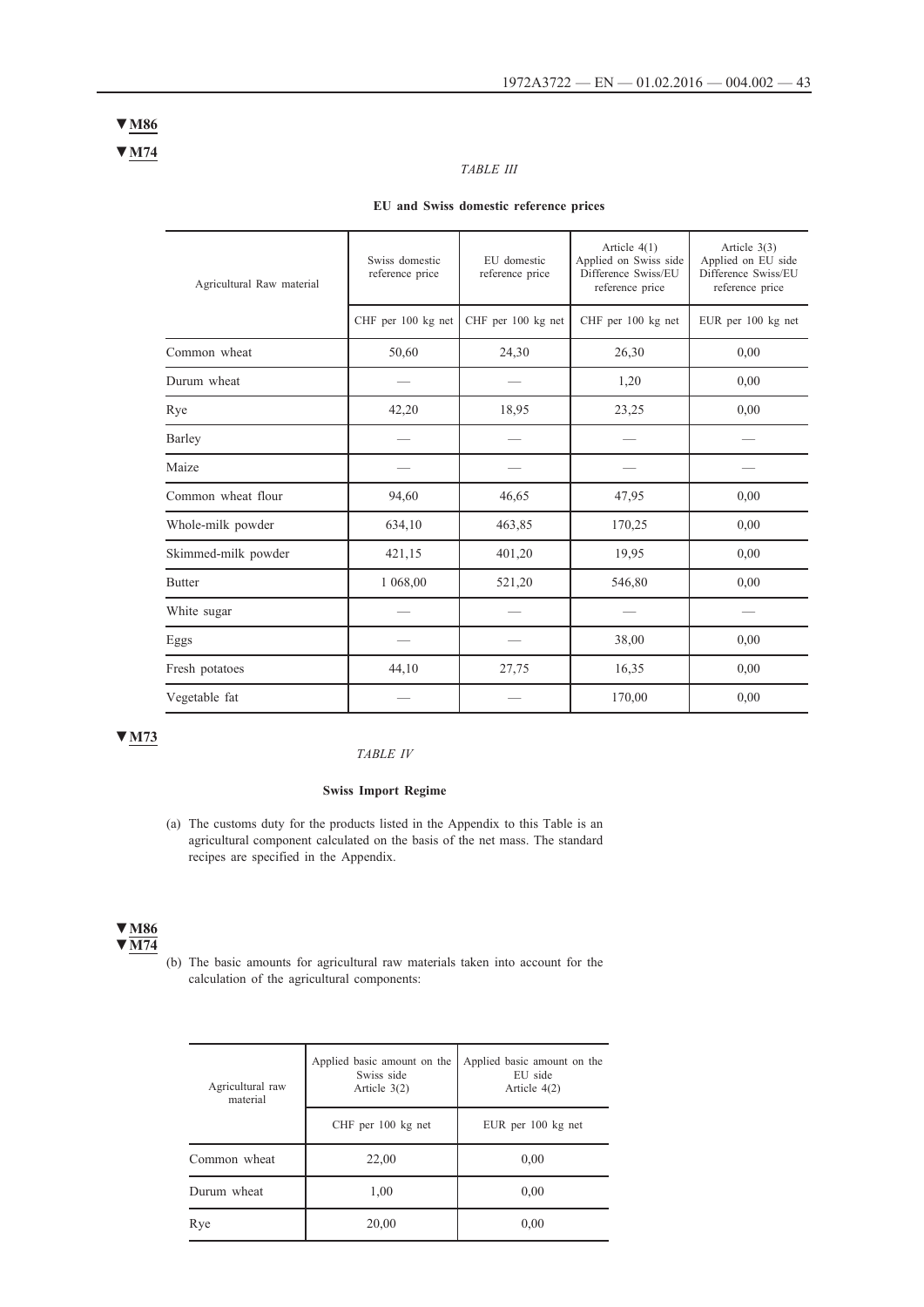| Agricultural raw<br>material | Applied basic amount on the<br>Swiss side<br>Article $3(2)$ | Applied basic amount on the<br>EU side<br>Article $4(2)$ |
|------------------------------|-------------------------------------------------------------|----------------------------------------------------------|
|                              | CHF per 100 kg net                                          | EUR per 100 kg net                                       |
| Barley                       |                                                             |                                                          |
| Maize                        |                                                             |                                                          |
| wheat<br>Common<br>flour     | 41,00                                                       | 0,00                                                     |
| Whole-milk powder            | 145,00                                                      | 0,00                                                     |
| Skimmed-milk<br>powder       | 17,00                                                       | 0,00                                                     |
| <b>Butter</b>                | 465,00                                                      | 0,00                                                     |
| White sugar                  |                                                             |                                                          |
| Eggs                         | 32,00                                                       | 0,00                                                     |
| Fresh potatoes               | 14,00                                                       | 0,00                                                     |
| Vegetable fat                | 145,00                                                      | 0,00                                                     |

(c) The customs duty for the products listed in the table below is zero.

| Swiss tariff heading | Comments                                                |
|----------------------|---------------------------------------------------------|
| 1901.9099            |                                                         |
| 1904.9020            |                                                         |
| 1905.9040            |                                                         |
| 2103.2000            |                                                         |
| ex 2103.9000         | Other than mango chutney, liquid                        |
| 2104.1000            |                                                         |
| 2106.9010            |                                                         |
| 2106.9024            |                                                         |
| 2106.9029            |                                                         |
| 2106.9030            |                                                         |
| 2106.9040            |                                                         |
| 2106.9099            |                                                         |
| ex 2202.9090         | Containing milk components of headings 0401 and<br>0402 |
| 2208.9010            |                                                         |
| 2208.9099            |                                                         |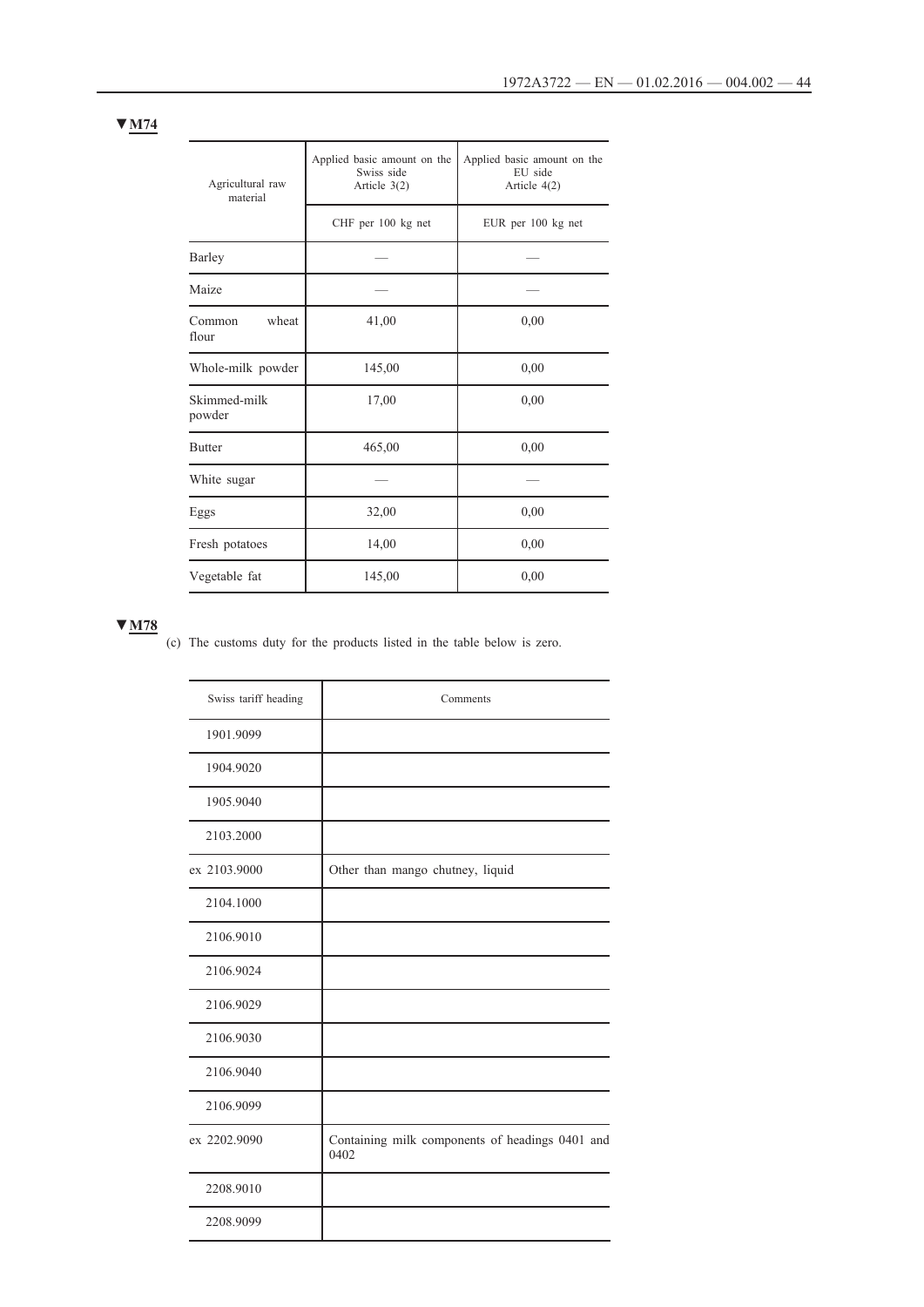| Swiss tariff heading | Applied duty as<br>force    | Applied duty as         | Applied duty as<br>from the entry into from one year after from two years after<br>the entry into force the entry into force |
|----------------------|-----------------------------|-------------------------|------------------------------------------------------------------------------------------------------------------------------|
|                      | $CHF$ per 100 $kg$<br>gross | CHF per 100 kg<br>gross | CHF per $100$ kg<br>gross                                                                                                    |
| 2208.9021            | 27,30                       | 13,70                   | 00,00                                                                                                                        |
| 2208.9022            | 46,70                       | 23,30                   | 00,00                                                                                                                        |

(d) As from the application of this Protocol the customs duties for the products listed in the table below are reduced to zero in three equal yearly steps.

(e) The tariff headings set out in this Table refer to those applicable in Switzerland on 1 January 2002. Notwithstanding Article 12bis of the Agreement, the terms of this Table will not be affected by any changes that may be made in the tariff nomenclature.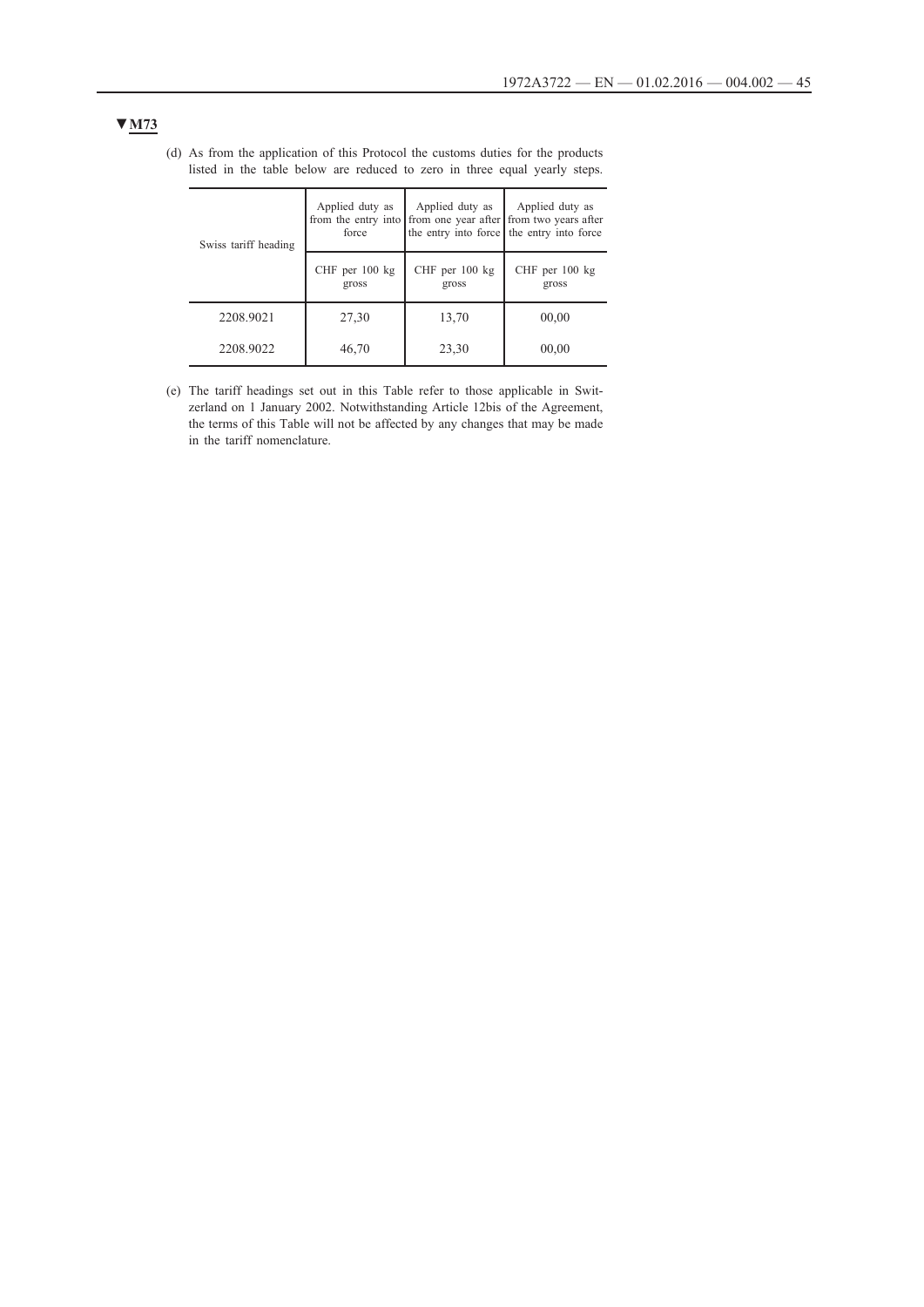**Appendix**

| Swiss tariff heading | Comments | wheat<br>Common | wheat<br>Durum | $_{\rm Rye}$ | Barley | Maize | flour<br>wheat<br>Common | powder<br>Whole-milk                                  | powder<br>Skimmed-milk | Butter | $\operatorname{Sugar}$ | $_{\rm{Egs}}$ | potatoes<br>Fresh | Vegetable fat |
|----------------------|----------|-----------------|----------------|--------------|--------|-------|--------------------------|-------------------------------------------------------|------------------------|--------|------------------------|---------------|-------------------|---------------|
|                      |          |                 |                |              |        |       |                          | Kg of raw material per 100 kg net of finished product |                        |        |                        |               |                   |               |
| 1901.2099            |          |                 |                |              |        |       | 90                       |                                                       |                        |        | 20                     |               |                   |               |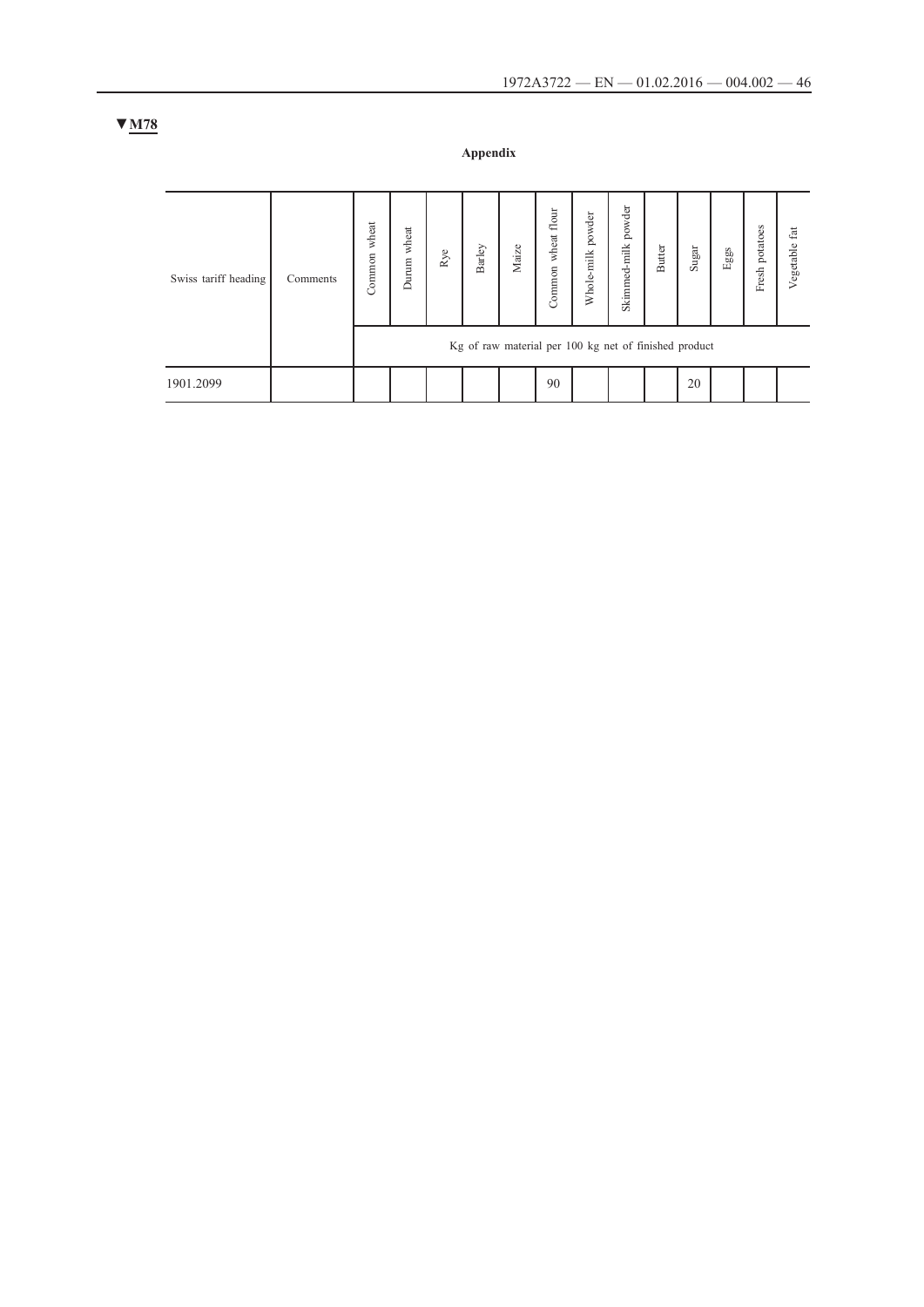#### *Appendix to Protocol 2*

### **Provisions on administrative cooperation**

1. The Contracting Parties agree that administrative cooperation is essential for the implementation and the control of the preferential treatment granted under this Protocol and underline their commitment to combat irregularities and fraud in customs and related matters.

2. Where a Contracting Party has made a finding, on the basis of objective information, of a failure to provide administrative cooperation and/or of irregularities or fraud under this Protocol, the Contracting Party concerned may temporarily suspend the relevant preferential treatment of the product(s) concerned in accordance with this Annex.

3. For the purpose of this Appendix a failure to provide administrative cooperation shall mean, *inter alia*:

- (a) a repeated failure to respect the obligations to verify the originating status of the product(s) concerned;
- (b) a repeated refusal or undue delay in carrying out and/or communicating the results of subsequent verification of the proof of origin;
- (c) a repeated refusal or undue delay in obtaining authorisation to conduct administrative cooperation missions to verify the authenticity of documents or accuracy of information relevant to the granting of the preferential treatment in question.

For the purpose of this Appendix a finding of irregularities or fraud may be made, *inter alia*, where there is a rapid increase, without satisfactory explanation, in imports of goods exceeding the usual level of production and export capacity of the other Contracting Party that is linked to objective information concerning irregularities or fraud.

4. The application of a temporary suspension shall be subject to the following conditions:

- (a) the Contracting Party which has made a finding, on the basis of objective information, of a failure to provide administrative cooperation and/or of irregularities or fraud in customs and related matters shall without undue delay notify the Joint Committee of its finding together with the objective information and enter into consultations within the Joint Committee, on the basis of all relevant information and objective findings, with a view to reaching a solution acceptable to both Contracting Parties;
- (b) where the Contracting Parties have entered into consultations within the Joint Committee as above and have failed to agree on an acceptable solution within three months following the notification, the Contracting Party concerned may temporarily suspend the relevant preferential treatment of the product(s) concerned. A temporary suspension shall be notified to the Joint Committee without undue delay;
- (c) temporary suspensions under this Appendix shall be limited to that necessary to protect the financial interests of the Contracting Party concerned. They shall not exceed a period of six months, which may be renewed. Temporary suspensions shall be notified immediately after their adoption to the Joint Committee. They shall be subject to periodic consultations within the Joint Committee in particular with a view to their termination as soon as the conditions for their application are no longer given;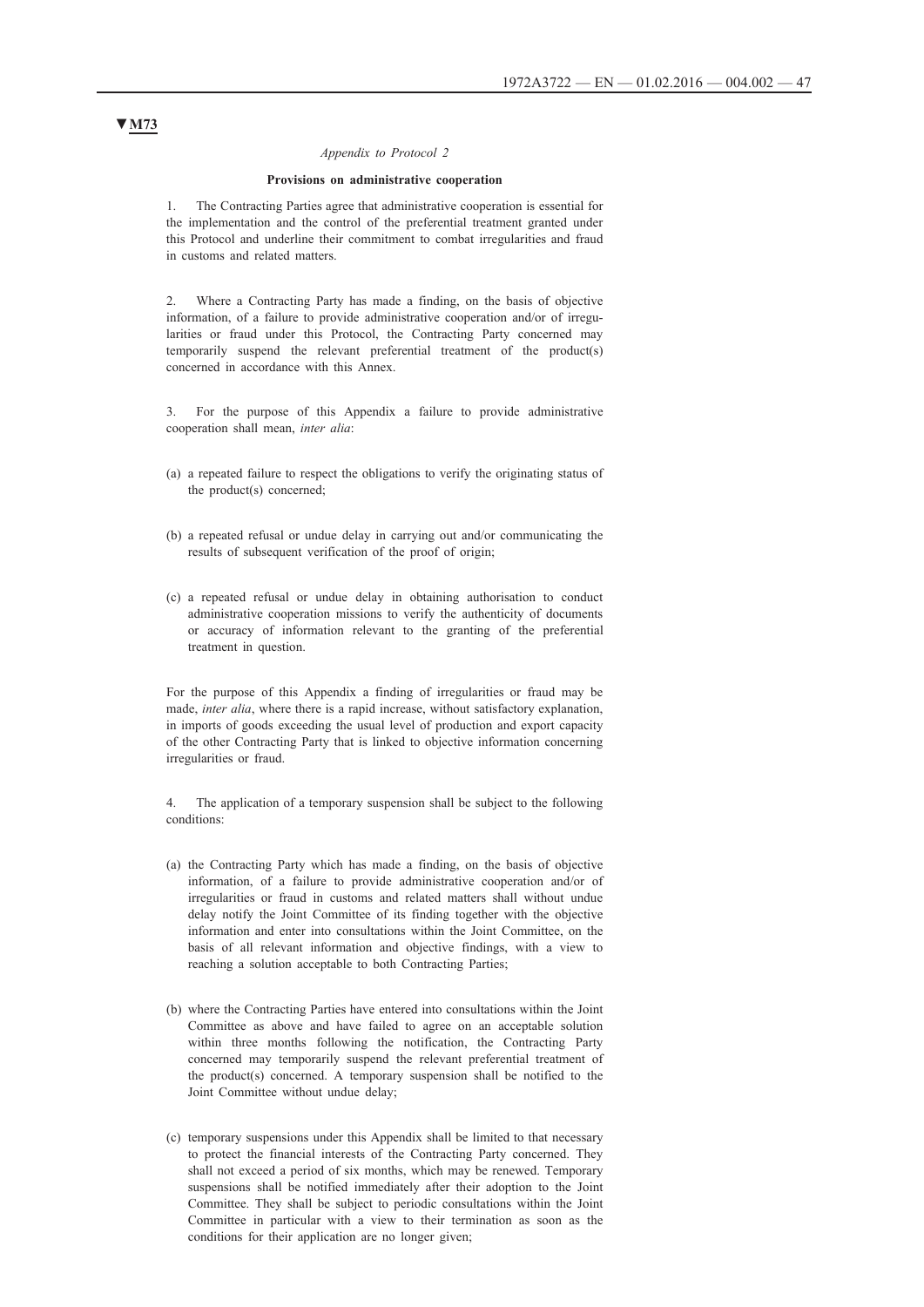5. At the same time as the notification to the Joint Committee under paragraph 4(a) of this Appendix, the Contracting Party concerned should publish a notice to importers in its Official Journal. The notice to importers should indicate for the product concerned that there is a finding, on the basis of objective information, of a failure to provide administrative cooperation and/or of irregularities or fraud.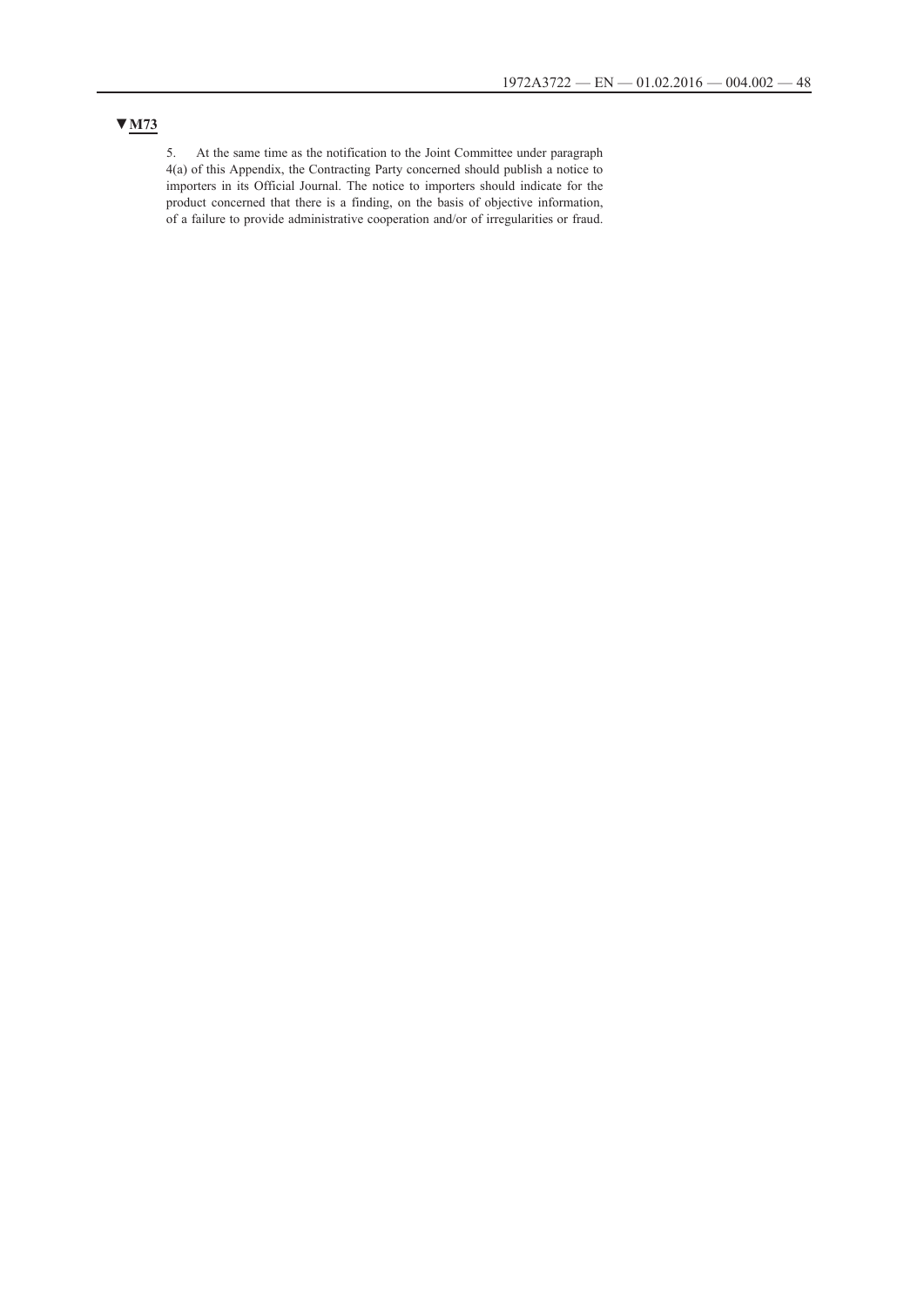### **PROTOCOL 3**

#### **concerning the definition of the concept of 'originating products' and methods of administrative cooperation**

### *Article 1*

### **Applicable rules of origin**

For the purpose of implementing this Agreement, Appendix I and the relevant provisions of Appendix II to the Regional Convention on pan-Euro-Mediterranean preferential rules of origin (<sup>1</sup>) ('the Convention'), shall apply.

All references to the 'relevant agreement' in Appendix I to the Convention and in the relevant provisions of Appendix II to the Convention shall be construed so as to mean this Agreement.

#### *Article 2*

### **Dispute settlement**

Where disputes arise in relation to the verification procedures of Article 32 of Appendix I to the Convention that cannot be settled between the customs authorities requesting the verification and the customs authorities responsible for carrying out this verification, they shall be submitted to the Joint Committee.

In all cases the settlement of disputes between the importer and the customs authorities of the importing country shall take place under the legislation of that country.

### *Article 3*

#### **Amendments to the Protocol**

The Joint Committee may decide to amend the provisions of this Protocol.

#### *Article 4*

#### **Withdrawal from the Convention**

1. Should either the EU or Switzerland give notice in writing to the depositary of the Convention of their intention to withdraw from the Convention according to its Article 9, the EU and Switzerland shall immediately enter into negotiations on rules of origin for the purpose of implementing this Agreement.

2. Until the entry into force of such newly negotiated rules of origin, the rules of origin contained in Appendix I and, where appropriate, the relevant provisions of Appendix II to the Convention, applicable at the moment of withdrawal, shall continue to apply to this Agreement. However, as of the moment of withdrawal, the rules of origin contained in Appendix I and, where appropriate, the relevant provisions of Appendix II to the Convention shall be construed so as to allow bilateral cumulation between the European Union and Switzerland only.

#### *Article 5*

## **Transitional provisions — cumulation**

Notwithstanding Articles 16(5) and 21(3) of Appendix I to the Convention, where cumulation involves only EFTA States, the Faroe Islands, the EU, Turkey, the participants in the Stabilisation and Association Process and the Republic of Moldova, the proof of origin may be a movement certificate EUR.1 or an origin declaration.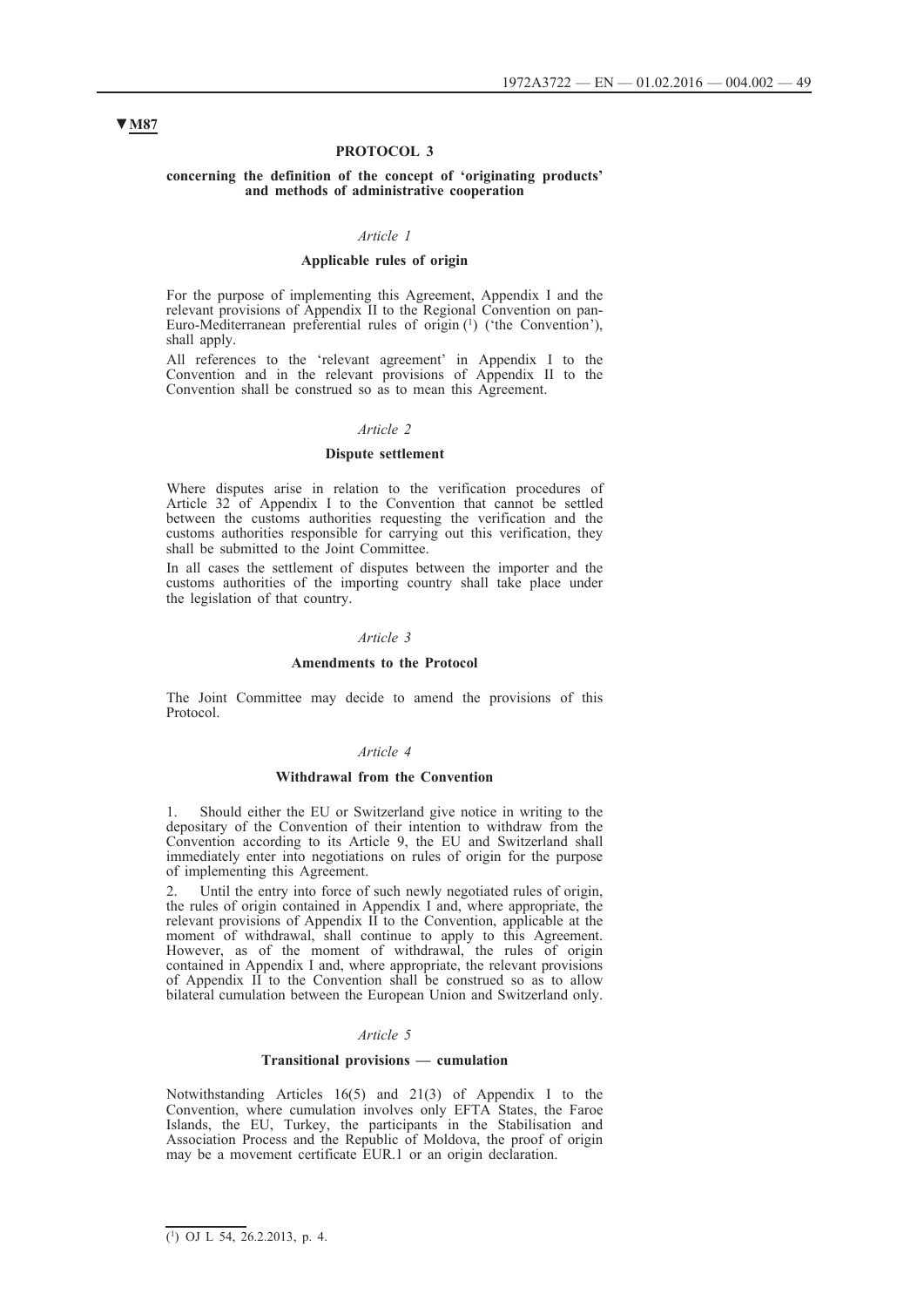## **PROTOCOL No 4**

### **concerning certain provisions relating to Ireland**

Notwithstanding Article 13 of the Agreement, the measures provided for in paragraphs 1 and 2 of Protocol No 6 and in Article 1 of Protocol No 7 of the 'Act concerning the Conditions of Accession and the Adjustments to the Treaties' **►M12** \_\_\_\_\_ ◄ on certain quantitative restrictions relating to Ireland and on imports of motor vehicles and the motor vehicle assembly industry in Ireland shall apply to Switzerland.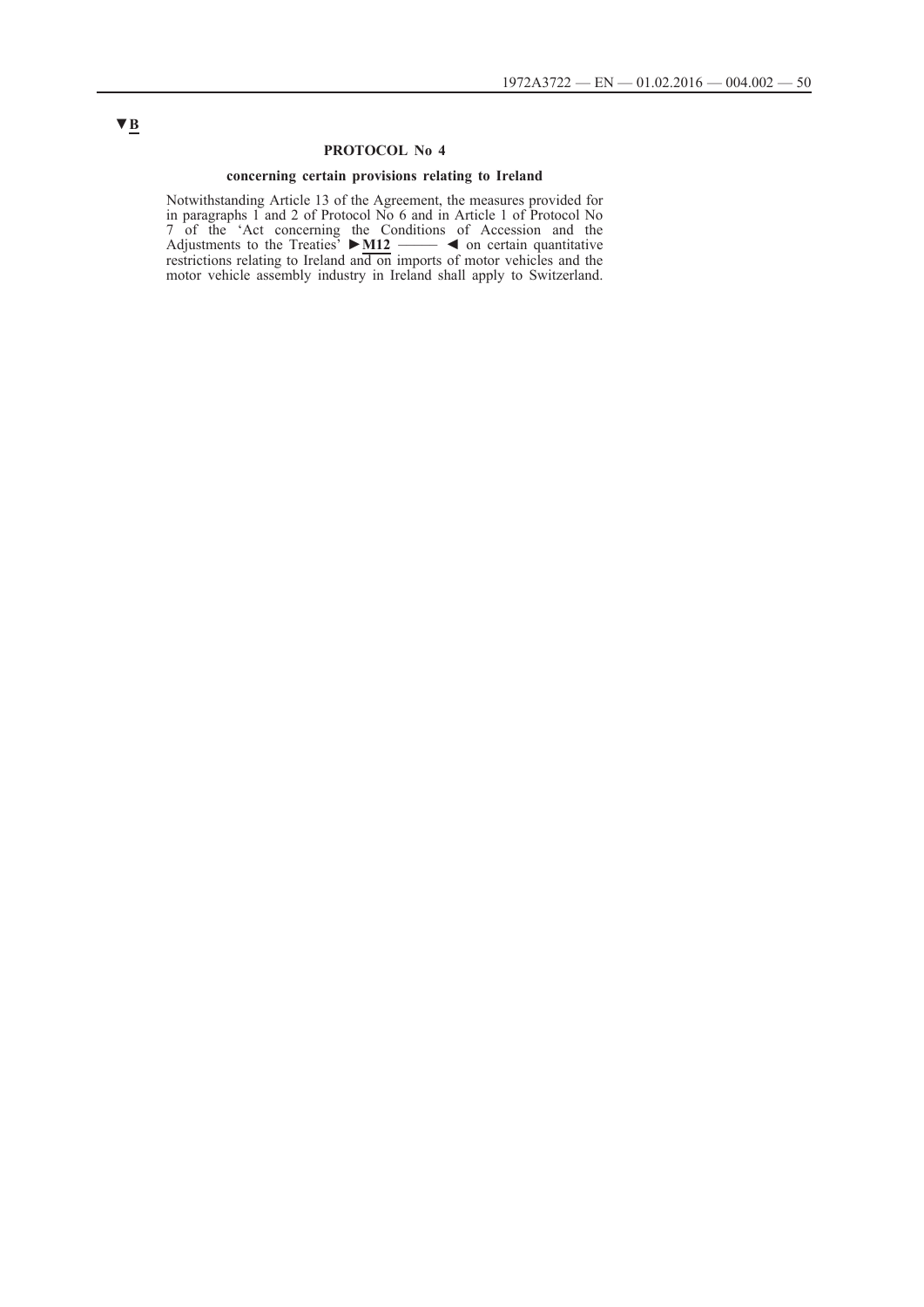# **PROTOCOL No 5**

### **Concerning the treatment that may be applied by Switzerland to imports of certain products subject to the scheme for building up compulsory reserves**

# *Article 1*

Switzerland may subject to a scheme of compulsory reserves products which are indispensable for the survival of the population and army in times of war, and the production of which in Switzerland is insufficient or non-existent and the characteristics and nature of which enable reserves to be built up.

Switzerland shall apply this scheme in a manner that does not involve discrimination, direct or indirect, between products imported from the Community and like or substitute national products.

## *Article 2*

At the date of signature of the agreement the following products shall be subject to the treatment laid down in Article 1:

#### **▼M70**

| Swiss Customs Tariff<br>Heading No | Description                                                                                                                                                                                          |
|------------------------------------|------------------------------------------------------------------------------------------------------------------------------------------------------------------------------------------------------|
| 1516.                              | Animal or vegetable fats and oils and their fractions, partly or wholly<br>hydrogenated, inter-esterified, re-esterified or elaidinised, whether or<br>not refined, but not further prepared:        |
|                                    | Vegetable fats and oils and their fractions:                                                                                                                                                         |
| 2091/2099<br>ex                    | Other:                                                                                                                                                                                               |
|                                    | . Hydrogenated castor oil, so-called 'opal wax', for the manu-<br>facture of soap or organic surface-active agents                                                                                   |
| 1704.                              | Sugar confectionery (including white chocolate), not containing<br>cocoa:                                                                                                                            |
|                                    | - Other:                                                                                                                                                                                             |
| 9010<br>ex                         | - White chocolate, in containers holding more than 1 kg                                                                                                                                              |
| 1806.                              | Chocolate and other food preparations containing cocoa:                                                                                                                                              |
| 1010/1020<br>ex                    | Cocoa powder, containing added sugar or other sweetening<br>matter, in containers holding more than 1 kg                                                                                             |
|                                    | Other preparations in blocks, slabs or bars weighing more than<br>2 kg or in liquid, paste, powder, granular or other bulk form in<br>containers or immediate packings, of a content exceeding 2 kg: |
| 2091/2099                          | $-$ Other                                                                                                                                                                                            |
| 3111/3290<br>ex                    | Other, in blocks, slabs or bars, in containers holding more than<br>$1 \text{ kg}$                                                                                                                   |
| 9011/9029<br>ex                    | Other, in containers holding more than 1 kg                                                                                                                                                          |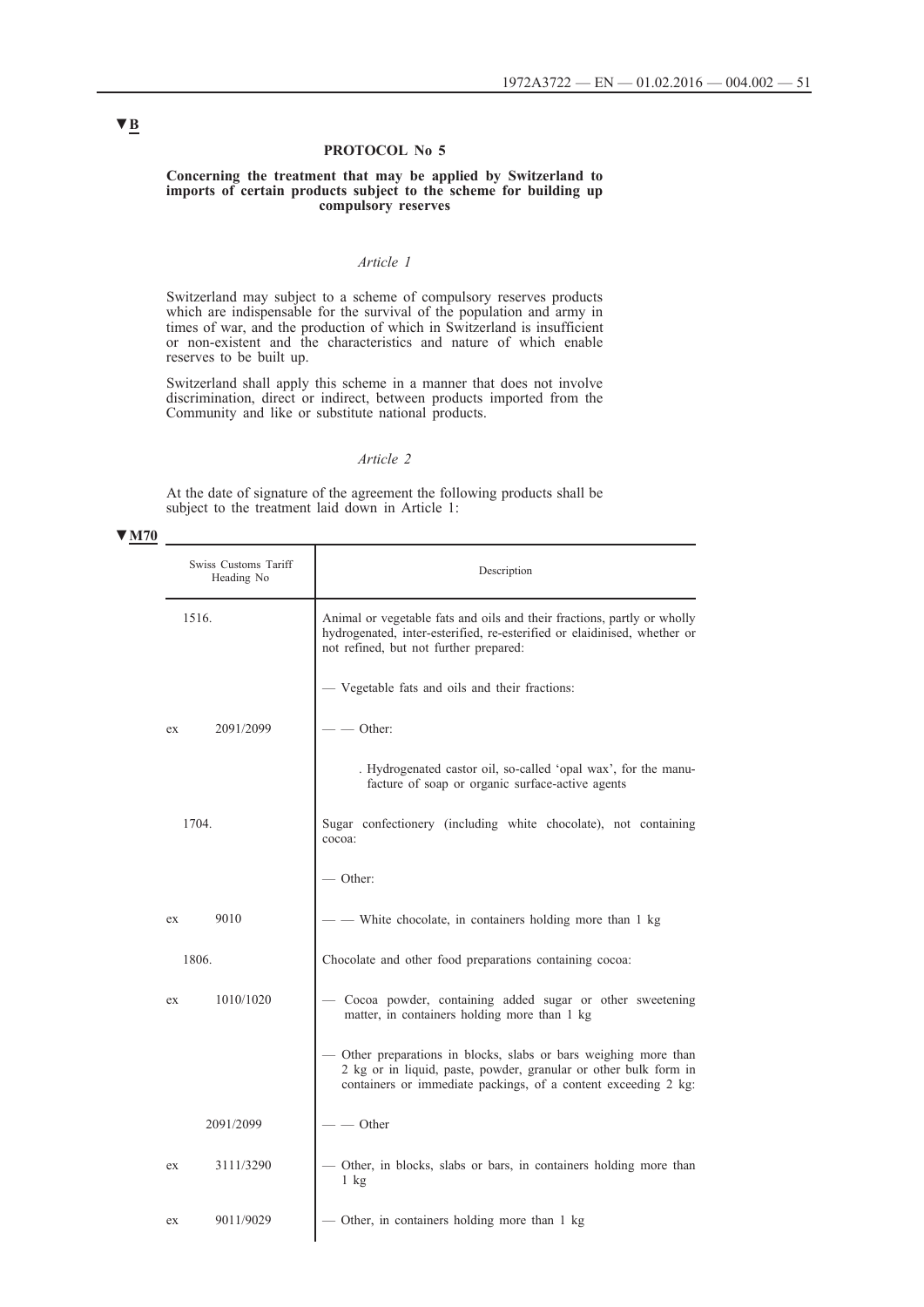| Swiss Customs Tariff<br>Heading No | Description                                                                                                                                                                                                                   |
|------------------------------------|-------------------------------------------------------------------------------------------------------------------------------------------------------------------------------------------------------------------------------|
| 1905.                              | Bread, pastry, cakes, biscuits and other bakers' wares, whether or not<br>containing cocoa; communion wafers, empty cachets of a kind<br>suitable for pharmaceutical use, sealing wafers, rice paper and<br>similar products: |
|                                    | - Other:                                                                                                                                                                                                                      |
|                                    | Bread and other ordinary bakers' wares, not containing added<br>sugar or other sweetening matter, honey, eggs, fats, cheese or<br>fruit:                                                                                      |
|                                    | Not put up for retail sale:                                                                                                                                                                                                   |
|                                    | - Breadcrumbs:                                                                                                                                                                                                                |
| 9021                               | - For use in animal feeding                                                                                                                                                                                                   |
| 2510.                              | Natural calcium phosphates, natural aluminium calcium phosphates<br>and phosphatic chalk:                                                                                                                                     |
| 1000/2000<br>ex                    | - Natural phosphates, used as fertilisers                                                                                                                                                                                     |
| 2707.                              | Oils and other products of the distillation of high temperature coal<br>tar; similar products in which the weight of the aromatic constituents<br>exceeds that of the non-aromatic constituents:                              |
|                                    | - For use as motor fuel:                                                                                                                                                                                                      |
| 1010                               | - Benzole                                                                                                                                                                                                                     |
| 2010                               | Toluole                                                                                                                                                                                                                       |
| 3010                               | Xylole                                                                                                                                                                                                                        |
| 4010                               | Naphthalene                                                                                                                                                                                                                   |
| 5010                               | Other aromatic hydrocarbon mixtures of which 65% or more<br>by volume (including losses) distils at 250°C by the ASTM D<br>86 method                                                                                          |
| 6010                               | Phenols                                                                                                                                                                                                                       |
| 9110                               | Creosote oils                                                                                                                                                                                                                 |
| 9910                               | Other                                                                                                                                                                                                                         |
|                                    | For use as heating fuel:                                                                                                                                                                                                      |
| 4090<br>ex                         | Naphthalene                                                                                                                                                                                                                   |
| 5090<br>ex                         | Other aromatic hydrocarbon mixtures of which 65% or more<br>by volume (including losses) distils at 250°C by the ASTM D<br>86 method                                                                                          |
| 6090<br>ex                         | Phenols                                                                                                                                                                                                                       |
| 9190<br>ex                         | Creosote oils                                                                                                                                                                                                                 |
| 9990<br>ex                         | Other                                                                                                                                                                                                                         |
| 2709.                              | Petroleum oils and oils obtained from bituminous minerals, crude:                                                                                                                                                             |
| 0010                               | - For use as motor fuel                                                                                                                                                                                                       |
|                                    |                                                                                                                                                                                                                               |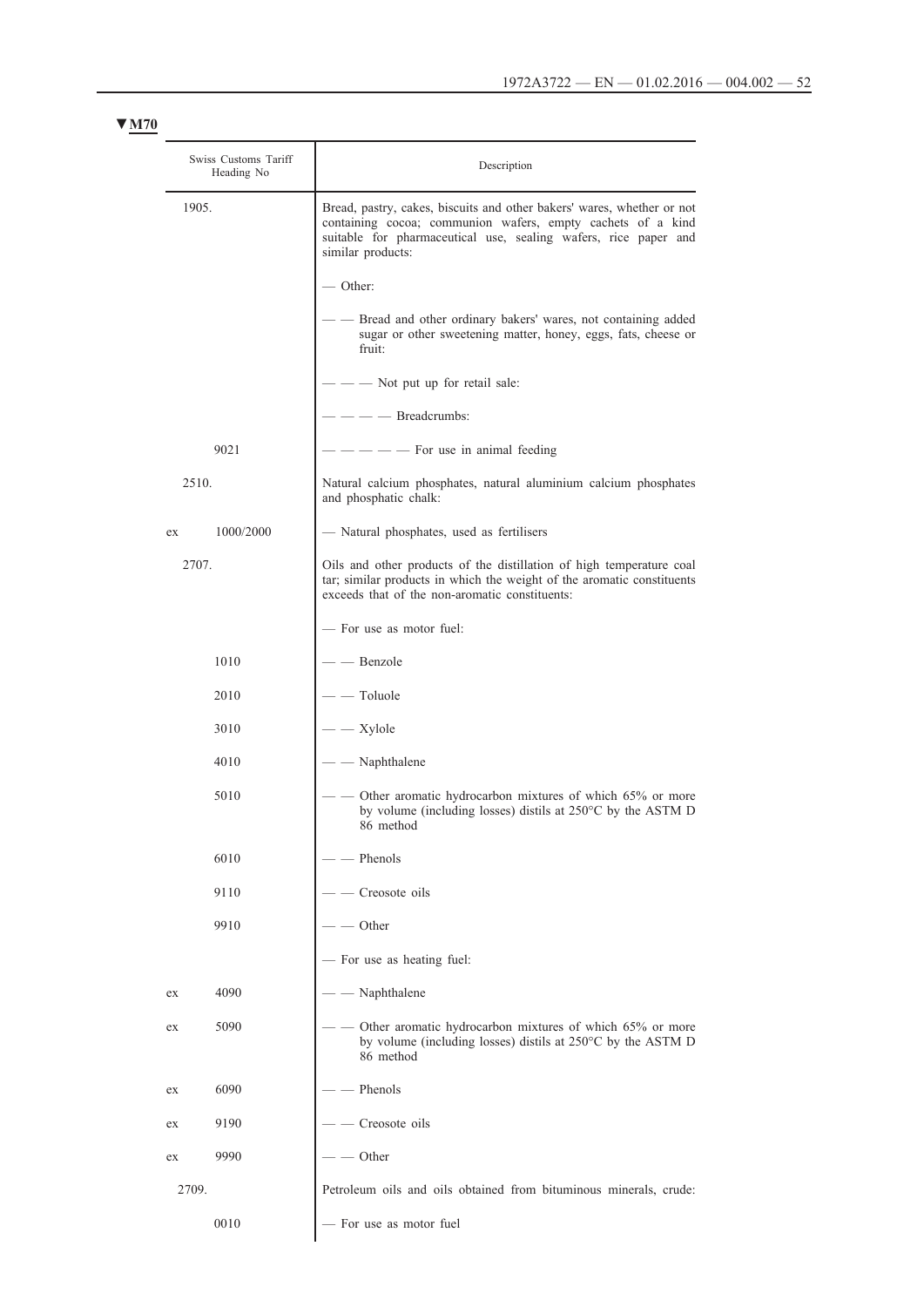| Swiss Customs Tariff<br>Heading No |      | Description                                                                                                                                                                                                                                                                                                |
|------------------------------------|------|------------------------------------------------------------------------------------------------------------------------------------------------------------------------------------------------------------------------------------------------------------------------------------------------------------|
|                                    | 0090 | — Other                                                                                                                                                                                                                                                                                                    |
| 2710.                              |      | Petroleum oils and oils obtained from bituminous minerals, other<br>than crude; preparations not elsewhere specified or included,<br>containing by weight 70% or more of petroleum oils or of oils<br>obtained from bituminous minerals, these oils being the basic consti-<br>tuents of the preparations: |
|                                    |      | - For use as motor fuel:                                                                                                                                                                                                                                                                                   |
|                                    |      | - Gasoline and its fractions:                                                                                                                                                                                                                                                                              |
|                                    | 0011 | - Unleaded, for use as such as motor fuel                                                                                                                                                                                                                                                                  |
|                                    | 0012 | - Other                                                                                                                                                                                                                                                                                                    |
|                                    | 0013 | - White spirit                                                                                                                                                                                                                                                                                             |
|                                    | 0014 | Diesel oil                                                                                                                                                                                                                                                                                                 |
|                                    | 0015 | Petroleum                                                                                                                                                                                                                                                                                                  |
|                                    | 0019 | Other                                                                                                                                                                                                                                                                                                      |
|                                    |      | - For other purposes:                                                                                                                                                                                                                                                                                      |
| ex                                 | 0021 | Gasoline and its fractions:                                                                                                                                                                                                                                                                                |
|                                    |      | . For gas production, petrochemical processing or industrial<br>heating                                                                                                                                                                                                                                    |
|                                    | 0022 | White spirit                                                                                                                                                                                                                                                                                               |
|                                    | 0023 | Petroleum                                                                                                                                                                                                                                                                                                  |
|                                    | 0024 | Heating oils                                                                                                                                                                                                                                                                                               |
| ex                                 | 0025 | Unmixed distillates of mineral oils, of which less than 20%<br>distils, by volume, below 300°C, not including liquid paraffin<br>of pharmaceutical quality                                                                                                                                                 |
|                                    | 0026 | Mixed distillates of mineral oils, of which less than 20%<br>distils, by volume, below 300°C                                                                                                                                                                                                               |
|                                    | 0027 | Lubricating mineral oils                                                                                                                                                                                                                                                                                   |
|                                    | 0029 | Other distillates and products                                                                                                                                                                                                                                                                             |
| 2809.                              |      | Diphosphorus pentaoxide; phosphoric acid and polyphosphoric acids:                                                                                                                                                                                                                                         |
| ex                                 | 2000 | - phosphoric acid and polyphosphoric acids:                                                                                                                                                                                                                                                                |
|                                    |      | . Phosphoric acid, used as fertiliser                                                                                                                                                                                                                                                                      |
| 2814.                              |      | Ammonia, anhydrous or in aqueous solution:                                                                                                                                                                                                                                                                 |
| ex                                 | 1000 | Anhydrous ammonia, used as fertiliser                                                                                                                                                                                                                                                                      |
| ex                                 | 2000 | - Ammonia in aqueous solution, used as fertiliser                                                                                                                                                                                                                                                          |
| 2827.                              |      | Chlorides, chloride oxides and chloride hydroxides; bromides and<br>bromide oxides; iodides and iodide oxides:                                                                                                                                                                                             |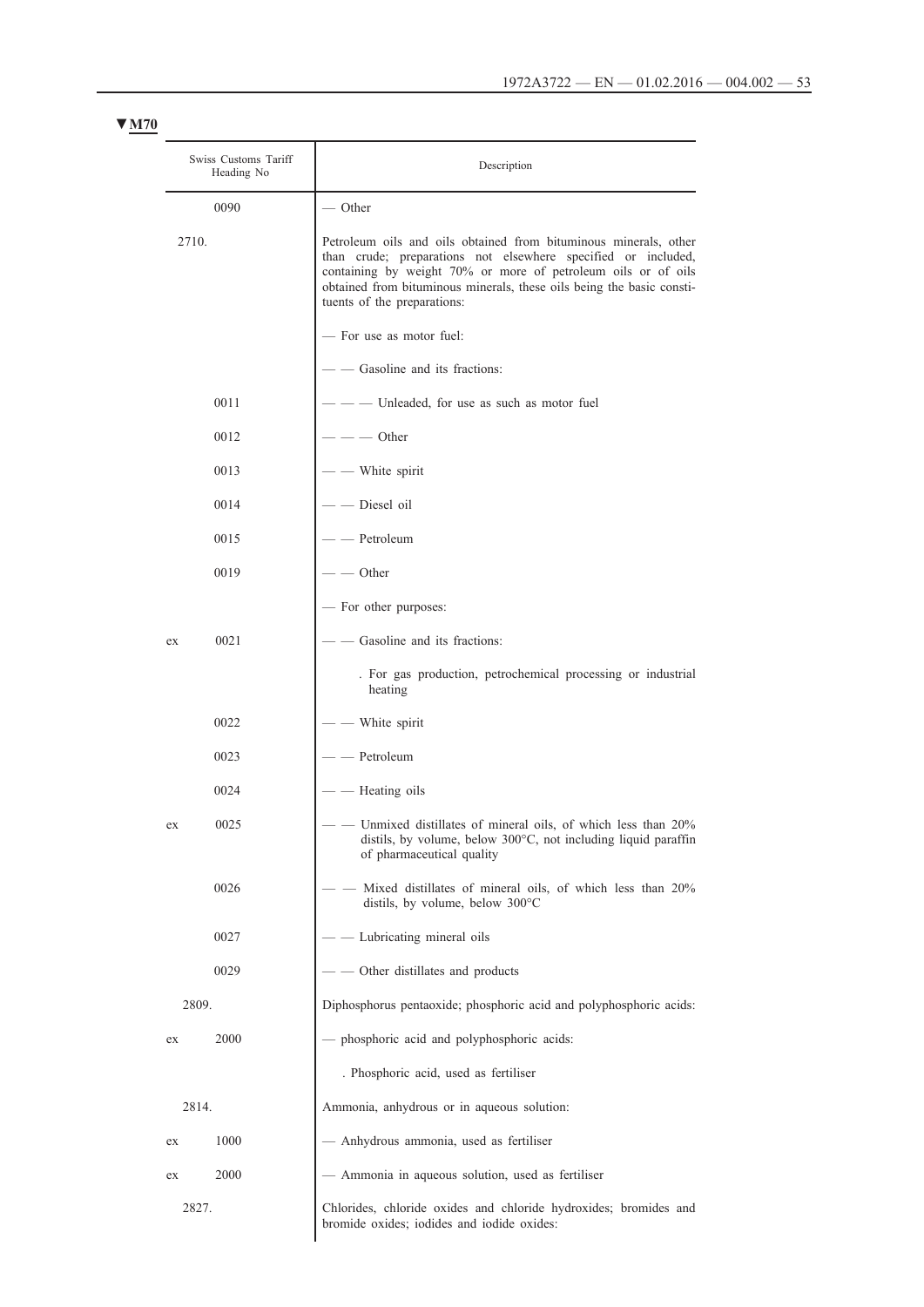| Swiss Customs Tariff<br>Heading No | Description                                                                                                            |
|------------------------------------|------------------------------------------------------------------------------------------------------------------------|
| 1000<br>ex                         | - Ammonium chloride, used as fertiliser                                                                                |
| 2834.                              | Nitrites; nitrates:                                                                                                    |
|                                    | - Nitrates:                                                                                                            |
| 2100<br>ex                         | - Of potassium, used as fertiliser                                                                                     |
| 2900<br>ex                         | - Other:                                                                                                               |
|                                    | . Of magnesium and calcium, used as fertiliser                                                                         |
| 2835.                              | Phosphinates (hypophosphites), phosphonates (phosphites), phos-<br>phates and polyphosphates:                          |
|                                    | - Phosphates:                                                                                                          |
| 2400<br>ex                         | - - Of potassium, used as fertiliser                                                                                   |
| 2500<br>ex                         | Calcium hydrogenorthophosphate ('dicalcium phosphate'),<br>used as fertiliser                                          |
| 2600<br>ex                         | - - Other calcium phosphates, used as fertiliser                                                                       |
| 2900<br>ex                         | - — Other, used as fertiliser                                                                                          |
|                                    | - Polyphosphates:                                                                                                      |
| 3900<br>ex                         | - - Other, used as fertiliser                                                                                          |
| 2836.                              | peroxocarbonates<br>(percarbonates);<br>Carbonates;<br>commercial<br>ammonium carbonate containing ammonium carbamate: |
| 4000<br>ex                         | - Potassium carbonates, used as fertiliser                                                                             |
| 2842.                              | Other salts of inorganic acids or peroxoacids, excluding azides:                                                       |
|                                    | Double or complex silicates                                                                                            |
| ex<br>1090                         | — Other:                                                                                                               |
|                                    | . Double or complex salts (water softeners), for the manu-<br>facture of washing products                              |
|                                    | - Other:                                                                                                               |
| 9090<br>ex                         | Other:                                                                                                                 |
|                                    | . Double or complex salts (water softeners), for the manu-<br>facture of washing products                              |
| 2901.                              | Acyclic hydrocarbons:                                                                                                  |
|                                    | -Saturated:                                                                                                            |
|                                    | - - Other than in gaseous state:                                                                                       |
| 1091                               | - For use as motor fuel                                                                                                |
|                                    | - Unsaturated:                                                                                                         |
|                                    | - Buta-1,3-diene and isoprene:                                                                                         |
|                                    | $-$ Isoprene:                                                                                                          |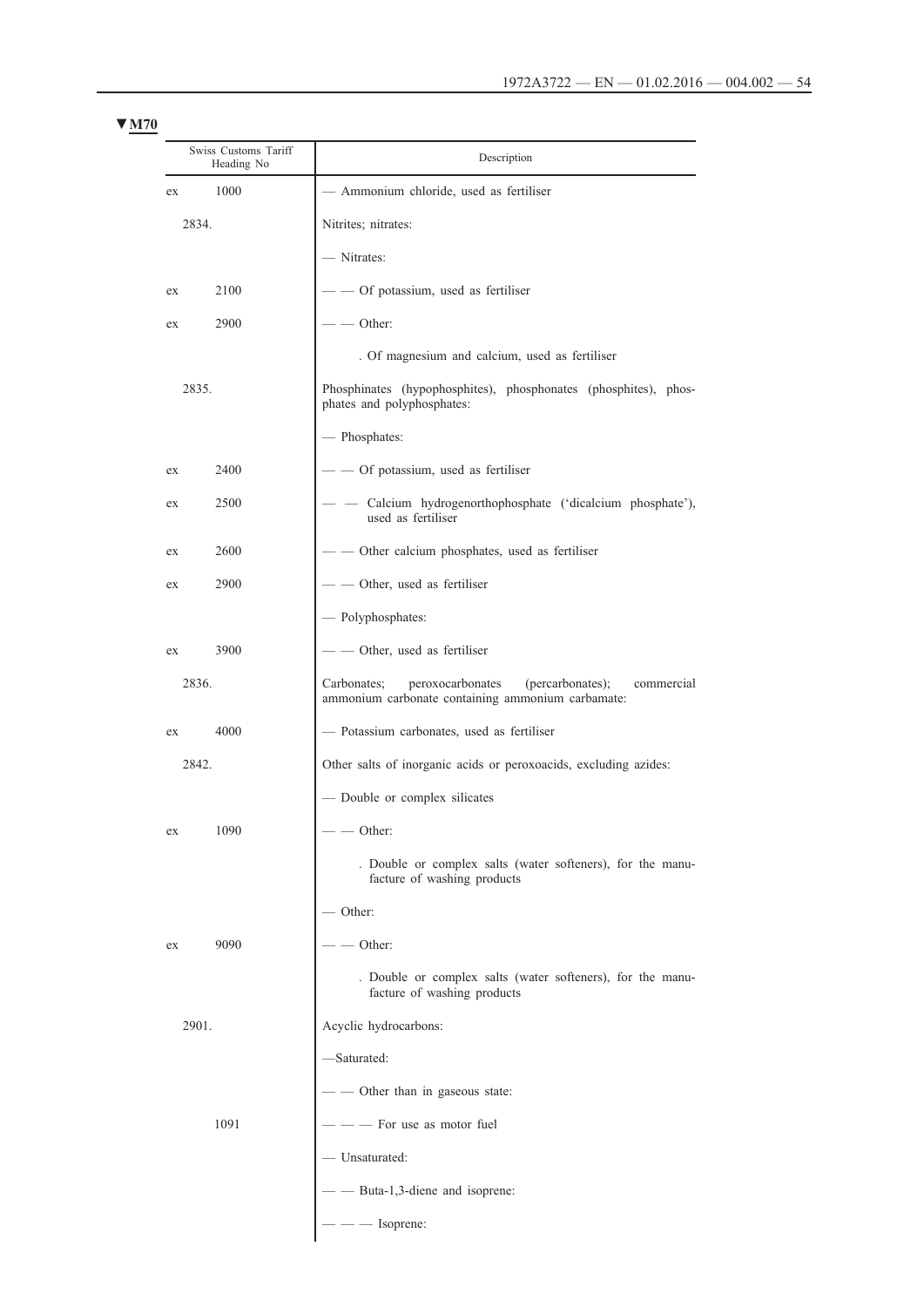| Swiss Customs Tariff<br>Heading No | Description                                                                                 |
|------------------------------------|---------------------------------------------------------------------------------------------|
| 2421                               | - For use as motor fuel                                                                     |
|                                    | - Other:                                                                                    |
|                                    | - Other than in gaseous state:                                                              |
| 2991                               | - For use as motor fuel                                                                     |
| 2902.                              | Cyclic hydrocarbons:                                                                        |
|                                    | - Cyclanes, cyclenes and cycloterpenes:                                                     |
|                                    | - Cyclohexane:                                                                              |
| 1110                               | - For use as motor fuel                                                                     |
|                                    | $-$ Other:                                                                                  |
| 1910                               | - - For use as motor fuel                                                                   |
|                                    | - Benzene:                                                                                  |
| 2010                               | -- For use as motor fuel                                                                    |
|                                    | - Toluene:                                                                                  |
| 3010                               | - - For use as motor fuel                                                                   |
|                                    | - Xylenes:                                                                                  |
|                                    | $ o$ -Xylene:                                                                               |
| 4110                               | - For use as motor fuel                                                                     |
|                                    | $  m$ -Xylene:                                                                              |
| 4210                               | - For use as motor fuel                                                                     |
|                                    | $-p$ -Xylene:                                                                               |
| 4310                               | --- For use as motor fuel                                                                   |
|                                    | - - Mixed xylene isomers:                                                                   |
| 4410                               | $-$ - For use as motor fuel                                                                 |
|                                    | - Ethylbenzene:                                                                             |
| 6010                               | - - For use as motor fuel                                                                   |
|                                    | - cumene:                                                                                   |
| 7010                               | - - For use as motor fuel                                                                   |
|                                    | $-$ Other:                                                                                  |
| 9010                               | --- For use as motor fuel                                                                   |
| 2905.                              | Acyclic alcohols and their halogenated, sulphonated, nitrated or<br>nitrosated derivatives: |
|                                    | - Saturated monohydric alcohols:                                                            |
|                                    | - - Methanol (methyl alcohol):                                                              |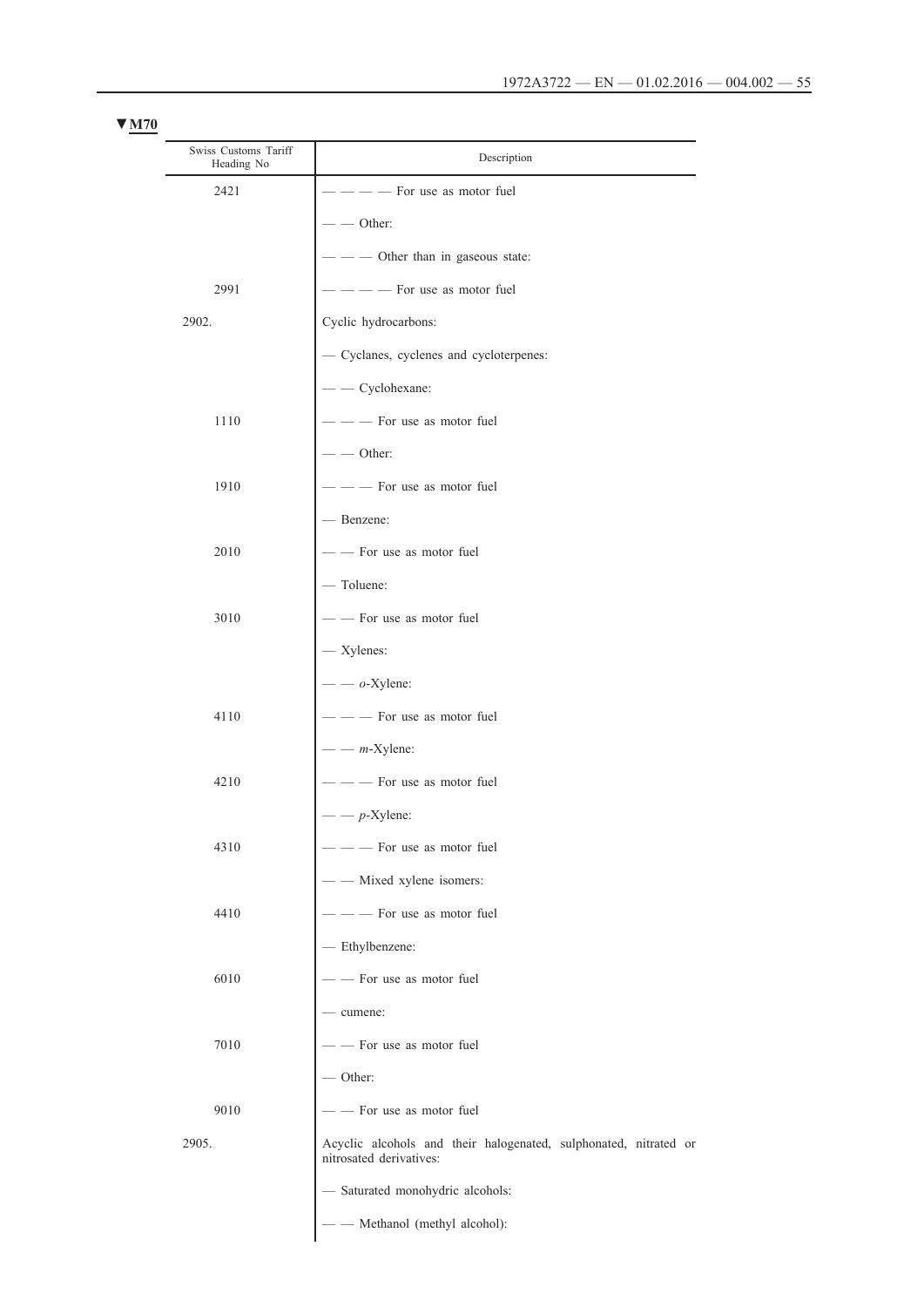|       | Swiss Customs Tariff<br>Heading No | Description                                                                                                                 |
|-------|------------------------------------|-----------------------------------------------------------------------------------------------------------------------------|
|       | 1110                               | For use as motor fuel                                                                                                       |
|       |                                    | Propan-l-ol (propyl alcohol) and propan-2-ol (isopropyl alco-<br>hol):                                                      |
|       | 1210                               | For use as motor fuel                                                                                                       |
|       |                                    | Other butanols:                                                                                                             |
|       | 1410                               | For use as motor fuel                                                                                                       |
|       |                                    | Pentanol (amyl alcohol) and isomers thereof:                                                                                |
|       | 1510                               | - For use as motor fuel                                                                                                     |
|       |                                    | Octanol (octyl alcohol) and isomers thereof:                                                                                |
|       | 1610                               | For use as motor fuel                                                                                                       |
| ex    | 1690                               | Other:                                                                                                                      |
|       |                                    | . Fatty alcohols for the manufacture of soaps and organic<br>surface-active agents                                          |
| ex    | 1700                               | Dodecan-1-ol (lauryl alcohol), hexadecan-1-ol (cetyl alcohol)<br>and octadecan-1-ol (stearyl alcohol)                       |
|       |                                    | . Fatty alcohols for the manufacture of soaps and organic<br>surface-active agents                                          |
|       |                                    | Other:                                                                                                                      |
|       | 1910                               | For use as motor fuel                                                                                                       |
| ex    | 1990                               | Other:                                                                                                                      |
|       |                                    | . Fatty alcohols for the manufacture of soaps and organic<br>surface-active agents                                          |
|       |                                    | - Unsaturated monohydric alcohols:                                                                                          |
|       |                                    | Acyclic terpene alcohols:                                                                                                   |
|       | 2210                               | For use as motor fuel                                                                                                       |
|       |                                    | - Other:                                                                                                                    |
|       | 2910                               | For use as motor fuel                                                                                                       |
|       |                                    | Other:                                                                                                                      |
| ex    | 2999                               | - Other:                                                                                                                    |
|       |                                    | . Fatty alcohols for the manufacture of soaps and<br>organic surface-active agents                                          |
| 2907. |                                    | Phenols; phenol-alcohols:                                                                                                   |
|       |                                    | - Monophenols:                                                                                                              |
| ex    | 1300                               | Octylphenol, nonylphenol and their isomers; salts thereof for<br>the manufacture of soaps and organic surface-active agents |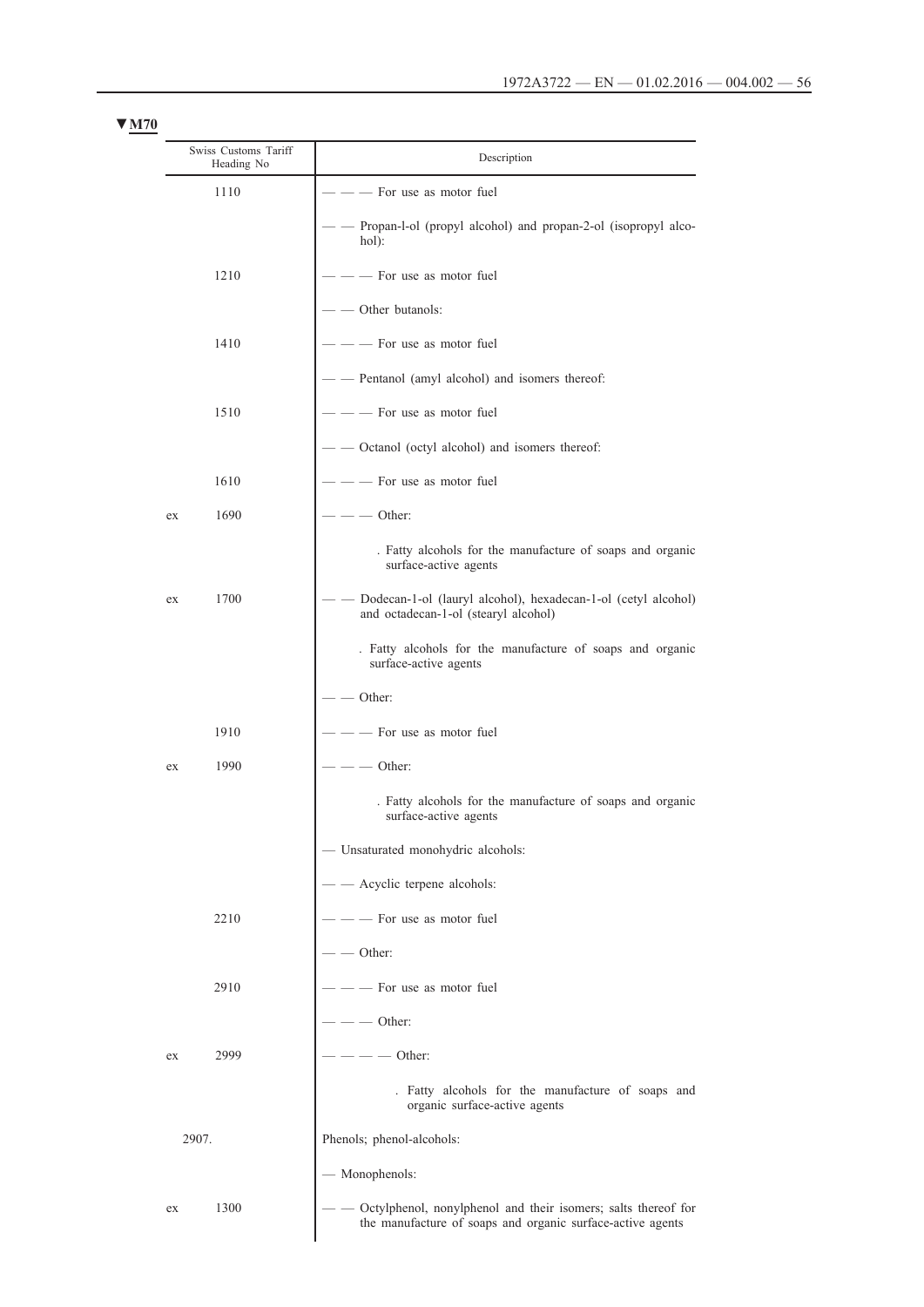| Swiss Customs Tariff<br>Heading No | Description                                                                                                                                                                                                                              |
|------------------------------------|------------------------------------------------------------------------------------------------------------------------------------------------------------------------------------------------------------------------------------------|
| 1500<br>ex                         | Naphthols and their salts, for the manufacture of soaps and<br>organic surface-active agents                                                                                                                                             |
|                                    | Other:                                                                                                                                                                                                                                   |
| 1990<br>ex                         | Other, for the manufacture of soaps and organic surface-<br>active agents                                                                                                                                                                |
| 3000<br>ex                         | Phenol-alcohols for the manufacture of soaps and organic surface-<br>active agents                                                                                                                                                       |
| 2909.                              | Ethers, ether-alcohols, ether-phenols, ether-alcohol-phenols, alcohol<br>peroxides, ether peroxides, ketone peroxides (whether or not<br>chemically defined), and their halogenated, sulphonated, nitrated or<br>nitrosated derivatives: |
|                                    | Acyclic ethers and their halogenated, sulphonated, nitrated or<br>nitrosated derivatives:                                                                                                                                                |
|                                    | $\sim$ Other:                                                                                                                                                                                                                            |
| 1910                               | - For use as motor fuel                                                                                                                                                                                                                  |
|                                    | - Cyclanic, cyclenic or cycloterpenic ethers and their halogenated,<br>sulphonated, nitrated or nitrosated derivatives:                                                                                                                  |
| 2010                               | - For use as motor fuel                                                                                                                                                                                                                  |
|                                    | Aromatic ethers and their halogenated, sulphonated, nitrated or<br>nitrosated derivatives                                                                                                                                                |
| 3010                               | - For use as motor fuel                                                                                                                                                                                                                  |
|                                    | Ether-alcohols and their halogenated, sulphonated, nitrated or<br>nitrosated derivatives:                                                                                                                                                |
|                                    | Monomethyl ethers of ethylene glycol or of diethylene glycol:                                                                                                                                                                            |
| 4210                               | - For use as motor fuel                                                                                                                                                                                                                  |
|                                    | Monobutyl ethers of ethylene glycol or of diethylene glycol:                                                                                                                                                                             |
| 4310                               | - For use as motor fuel                                                                                                                                                                                                                  |
|                                    | Other monoalkylethers of ethylene glycol or of diethylene<br>glycol:                                                                                                                                                                     |
| 4410                               | - For use as motor fuel                                                                                                                                                                                                                  |
|                                    | - Other:                                                                                                                                                                                                                                 |
| 4910                               | - For use as motor fuel                                                                                                                                                                                                                  |
|                                    | Ether-phenols, ether-alcohol-phenols and their halogenated,<br>sulphonated, nitrated or nitrosated derivatives:                                                                                                                          |
| 5010                               | - For use as motor fuel                                                                                                                                                                                                                  |
|                                    | Alcohol peroxides, ether peroxides, ketone peroxides and their<br>halogenated, sulphonated, nitrated or nitrosated derivatives:                                                                                                          |
| 6010                               | - For use as motor fuel                                                                                                                                                                                                                  |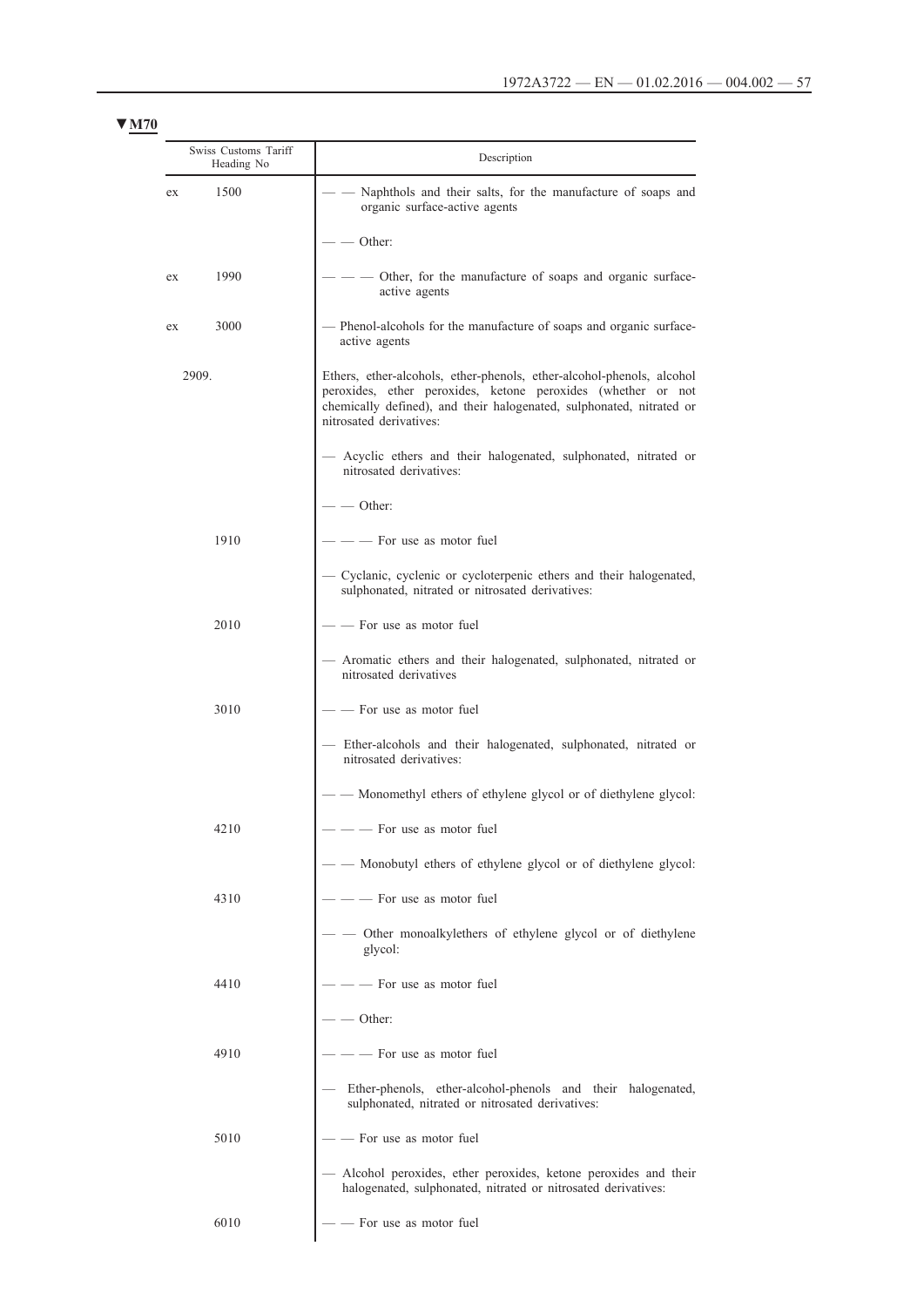| Swiss Customs Tariff<br>Heading No | Description                                                                                                                                                                                            |
|------------------------------------|--------------------------------------------------------------------------------------------------------------------------------------------------------------------------------------------------------|
| 2910.                              | Epoxides, epoxyalcohols, epoxyphenols and epoxyethers, with a<br>three-membered ring, and their halogenated, sulphonated, nitrated<br>or nitrosated derivatives:                                       |
| 1000<br>ex                         | Oxirane (ethylene oxide), for the manufacture of soaps and<br>organic surface-active agents                                                                                                            |
| 2915.                              | Saturated acyclic monocarboxylic acids and their anhydrides, halides,<br>peroxides and peroxyacids; their halogenated, sulphonated, nitrated or<br>nitrosated derivatives:                             |
|                                    | - Butyric acids, valeric acids, their salts and esters:                                                                                                                                                |
| 6090<br>ex                         | Other:                                                                                                                                                                                                 |
|                                    | . Fatty alcohols for the manufacture of soaps and organic<br>surface-active agents                                                                                                                     |
|                                    | - Palmitic acid, stearic acid, their salts and esters:                                                                                                                                                 |
| 7090<br>ex                         | - Other:                                                                                                                                                                                               |
|                                    | . Fatty alcohols for the manufacture of soaps and organic<br>surface-active agents                                                                                                                     |
|                                    | - Other:                                                                                                                                                                                               |
| 9090<br>ex                         | Other:                                                                                                                                                                                                 |
|                                    | . Fatty alcohols for the manufacture of soaps and organic<br>surface-active agents                                                                                                                     |
|                                    | . Esters of monocarboxylic acid for the manufacture of<br>synthetic lubricants                                                                                                                         |
| 2916                               | Unsaturated acyclic monocarboxylic acids, cyclic monocarboxylic<br>acids, their anhydrides, halides, peroxides and peroxyacids; their<br>halogenated, sulphonated, nitrated or nitrosated derivatives: |
|                                    | Unsaturated acyclic monocarboxylic acids, their anhydrides,<br>halides, peroxides, peroxyacids and their derivatives:                                                                                  |
|                                    | - Oleic, linoleic or linolenic acids, their salts and esters:                                                                                                                                          |
| 1590<br>ex                         | - Other:                                                                                                                                                                                               |
|                                    | . Fatty alcohols for the manufacture of soaps and organic<br>surface-active agents                                                                                                                     |
|                                    | - Other:                                                                                                                                                                                               |
| 1990<br>ex                         | Other:                                                                                                                                                                                                 |
|                                    | . Fatty acids, for the manufacture of soaps and organic<br>surface-active agents                                                                                                                       |
| 2917.                              | Polycarboxylic acids, their anhydrides, halides, peroxides and<br>peroxyacids; their halogenated, sulphonated, nitrated or nitrosated<br>derivatives:                                                  |
|                                    | Acyclic polycarboxylic acids, their anhydrides, halides, peroxides,<br>peroxyacids and their derivatives:                                                                                              |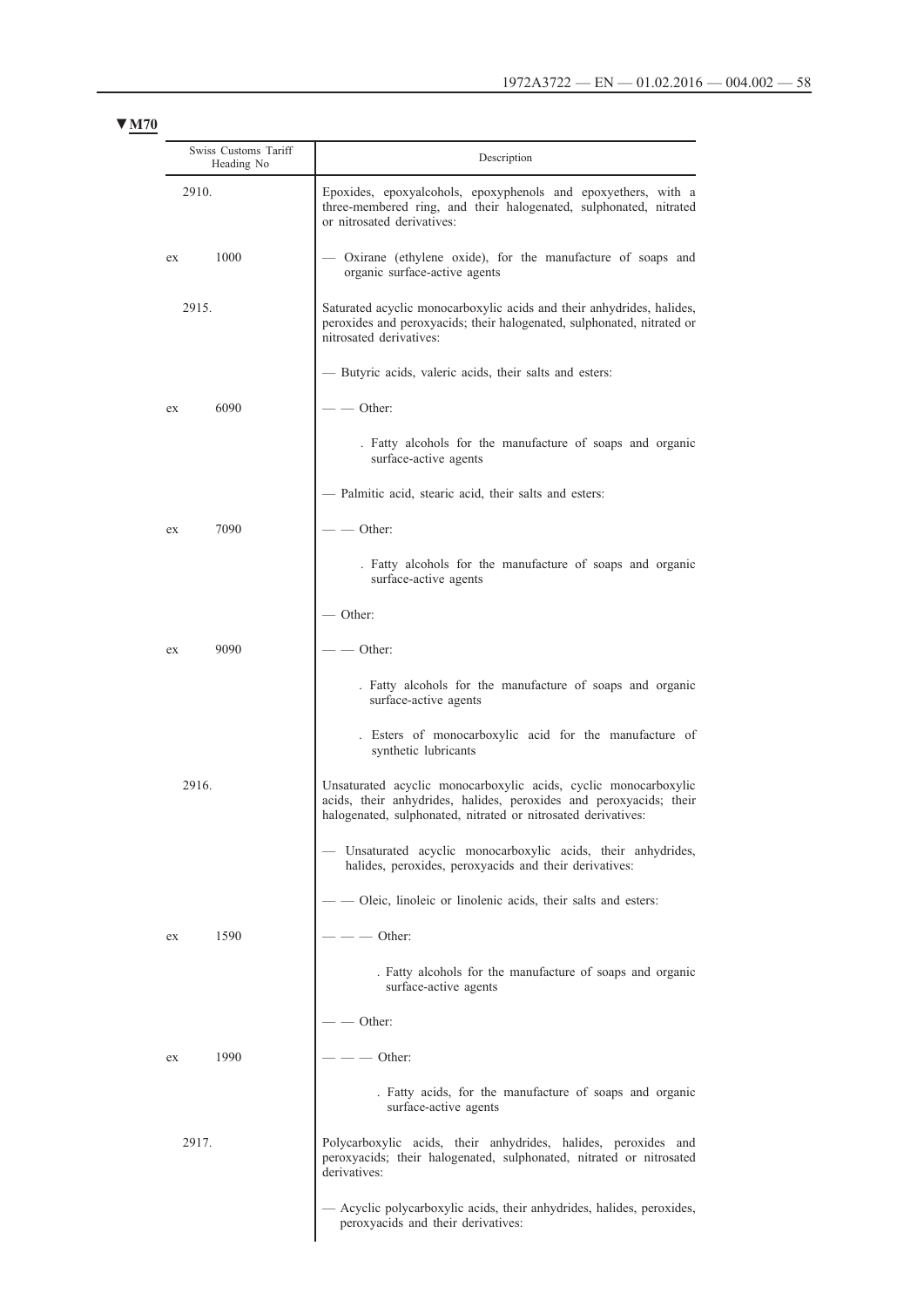| Swiss Customs Tariff<br>Heading No | Description                                                                                                                                                                                                                                               |
|------------------------------------|-----------------------------------------------------------------------------------------------------------------------------------------------------------------------------------------------------------------------------------------------------------|
| 1200<br>ex                         | Adipic acid, its salts and esters:                                                                                                                                                                                                                        |
|                                    | . Esters of adipic acid for the manufacture of synthetic lubri-<br>cants                                                                                                                                                                                  |
| 2922.                              | Oxygen-function amino-compounds:                                                                                                                                                                                                                          |
|                                    | - Amino-acids and their esters, other than those containing more<br>than one kind of oxygen function; salts thereof:                                                                                                                                      |
|                                    | $\sim$ Other:                                                                                                                                                                                                                                             |
| 4990<br>ex                         | - Other:                                                                                                                                                                                                                                                  |
|                                    | . Nitrilotriacetates, for the manufacture of washing products                                                                                                                                                                                             |
| 2933.                              | Heterocyclic compounds with nitrogen hetero-atom(s) only:                                                                                                                                                                                                 |
| 4000<br>ex                         | Compounds containing a quinoline or isoquinolene ring-system<br>(whether or not hydrogenated), not further fused:                                                                                                                                         |
|                                    | substances with an antibiotic action                                                                                                                                                                                                                      |
|                                    | Compounds containing a pyrimidine ring (whether or not hydro-<br>genated) or piperazine ring in the structure:                                                                                                                                            |
|                                    | $\sim$ Other:                                                                                                                                                                                                                                             |
| 5910<br>ex                         | Products covered by the lists in Part 1b:                                                                                                                                                                                                                 |
|                                    | . Substances with an antibiotic action                                                                                                                                                                                                                    |
|                                    | Other:                                                                                                                                                                                                                                                    |
| 9010<br>ex                         | Products covered by the lists in Part 1b:                                                                                                                                                                                                                 |
|                                    | . Substances with an antibiotic action                                                                                                                                                                                                                    |
| 2934.                              | Nucleic acids and their salts; other heterocyclic compounds:                                                                                                                                                                                              |
|                                    | $-$ Other:                                                                                                                                                                                                                                                |
| 9020<br>ex                         | Products covered by the lists in Part 1b:                                                                                                                                                                                                                 |
|                                    | . Substances with an antibiotic action                                                                                                                                                                                                                    |
| 2941.1000/9000                     | Antibiotics                                                                                                                                                                                                                                               |
| 3003.                              | Medicaments (excluding goods of heading No 3002, 3005 or 3006)<br>consisting of two or more constituents which have been mixed<br>together for therapeutic or prophylactic uses, not put up in<br>measured doses or in forms or packings for retail sale: |
| 1000                               | Containing penicillins or derivatives thereof, with a penicillanic<br>acid structure, or streptomycins or their derivatives                                                                                                                               |
| 2000                               | - Containing other antibiotics                                                                                                                                                                                                                            |
| 3004.                              | Medicaments (excluding goods of heading No 3002, 3005 or 3006)<br>consisting of mixed or unmixed products for therapeutic or prophy-<br>lactic uses, put up in measured doses or in forms or packings for<br>retail sale:                                 |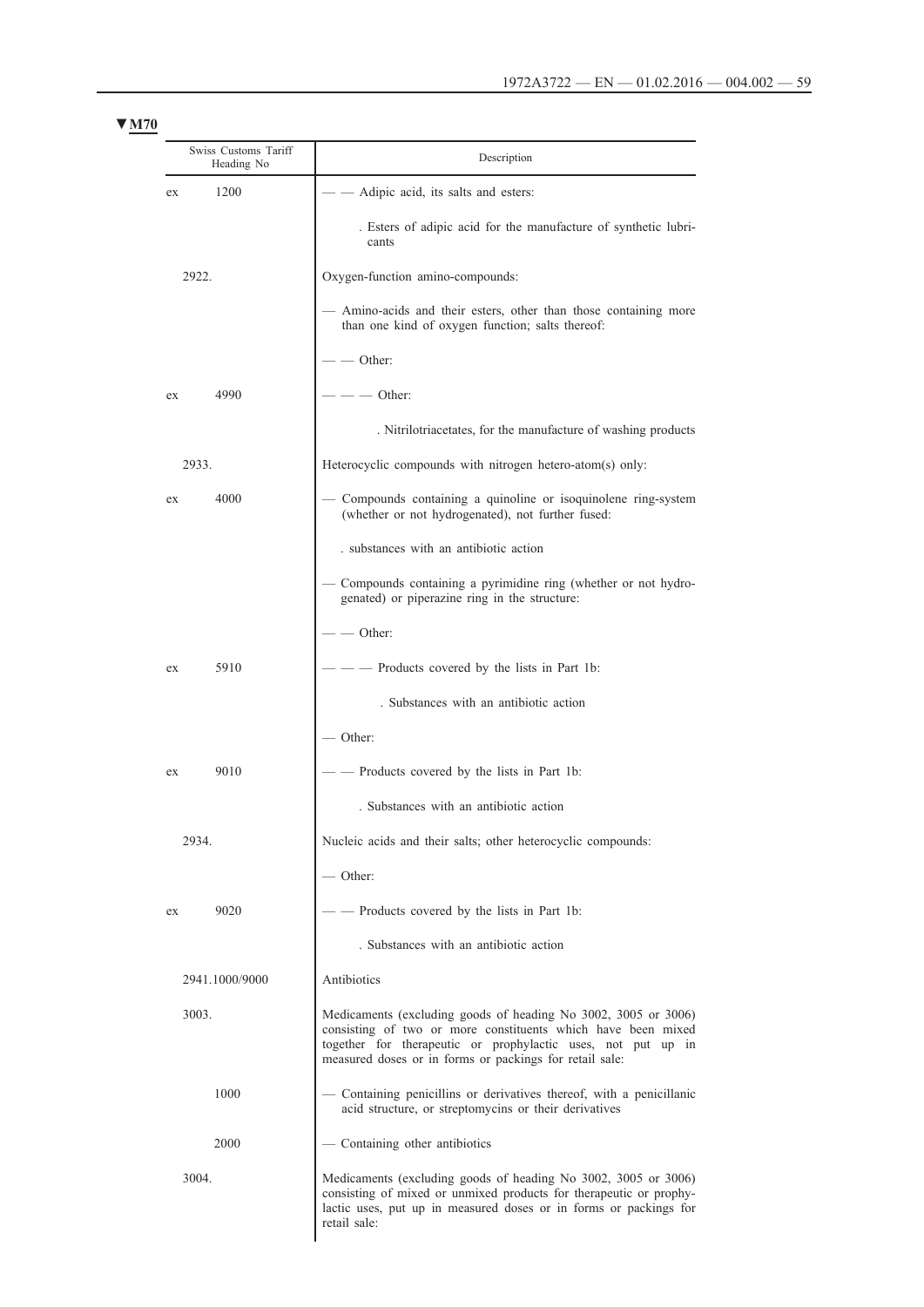| Swiss Customs Tariff<br>Heading No | Description                                                                                                                                                                                                                                                         |  |  |
|------------------------------------|---------------------------------------------------------------------------------------------------------------------------------------------------------------------------------------------------------------------------------------------------------------------|--|--|
| 1000                               | Containing penicillins or derivatives thereof, with a penicillanic<br>acid structure, or streptomycins or their derivatives                                                                                                                                         |  |  |
| 2000                               | Containing other antibiotics                                                                                                                                                                                                                                        |  |  |
| 3102.1000/9000                     | Mineral or chemical fertilisers, nitrogenous                                                                                                                                                                                                                        |  |  |
| 3103.1000/9000                     | Mineral or chemical fertilisers, phosphatic                                                                                                                                                                                                                         |  |  |
| 3104.1000/9000                     | Mineral or chemical fertilisers, potassic                                                                                                                                                                                                                           |  |  |
| 3105.                              | Mineral or chemical fertilisers containing two or three of the ferti-<br>lising elements nitrogen, phosphorus and potassium; other fertilisers;<br>goods of this chapter in tablets or similar forms or in packages of a<br>gross weight not exceeding 10 kg:       |  |  |
| 2000                               | Mineral or chemical fertilisers containing the three fertilising<br>elements nitrogen, phosphorus and potassium                                                                                                                                                     |  |  |
| 3000                               | - Diammonium hydrogenorthophosphate (diammonium phosphate)                                                                                                                                                                                                          |  |  |
| 4000                               | Ammonium dihydrogenorthophosphate (monoammonium phos-<br>phate) and mixtures thereof with diammonium hydrogenorth-<br>ophosphate (diammonium phosphate)                                                                                                             |  |  |
|                                    | Other mineral or chemical fertilisers containing the two fertilising<br>elements nitrogen and phosphorus:                                                                                                                                                           |  |  |
| 5100                               | Containing nitrates and phosphates                                                                                                                                                                                                                                  |  |  |
| 5900                               | - Other:                                                                                                                                                                                                                                                            |  |  |
| 6000                               | Mineral or chemical fertilisers containing the two fertilising<br>elements phosphorus and potassium                                                                                                                                                                 |  |  |
| 9000<br>ex                         | Other:                                                                                                                                                                                                                                                              |  |  |
|                                    | . Containing nitrogen, phosphoric acid or potassium                                                                                                                                                                                                                 |  |  |
| 3401.                              | Soap; organic surface-active products and preparations for use as<br>soap, in the form of bars, cakes, moulded pieces or shapes,<br>whether or not containing soap; paper, wadding, felt and non-<br>wovens, impregnated, coated or covered with soap or detergent: |  |  |
|                                    | Soap and organic surf-aceactive products and preparations, in the<br>form of bars, cakes, moulded pieces or shapes, and paper,<br>wadding, felt and non-wovens, impregnated, coated or covered<br>with soap or detergent:                                           |  |  |
| 1100<br>ex                         | For toilet use (including medicated products), not including<br>paper, wadding, felt and non-wovens, impregnated, coated or<br>covered with soap or detergent:                                                                                                      |  |  |
|                                    | Other:                                                                                                                                                                                                                                                              |  |  |
| 1910                               | Ordinary soaps                                                                                                                                                                                                                                                      |  |  |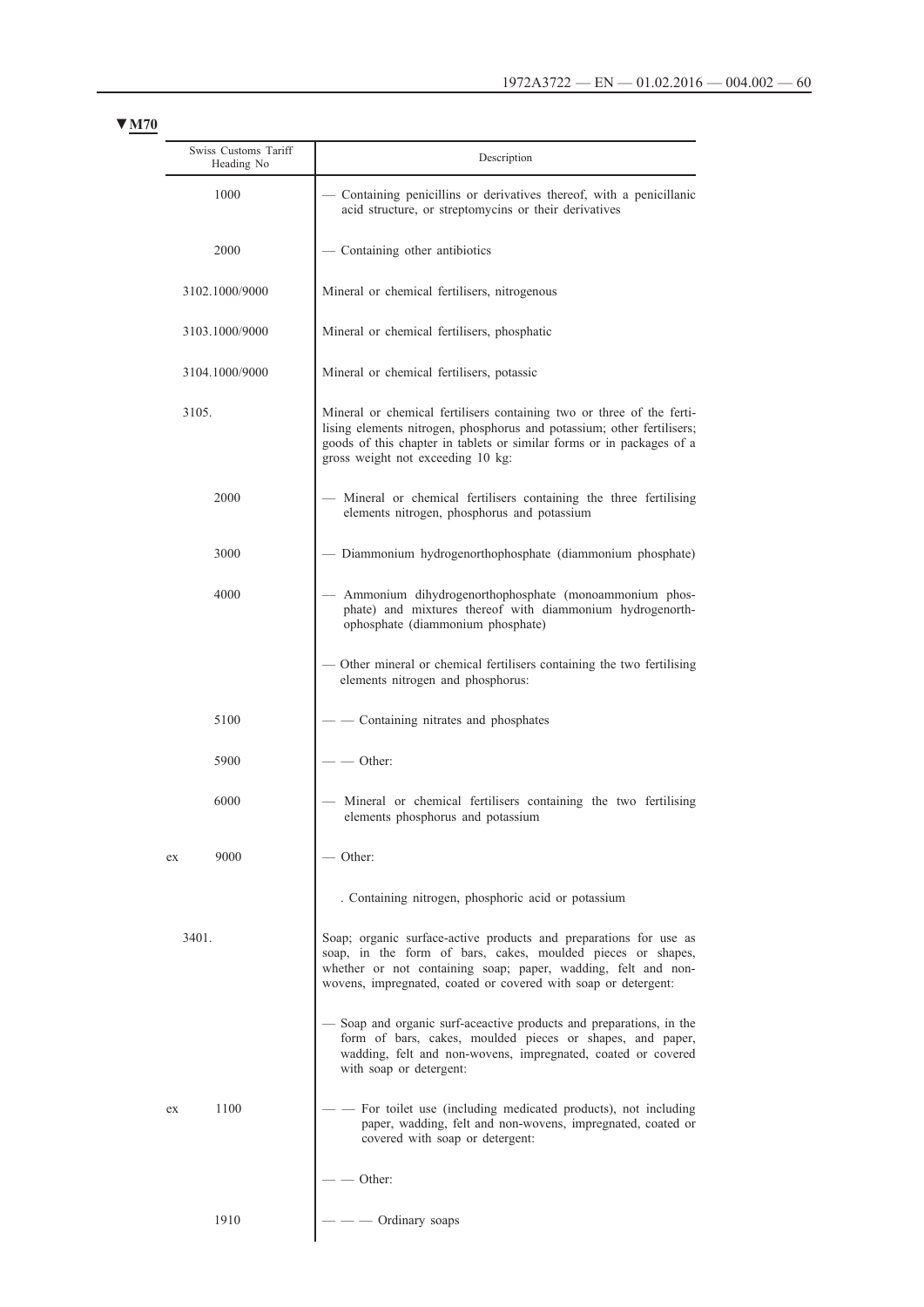| Swiss Customs Tariff<br>Heading No |      | Description                                                                                                                                                                                                                                                                                                                                                                                                                                                                                     |  |
|------------------------------------|------|-------------------------------------------------------------------------------------------------------------------------------------------------------------------------------------------------------------------------------------------------------------------------------------------------------------------------------------------------------------------------------------------------------------------------------------------------------------------------------------------------|--|
| ex                                 | 1990 | Other, not including paper, wadding, felt and non-wovens,<br>impregnated, coated or covered with soap or detergent                                                                                                                                                                                                                                                                                                                                                                              |  |
|                                    | 2000 | Soap in other forms                                                                                                                                                                                                                                                                                                                                                                                                                                                                             |  |
| 3402.                              |      | Organic surface-active agents (other than soap); surface-active prep-<br>arations, washing preparations (including auxiliary washing prepara-<br>tions) and cleaning preparations, whether or not containing soap,<br>other than those of heading No 3401:                                                                                                                                                                                                                                      |  |
|                                    |      | Organic surf-aceactive agents, whether or not put up for retail<br>sale:                                                                                                                                                                                                                                                                                                                                                                                                                        |  |
|                                    |      | - Anionic:                                                                                                                                                                                                                                                                                                                                                                                                                                                                                      |  |
| ex                                 | 1190 | Other:                                                                                                                                                                                                                                                                                                                                                                                                                                                                                          |  |
|                                    |      | . For the manufacture of washing products                                                                                                                                                                                                                                                                                                                                                                                                                                                       |  |
|                                    |      | Cationic:                                                                                                                                                                                                                                                                                                                                                                                                                                                                                       |  |
| ex                                 | 1290 | Other:                                                                                                                                                                                                                                                                                                                                                                                                                                                                                          |  |
|                                    |      | . For the manufacture of washing products                                                                                                                                                                                                                                                                                                                                                                                                                                                       |  |
|                                    |      | Non-ionic:                                                                                                                                                                                                                                                                                                                                                                                                                                                                                      |  |
| ex                                 | 1390 | Other:                                                                                                                                                                                                                                                                                                                                                                                                                                                                                          |  |
|                                    |      | . For the manufacture of washing products                                                                                                                                                                                                                                                                                                                                                                                                                                                       |  |
| ex                                 | 1900 | Other:                                                                                                                                                                                                                                                                                                                                                                                                                                                                                          |  |
|                                    |      | . For the manufacture of washing products                                                                                                                                                                                                                                                                                                                                                                                                                                                       |  |
| ex                                 | 2000 | Preparations put up for retail sale:                                                                                                                                                                                                                                                                                                                                                                                                                                                            |  |
|                                    |      | . Washing products, ready to use                                                                                                                                                                                                                                                                                                                                                                                                                                                                |  |
| ex                                 | 9000 | Other:                                                                                                                                                                                                                                                                                                                                                                                                                                                                                          |  |
|                                    |      | . For the manufacture of washing products                                                                                                                                                                                                                                                                                                                                                                                                                                                       |  |
|                                    |      | . Washing products, ready to use                                                                                                                                                                                                                                                                                                                                                                                                                                                                |  |
| 3403.                              |      | Lubricating preparations (including cutting-oil preparations, bolt or<br>nut release preparations, anti-rust or anti-corrosion preparations and<br>mould release preparations, based on lubricants) and preparations of a<br>kind used for the oil or grease treatment of textile materials, leather,<br>furskins or other materials, but excluding preparations containing, as<br>basic constituents, 70% or more by weight of petroleum oils or of<br>oils obtained from bituminous minerals: |  |
|                                    |      | Containing petroleum oils or oils obtained from bituminous<br>minerals:                                                                                                                                                                                                                                                                                                                                                                                                                         |  |
| ex                                 | 1900 | Other:                                                                                                                                                                                                                                                                                                                                                                                                                                                                                          |  |
|                                    |      | . Synthetic lubricants                                                                                                                                                                                                                                                                                                                                                                                                                                                                          |  |
|                                    |      | Other:                                                                                                                                                                                                                                                                                                                                                                                                                                                                                          |  |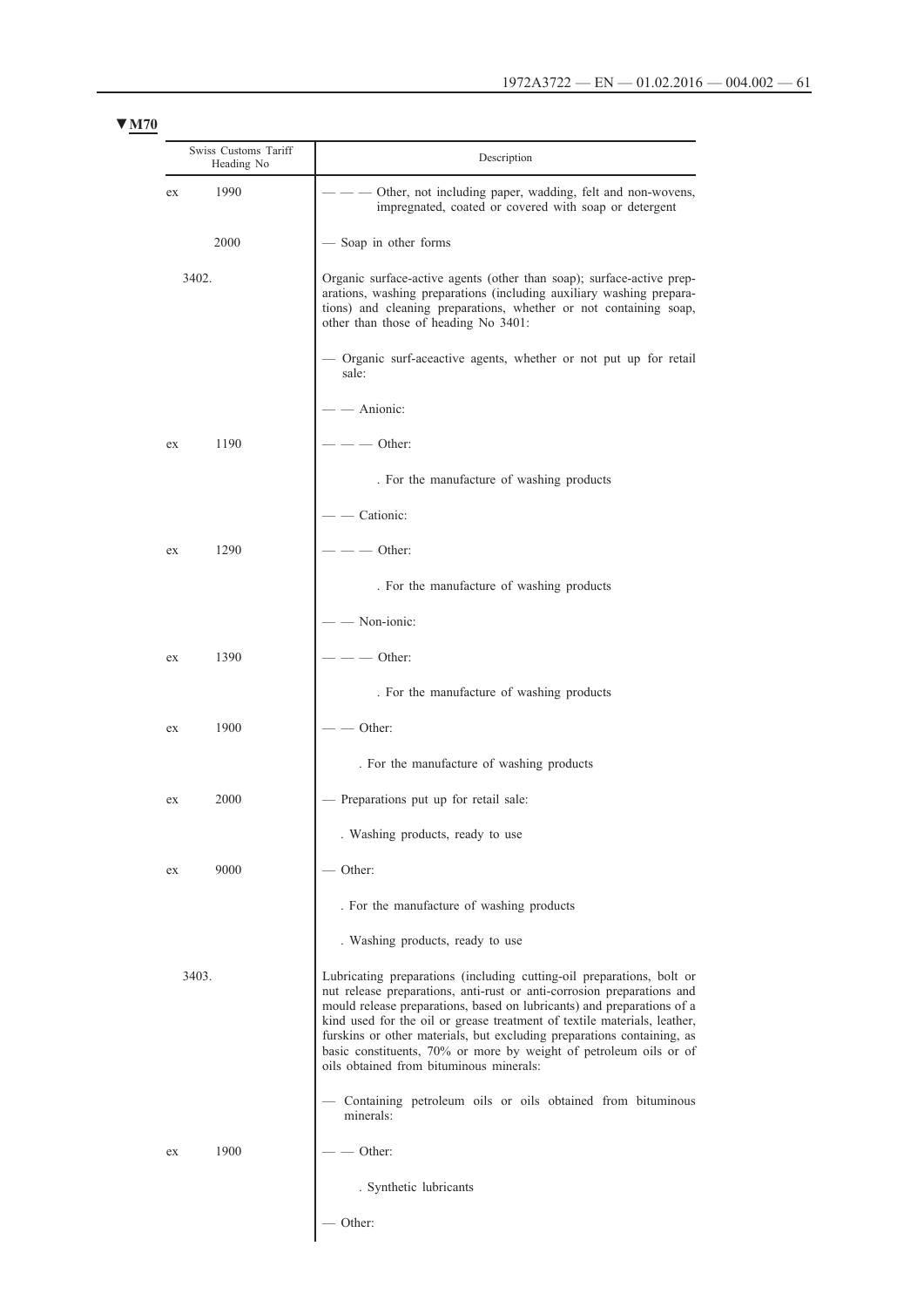| Swiss Customs Tariff<br>Heading No |           | Description                                                                                                                                                                                                                                                                                                                                                                                                                       |  |
|------------------------------------|-----------|-----------------------------------------------------------------------------------------------------------------------------------------------------------------------------------------------------------------------------------------------------------------------------------------------------------------------------------------------------------------------------------------------------------------------------------|--|
| ex                                 | 9900      | - Other:                                                                                                                                                                                                                                                                                                                                                                                                                          |  |
|                                    |           | . Synthetic lubricants                                                                                                                                                                                                                                                                                                                                                                                                            |  |
| 3505.                              |           | Dextrins and other modified starches (for example, pregelatinised or<br>esterified starches); glues based on starches, or on dextrins or other<br>modified starches:                                                                                                                                                                                                                                                              |  |
|                                    |           | - Dextrins and other modified starches:                                                                                                                                                                                                                                                                                                                                                                                           |  |
|                                    | 1010      | $\frac{1}{\sqrt{1-\frac{1}{\sqrt{1-\frac{1}{\sqrt{1-\frac{1}{\sqrt{1-\frac{1}{\sqrt{1-\frac{1}{\sqrt{1-\frac{1}{\sqrt{1-\frac{1}{\sqrt{1-\frac{1}{\sqrt{1-\frac{1}{\sqrt{1-\frac{1}{\sqrt{1-\frac{1}{\sqrt{1-\frac{1}{\sqrt{1-\frac{1}{\sqrt{1-\frac{1}{\sqrt{1-\frac{1}{\sqrt{1-\frac{1}{\sqrt{1-\frac{1}{\sqrt{1-\frac{1}{\sqrt{1-\frac{1}{\sqrt{1-\frac{1}{\sqrt{1-\frac{1}{\sqrt{1-\frac{1}{\sqrt{1-\frac{1}{\sqrt{1-\frac{1$ |  |
|                                    |           | — Glues:                                                                                                                                                                                                                                                                                                                                                                                                                          |  |
|                                    | 2010      | - For use in animal feeding                                                                                                                                                                                                                                                                                                                                                                                                       |  |
| ex                                 | 3807.0000 | Wood tar; wood tar oils; wood creosote; wood naphtha; vegetable<br>pitch; brewers' pitch and similar preparations based on rosin, resin<br>acids or on vegetable pitch:                                                                                                                                                                                                                                                           |  |
|                                    |           | . For heating                                                                                                                                                                                                                                                                                                                                                                                                                     |  |
| 3811.                              |           | Anti-knock preparations, oxidation inhibitors, gum inhibitors,<br>viscosity improvers, anti-corrosive preparations and other prepared<br>additives, for mineral oils (including gasoline) or for other liquids<br>used for the same purposes as mineral oils:                                                                                                                                                                     |  |
|                                    |           | $\sim$ Other:                                                                                                                                                                                                                                                                                                                                                                                                                     |  |
|                                    | 9010      | - For use as motor fuel                                                                                                                                                                                                                                                                                                                                                                                                           |  |
| 3814.                              |           | Organic composite solvents and thinners, not elsewhere specified or<br>included; prepared paint or varnish removers:                                                                                                                                                                                                                                                                                                              |  |
|                                    | 0010      | - For use as motor fuel                                                                                                                                                                                                                                                                                                                                                                                                           |  |
| 3817.                              |           | Mixed alkylbenzenes and mixed alkylnaphthalenes, other than those<br>of heading No 2707 or 2902:                                                                                                                                                                                                                                                                                                                                  |  |
|                                    |           | - Mixed alkylbenzenes:                                                                                                                                                                                                                                                                                                                                                                                                            |  |
|                                    | 1010      | - - For use as motor fuel                                                                                                                                                                                                                                                                                                                                                                                                         |  |
| ex                                 | 1090      | - Other:                                                                                                                                                                                                                                                                                                                                                                                                                          |  |
|                                    |           | . For the manufacture of soaps and organic surface-active<br>agents                                                                                                                                                                                                                                                                                                                                                               |  |
|                                    |           | - Mixed alkylnaphthalenes:                                                                                                                                                                                                                                                                                                                                                                                                        |  |
|                                    | 2010      | - For use as motor fuel:                                                                                                                                                                                                                                                                                                                                                                                                          |  |
| ex                                 | 2090      | - Other:                                                                                                                                                                                                                                                                                                                                                                                                                          |  |
|                                    |           | . For the manufacture of soaps and organic surface-active<br>agents                                                                                                                                                                                                                                                                                                                                                               |  |
|                                    | 3819.0000 | Hydraulic brake fluids and other prepared liquids for hydraulic trans-<br>mission, not containing or containing less than 70% by weight of                                                                                                                                                                                                                                                                                        |  |

petroleum oils or oils obtained from bituminous minerals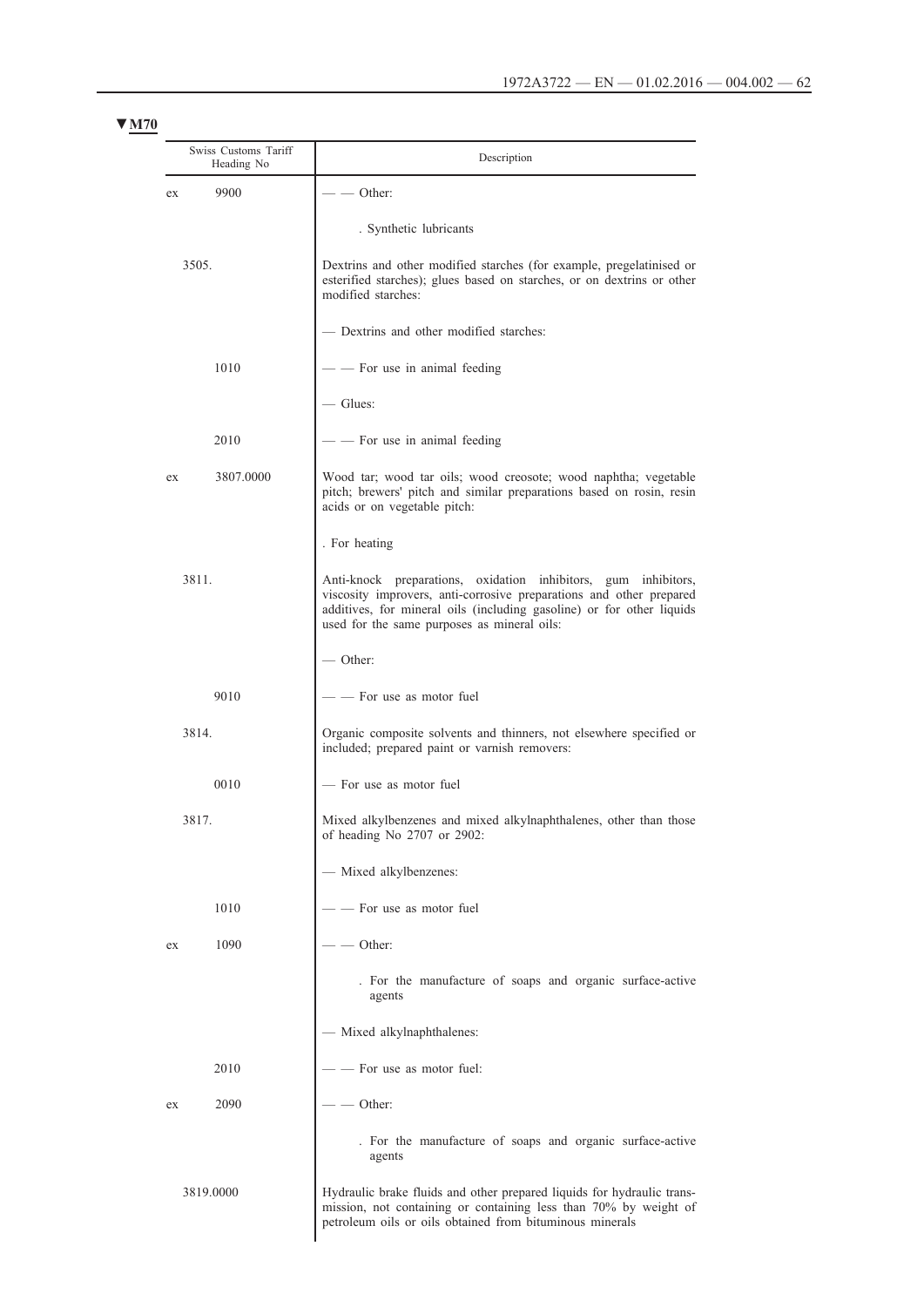| Swiss Customs Tariff<br>Heading No | Description                                                                                                                                                                                                                                                                                                                       |
|------------------------------------|-----------------------------------------------------------------------------------------------------------------------------------------------------------------------------------------------------------------------------------------------------------------------------------------------------------------------------------|
| 3823.                              | Industrial monocarboxylic fatty acids; acid oils from refining;<br>industrial fatty alcohols:                                                                                                                                                                                                                                     |
|                                    | - Industrial monocarboxylic fatty acids; acid oils from refining:                                                                                                                                                                                                                                                                 |
| 1300<br>ex                         | - - Tall oil fatty acids                                                                                                                                                                                                                                                                                                          |
|                                    | . For the manufacture of soaps and organic surface-active<br>agents                                                                                                                                                                                                                                                               |
| 3824.                              | Prepared binders for foundry moulds or cores; chemical products and<br>preparations of the chemical or allied industries (including those<br>consisting of mixtures of natural products), not elsewhere specified<br>or included; residual products of the chemical or allied industries, not<br>elsewhere specified or included: |
|                                    | $\sim$ Other:                                                                                                                                                                                                                                                                                                                     |
| 9030                               | - For use as motor fuel                                                                                                                                                                                                                                                                                                           |
|                                    | $ -$ Other:                                                                                                                                                                                                                                                                                                                       |
| 9099<br>ex                         | $ \sim$ Other:                                                                                                                                                                                                                                                                                                                    |
|                                    | . Prepared water softeners                                                                                                                                                                                                                                                                                                        |
| 3902.                              | Polymers of propylene or of other olefins, in primary forms:                                                                                                                                                                                                                                                                      |
|                                    | $\sim$ Other:                                                                                                                                                                                                                                                                                                                     |
| 9090<br>ex                         | Other:                                                                                                                                                                                                                                                                                                                            |
|                                    | . Poly-alpha-olefin (PAO), for the manufacture of synthetic<br>lubricants                                                                                                                                                                                                                                                         |

**▼B**

# *Article 3*

In the case of any modification of the list of products in Article 2, the scheme described in Article 1 shall also be applied to like or substitute national products.

Switzerland shall inform the Joint Committee which shall ascertain beforehand whether the implementing conditions set out in Article 1 have been adhered to.

# *Article 4*

The Joint Committee shall supervise the functioning of the arrangements provided for in this Protocol.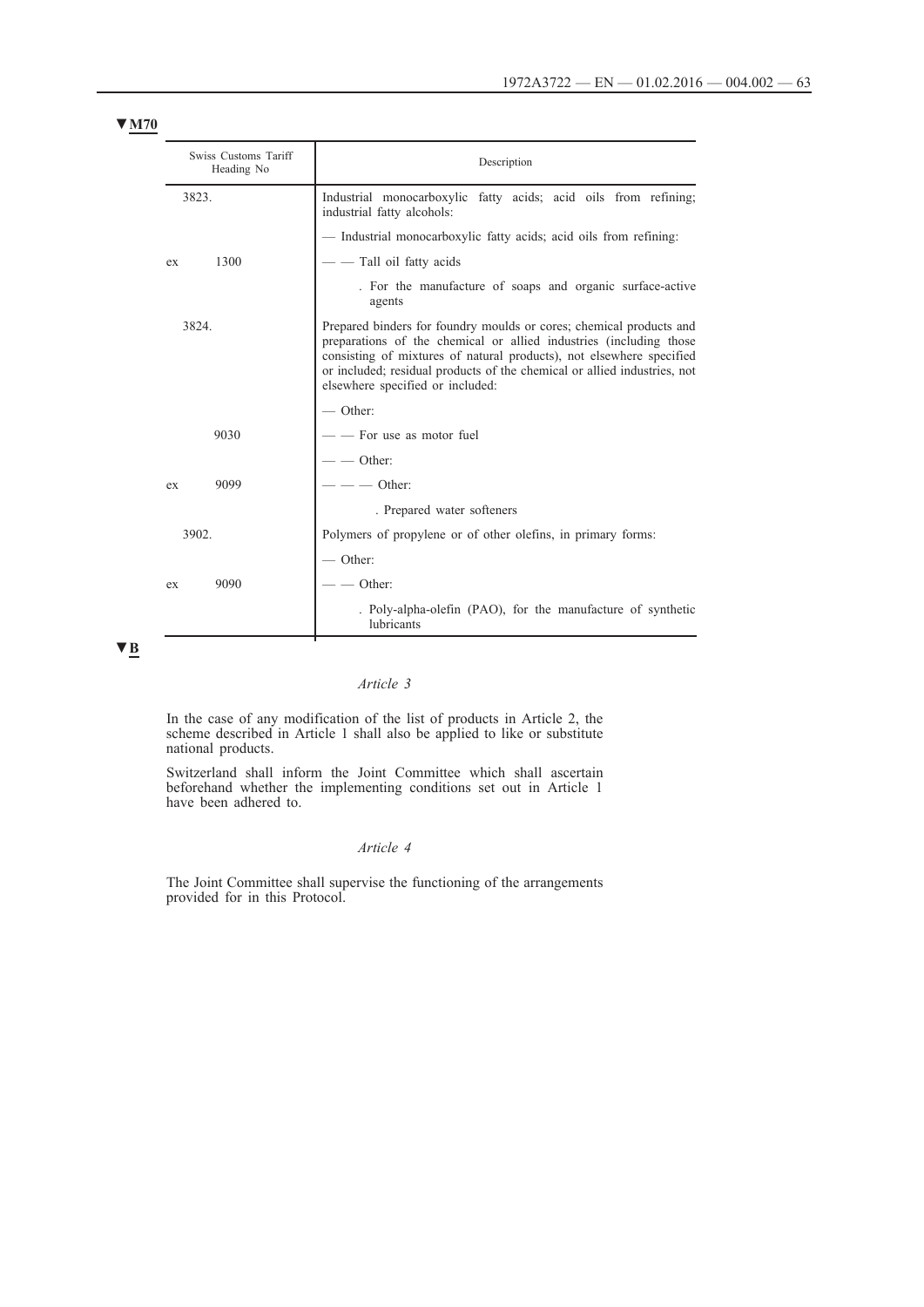# **PROTOCOL No 6**

### **concerning the elimination of certain quantitative restrictions on exports**

Quantitative restrictions applied by the Community on exports to Switzerland of the products listed below shall be eliminated at the latest on the dates indicated.

| Harmonized system<br>Heading No | Product description                                                                                              | Date of<br>elimination |
|---------------------------------|------------------------------------------------------------------------------------------------------------------|------------------------|
| 74.04                           | Copper waste and scrap                                                                                           | 1.1.1993               |
| $ex\,44.01$                     | Fuel wood, of coniferous wood and pine<br>and fir shavings                                                       | 1.1.1993               |
| $ex\,44.03$                     | Wood in the rough, whether or not<br>stripped of its bark or merely roughed<br>down                              |                        |
|                                 | — Other, not including poplar                                                                                    | 1.1.1993               |
|                                 | Wood, roughly squared or half squared<br>but not further manufactured                                            |                        |
|                                 | — Other, not including poplar                                                                                    | 1.1.1993               |
| ex 44.07                        | Wood sawn lengthwise, sliced or peeled<br>but not further prepared, of a thickness<br>exceeding 6 mm             |                        |
|                                 | Of coniferous wood not including<br>small boards for the manufacture of<br>boxes, sieves or riddles and the like | 1.1.1993               |
| ex 41.01                        | Raw hides and skins of bovine animals<br>weighing less than 6 kg per skin                                        | 1.1.1992               |
| $ex$ 41.02                      | Raw skins of sheep and lambs                                                                                     | 1.1.1992               |
| $ex$ 41.03                      | Raw hides and skins of goats and kids                                                                            | 1.1.1992               |
| $ex$ 43.01                      | Raw furskins of rabbits                                                                                          | 1.1.1992               |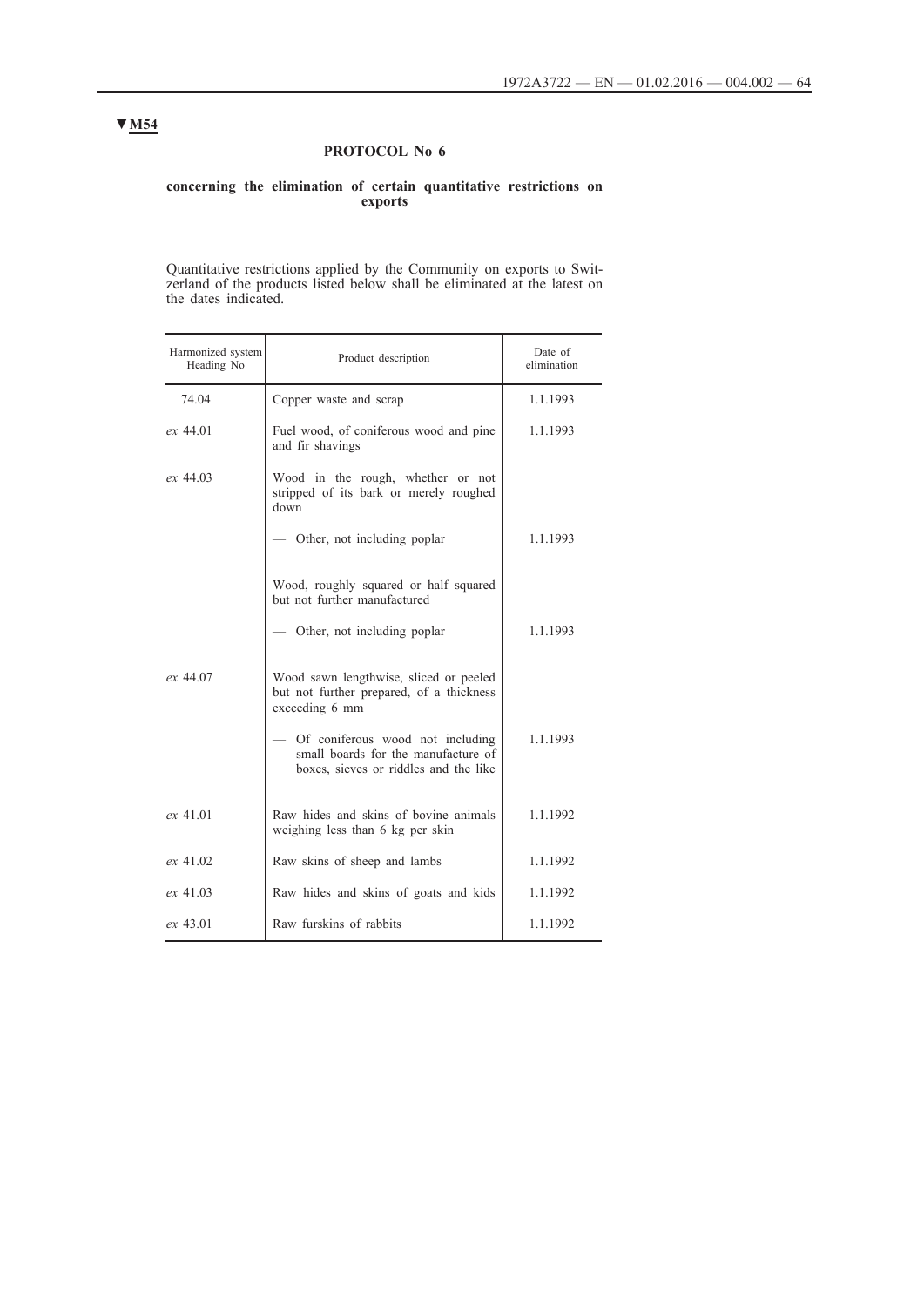### **ADDITIONAL PROTOCOL**

#### **on mutual administrative assistance in customs matters**

## *Article 1*

### **Definitions**

For the purposes of this Protocol:

- (a) 'goods' shall mean all goods falling within Chapters 1 to 97 of the Harmonized System, irrespective of the scope of the Agreement of 22 July 1972;
- (b) 'customs legislation' shall mean any legal or regulatory provision adopted by the European Community or by the Swiss Confederation governing the import, export, and transit of goods and their placing under any customs procedure, including measures of prohibition, restriction and control;
- (c) 'applicant authority' shall mean a competent administrative authority which has been appointed by a Contracting Party for this purpose and which makes a request for assistance in customs matters;
- (d) 'requested authority' shall mean a competent administrative authority which has been appointed by a Contracting Party for this purpose and which receives a request for assistance in customs matters;
- (e) 'breaches of customs legislation' shall mean any violation or attempted violation of that legislation.

### *Article 2*

#### **Scope**

1. The Contracting Parties shall assist each other, in the areas within their competence, in the manner and under the conditions laid down in this Protocol, in ensuring that the customs legislation is correctly applied, in particular by the prevention, detection and investigation of operations in breach of that legislation.

Assistance in customs matters, as provided for in this Protocol, shall apply to any administrative authority of the Contracting Parties which is competent for the application of this Protocol. It shall not prejudice the provisions governing mutual assistance in criminal matters. Nor shall it cover information obtained under powers exercised at the request of the judicial authorities, except where the said authorities agree that it should.

### *Article 3*

#### **Assistance on request**

1. At the request of the applicant authority, the requested authority shall furnish it with all relevant information which may enable it to ensure correct compliance with customs legislation, including information regarding operations noted or planned which are, or might be, in breach of such legislation.

2. At the request of the applicant authority, the requested authority shall inform it whether goods exported from the territory of one of the Contracting Parties have been properly imported into the territory of the other Party, specifying, where appropriate, the customs procedure applied to the goods.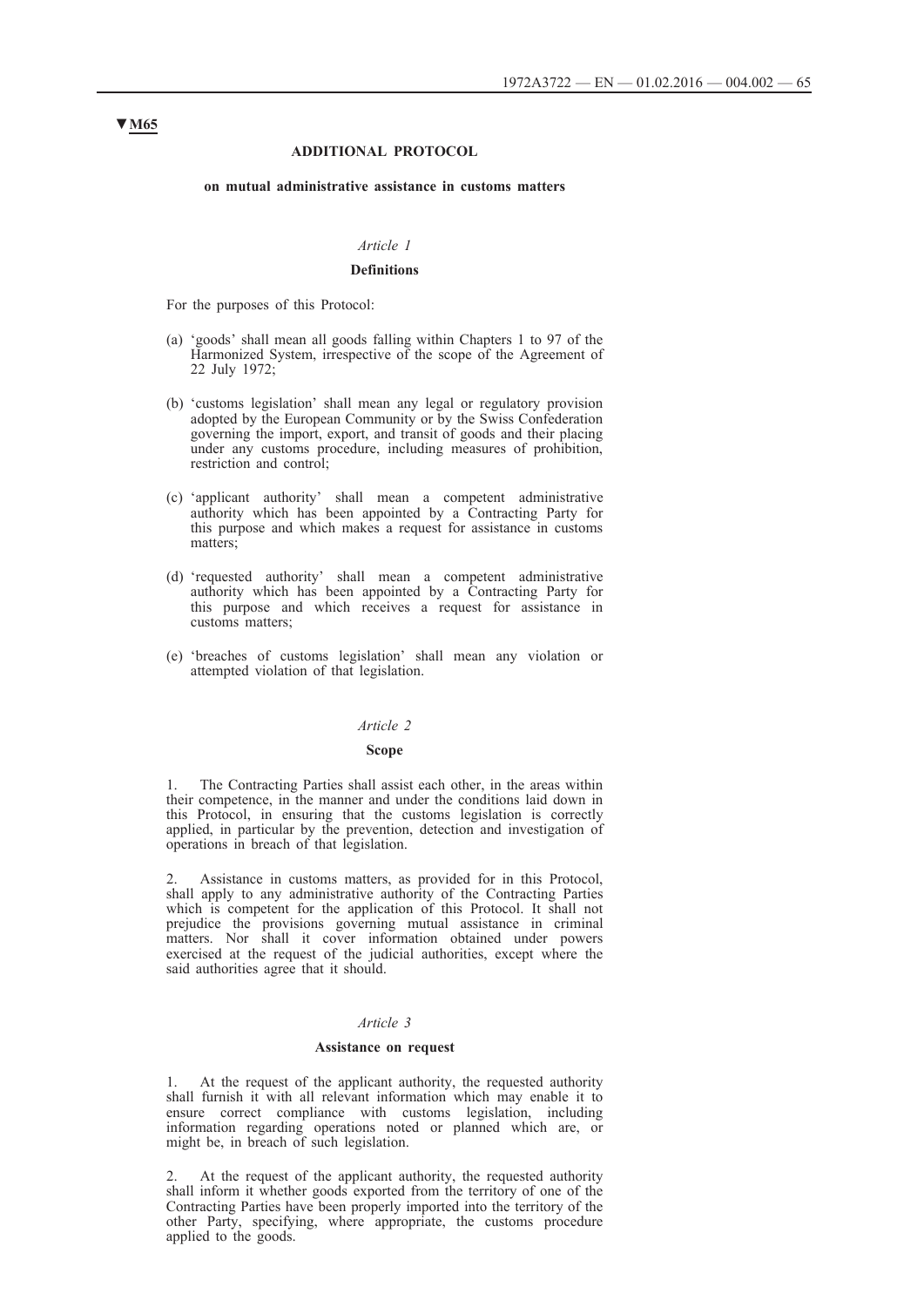3. At the request of the applicant authority, the requested authority shall, within the framework of its laws, take the necessary steps to ensure surveillance of:

- (a) natural or legal persons with regard to whom there are reasonable grounds for believing that they are, or have been, in breach of customs legislation;
- (b) places where goods are stored in a way that gives reasonable grounds for suspecting that they are intended to supply operations in breach of customs legislation;
- (c) movements of goods notified as possibly giving rise to breaches of customs legislation;
- (d) means of transport for which there are reasonable grounds for believing that they have been, are or may be, used in operations in breach of customs legislation.

#### *Article 4*

#### **Spontaneous assistance**

The Contracting Parties shall provide each other, at their own initiative and in accordance with their laws, rules and other legal instruments, with assistance if they consider that to be necessary for the correct application of customs legislation, particularly when they obtain information pertaining to:

- operations which are, or appear to them to be, in breach of such legislation and which may be of interest to the other Contracting Party,
- new means or methods employed in carrying out such operations,
- goods known to be subject to breaches of customs legislation,
- natural or legal persons with regard to whom there are reasonable grounds for believing that they are, or have been, in breach of customs legislation,
- means of transport for which there are reasonable grounds for believing that they have been, are or may be, used in operations in breach of customs legislation.

### *Article 5*

#### **Delivery/notification**

At the request of the applicant authority, the requested authority shall, in accordance with its legislation, take all necessary measures in order:

- to deliver all documents,
- to notify all decisions, as well as any other relevant act which forms part of the procedure in question,

falling within the scope of this Protocol to an addressee, residing or established in its territory. In such a case, Article 6 (3) shall apply to the request for delivery or notification.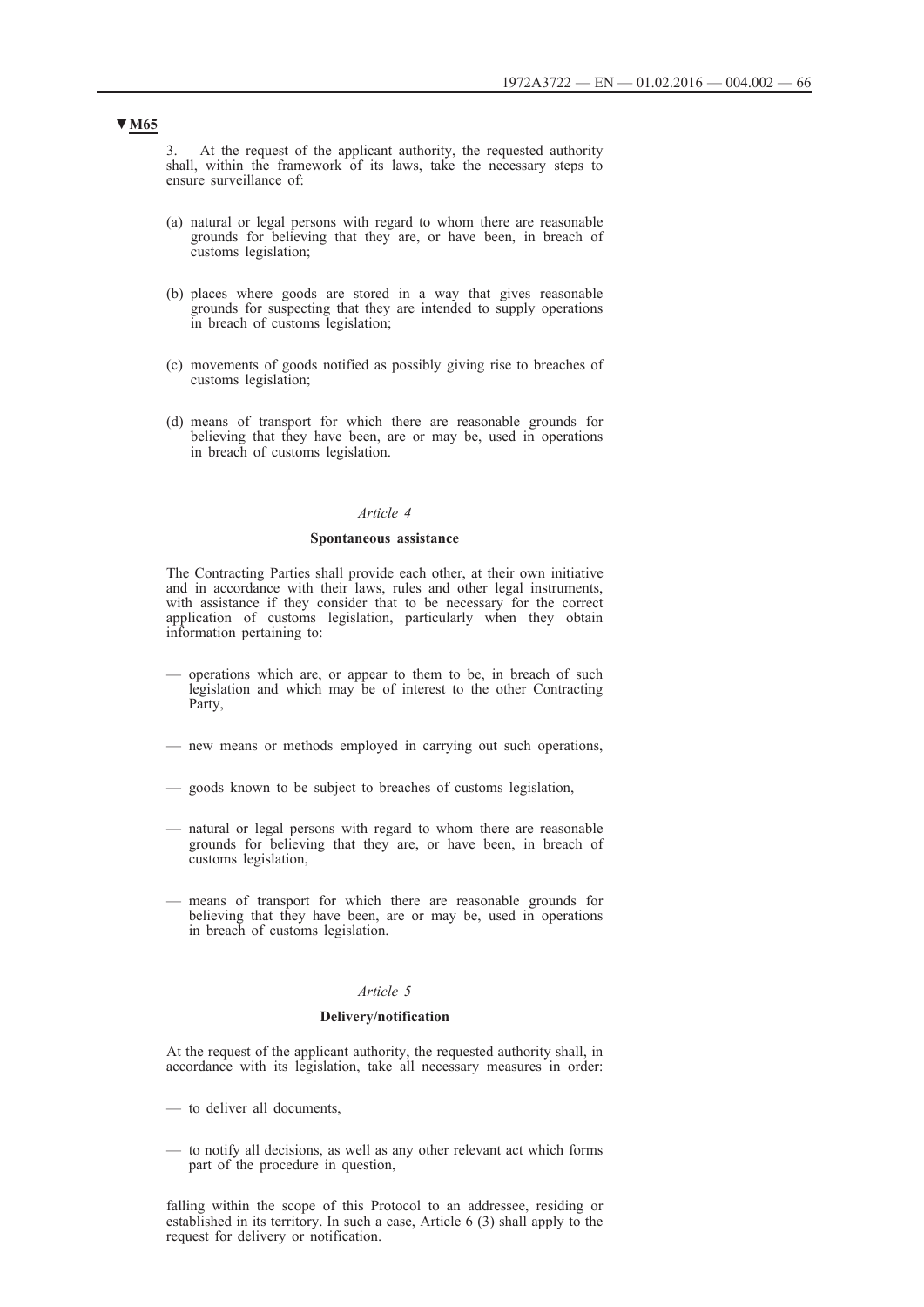### *Article 6*

#### **Form and substance of requests for assistance**

1. Requests pursuant to this Protocol shall be made in writing. They shall be accompanied by the documents deemed necessary to enable the request to be complied with. When required because of the urgency of the situation, oral requests may be accepted, but must be confirmed in writing immediately.

2. Requests pursuant to paragraph 1 shall include the following information:

(a) the applicant authority making the request;

(b) the measure requested;

- (c) the object of, and reason for, the request;
- (d) the laws, rules and other legal elements involved;
- (e) details which are as accurate and comprehensive as possible on the natural or legal persons who are the target of the investigations;
- (f) a summary of the relevant facts and enquiries already carried out, except in cases provided for in Article 5.

Requests shall be submitted in an official language of the requested authority or in a language acceptable to that authority.

4. If a request does not meet the formal requirements, its correction or supplementation may be requested; precautionary measures may, however, be ordered.

### *Article 7*

#### **Execution of requests**

1. In order to comply with a request for assistance, the requested authority shall proceed, within the limits of its competence and available resources, as though it were acting on its own account or at the request of other authorities of that same Contracting Party, by supplying information already possessed, by carrying out appropriate enquiries or by arranging for them to be carried out. This provision shall also apply to the administrative department to which the request has been addressed by the requested authority when the latter cannot act on its own.

2. Requests for assistance shall be executed in accordance with the laws, rules and other legal instruments of the requested Contracting Party.

3. Duly authorized officials of a Contracting Party may, with the agreement of the other Contracting Party involved and subject to the conditions laid down by the latter, obtain from the offices of the requested authority or other authority for which the requested authority is responsible, information relating to operations which are, or may be, in breach of customs legislation which the applicant authority needs, in the context of an enquiry, for the purposes of this Protocol.

4. Officials of a Contracting Party may, with the agreement of the other Contracting Party involved and subject to the conditions laid down by the latter, be present at enquiries carried out in the latter's territory.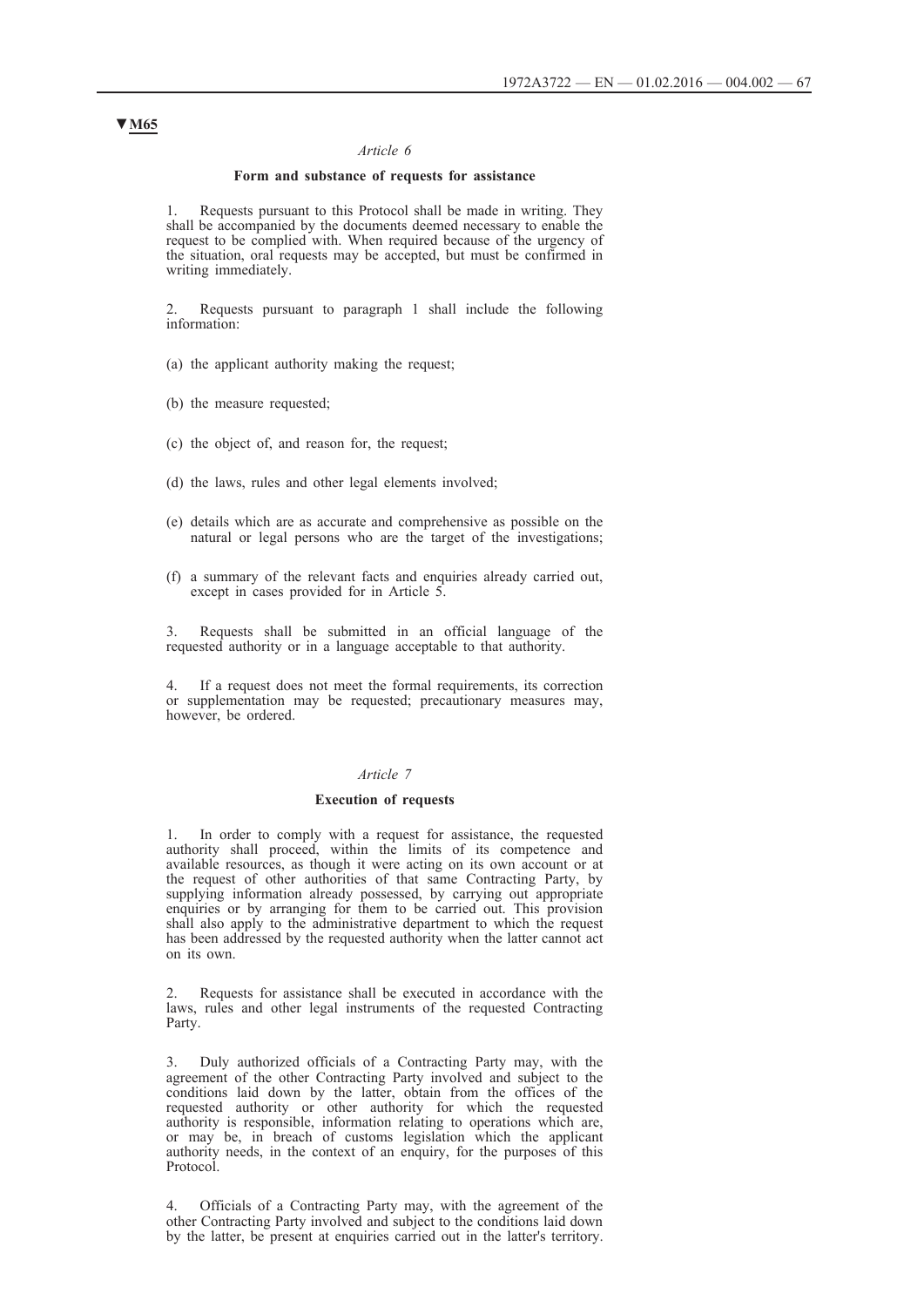### *Article 8*

### **Form in which information is to be communicated**

1. The requested authority shall communicate results of enquiries to the applicant authority in the form of documents, certified copies of documents, reports and the like.

2. The documents provided for in paragraph 1 may be replaced by computerized information produced in any form for the same purpose.

### *Article 9*

### **Exceptions to the obligation to provide assistance**

The Contracting Parties may refuse to give assistance as provided for in this Protocol, where to do so would:

- (a) be likely to prejudice the sovereignty of the Swiss Confederation or that of a Member State of the Community which has been asked to provide assistance pursuant to this Protocol; or
- (b) be likely to prejudice public policy, their security or other essential interests, in particular in the cases referred to within the meaning of Article 10 $(2)$ ; or
- (c) involve tax or currency regulations other than customs legislation; or
- (d) involve the violation of an industrial, commercial or professional secret.

2. Where the applicant authority requests assistance which it would itself be unable to provide if so asked, it shall draw attention to that fact in its request. It shall then be for the requested authority to decide how to respond to such a request.

If assistance is refused, the decision and the reasons therefor must be notified to the application authority without delay.

## *Article 10*

#### **Confidentiality**

Any information communicated in whatsoever form pursuant to this Protocol shall be of a confidential or restricted nature, depending on the rules applicable in each of the Contracting Parties. It shall be covered by the obligation of official secrecy and shall enjoy the protection extended to similar information under the relevant laws applicable in the territory of the Contracting Party which received it and the corresponding provisions applying to the Community institutions.

2. Personal data, namely all information relating to an identified or identifiable individual, may be exchanged only where the receiving Contracting Party undertakes to protect such data in at least an equivalent way to the one applicable to that particular case in the supplying Contracting Party.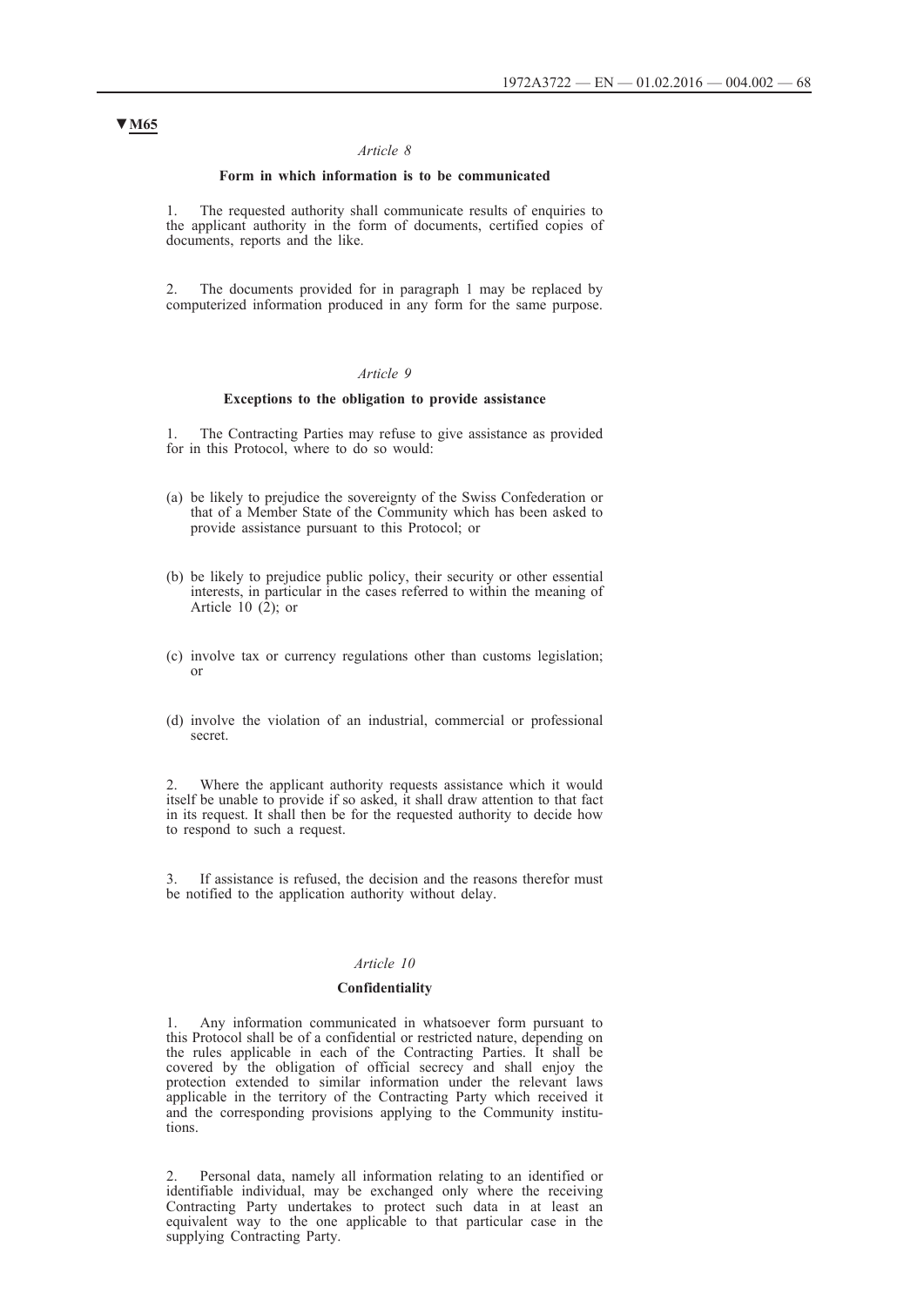## *Article 11*

### **Use of information**

1. Information obtained shall be used solely for the purposes of this Protocol. Where one of the Contracting Parties requests the use of such information for other purposes, it shall ask for the prior written consent of the authority which furnished the information. Such use shall then be subject to any restrictions laid down by that authority.

2. Paragraph 1 shall not impede the use of information in any judicial or administrative proceedings instituted for failure to comply with customs legislation. The competent authority which supplied that information shall be notified of such use without delay.

3. The Contracting Parties may, in their records of evidence, reports and testimonies and in proceedings and charges brought before the courts, use as evidence information obtained and documents consulted in accordance with the provisions of this Protocol.

### *Article 12*

### **Experts and witnesses**

An official of a requested authority may be authorized to appear, within the limitations of the authorization granted, as an expert or witness in judicial or administrative proceedings regarding the matters covered by this Protocol in the jurisdiction of the other Contracting Party, and produce such objects, documents or authenticated copies thereof, as may be needed for the proceedings. The request for an appearance must indicate specifically on what matters and by virtue of what title or qualification the official will be questioned.

### *Article 13*

#### **Assistance expenses**

The Contracting Parties shall waive all claims on each other for the reimbursement of expenses incurred pursuant to this Protocol, except, as appropriate, for expenses to experts and witnesses and to interpreteurs and translators who are not public service employees.

### *Article 14*

#### **Application**

The application of this Protocol shall be entrusted to the customs authorities of the Swiss Confederation on the one hand and the competent services of the Commission of the European Communities and, where appropriate, the customs authorities of the Member States of the European Community on the other. They shall decide on all practical measures and arrangements necessary for its application, taking into consideration the rules in force in the field of data protection.

2. The Contracting Parties shall consult each other and keep each other informed of the detailed rules of implementation which are adopted in accordance with the provisions of this Protocol. In particular, they shall exchange the list of competent authorities authorized to intervene pursuant to this Protocol.

#### **JOINT DECLARATION**

The parties agree that a working group should be created by the Joint Committee to assist it in the management of the Protocol on mutual administrative assistance.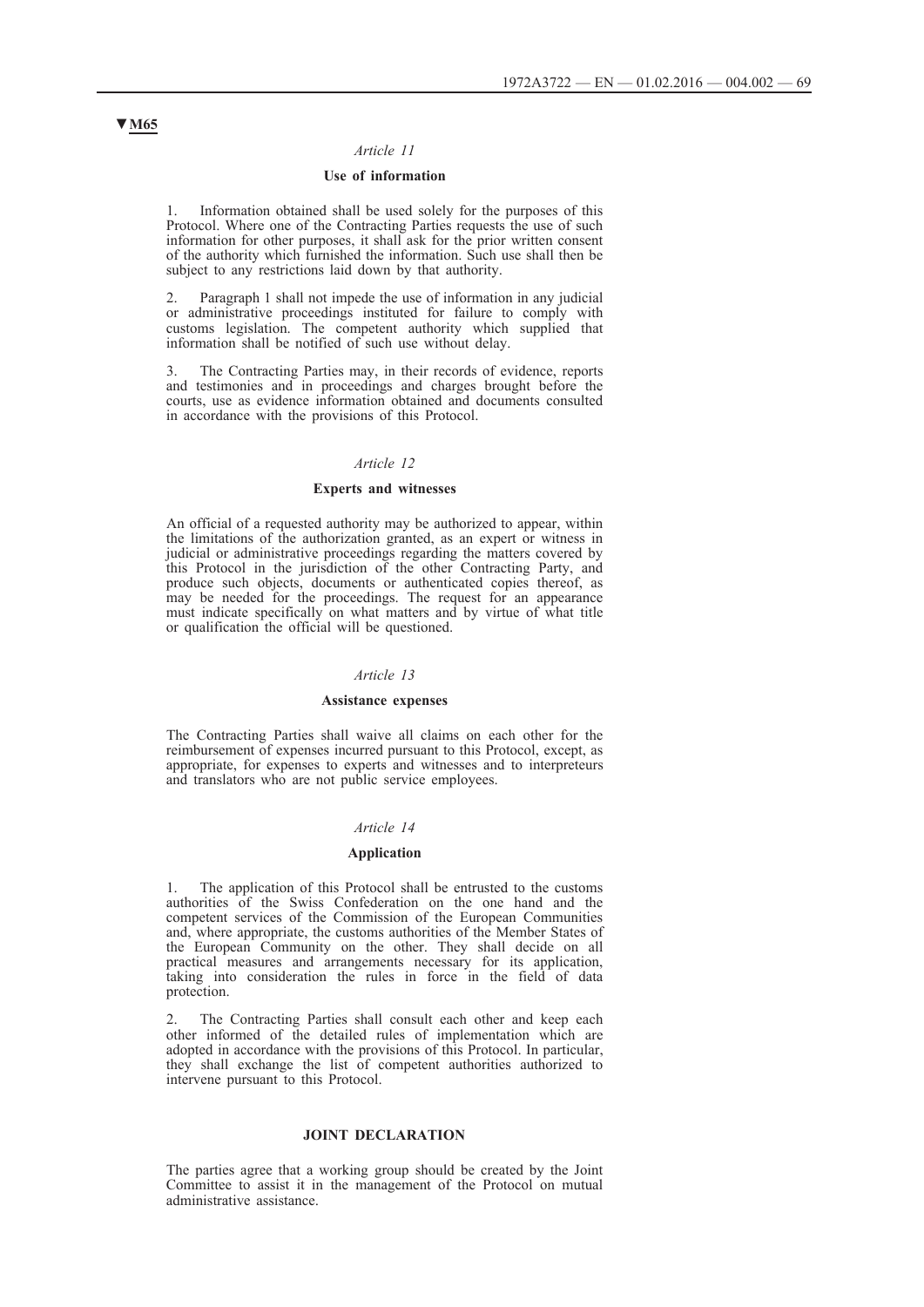### **FINAL ACT**

The representatives

OF THE EUROPEAN ECONOMIC COMMUNITY,

and

OF THE SWISS CONFEDERATION,

assembled at Brussels on this twenty-second day of July in the year one thousand nine hundred and seventy-two,

for the signature of the Agreement between the European Economic Community and the Swiss Confederation,

at the time of signature of this Agreement,

- have adopted the following declarations annexed to this Act:
	- 1. Joint declaration by the Contracting Parties concerning Article 4(3) of Protocol No1,
	- 2. Joint declaration by the Contracting Parties concerning transport of goods in transit,
	- 3. Declaration concerning workers,

— and have taken note of the declarations listed below and annexed to this Act:

- 1. Declaration by the European Economic Community concerning the regional application of certain provisions of the Agreement,
- 2. Declaration by the European Economic Community concerning Article 23(1) of the Agreement.

The abovementioned representatives

and the representative of the

PRINCIPALITY OF LIECHTENSTEIN,

have signed the Additional Agreement concerning the validity, for the Principality of Liechtenstein, of the Agreement between the European Economic Community and the Swiss Confederation of 22 July 1972.

Udfærdiget i Bruxelles, den

toogtyvende juli nitten hundrede og tooghalvfjerds.

Geschehen zu Brüssel amzweiundzwanzigsten Juli neunzehnhundertzweiundsiebzig.

Done at Brussels on thistwenty-second day of July in the year one thousand nine hundred and seventy-two.

Fait à Bruxelles, levingt-deux juillet mil neuf cent soixante-douze.

Fatto a Bruxelles, ilventidue luglio millenovecentosettantadue.

Gedaan te Brussel, detweeëntwintigste juli negentienhonderdtweeënzeventig.

## **▼M12** \_\_\_\_\_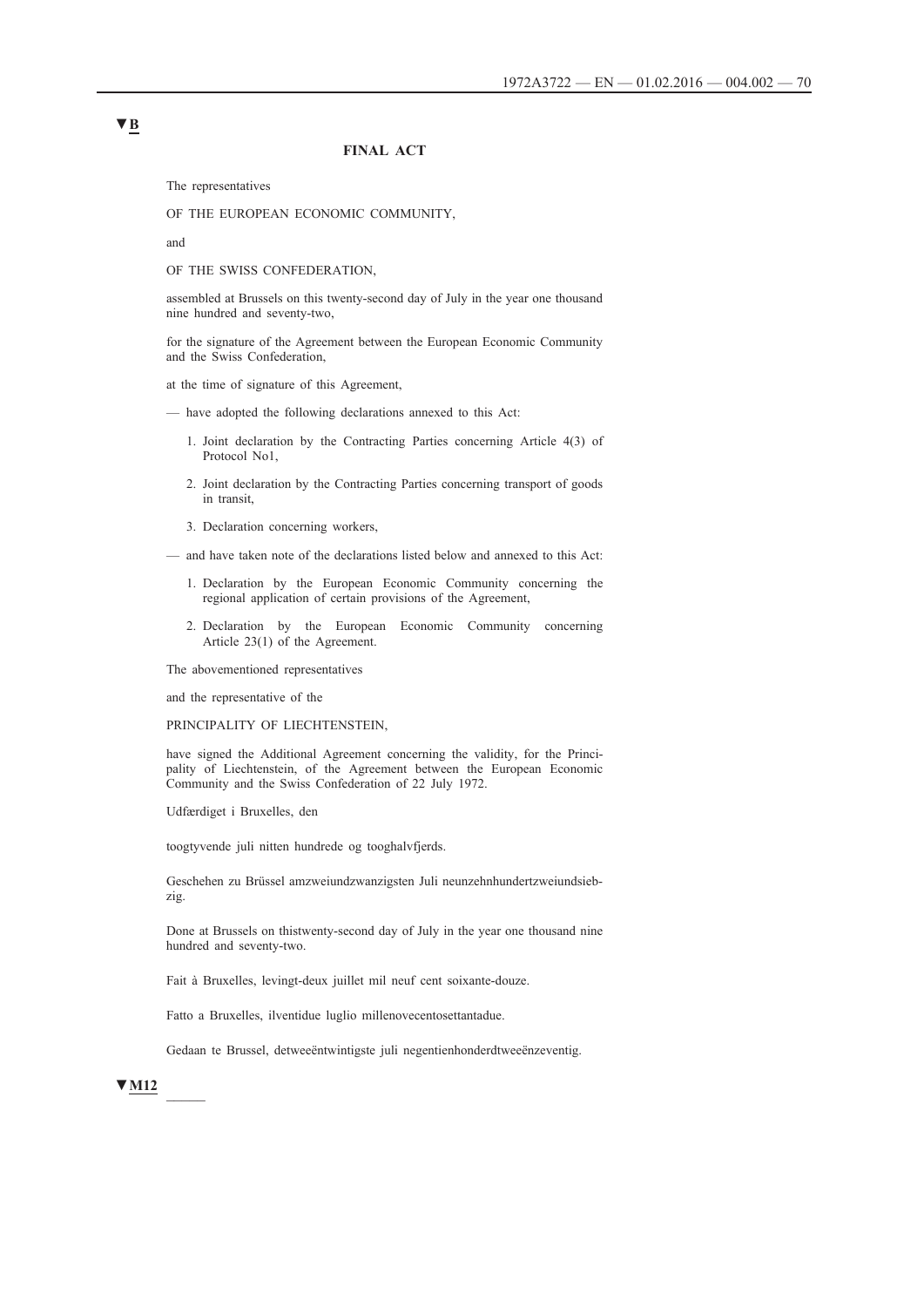På Rådet for De europæiske Fællesskabers vegne Im Namen des Rates der Europäischen Gemeinschaften In the name of the Council of the European Communities Au nom du Conseil des Communautés européennes A nome del Consiglio delle Comunità europee Namens de Raad van de Europese Gemeenschappen

**▼M12** \_\_\_\_\_

**▼B**

Milimetin.<br>Jean prelemian.

E.P. Wellumi

Für die Schweizerische Eidgenossenschaft Pour la Confédération suisse Per la Confederazione svizzera

Murin

Pour Wenter 

Für das Fürstentum Liechtenstein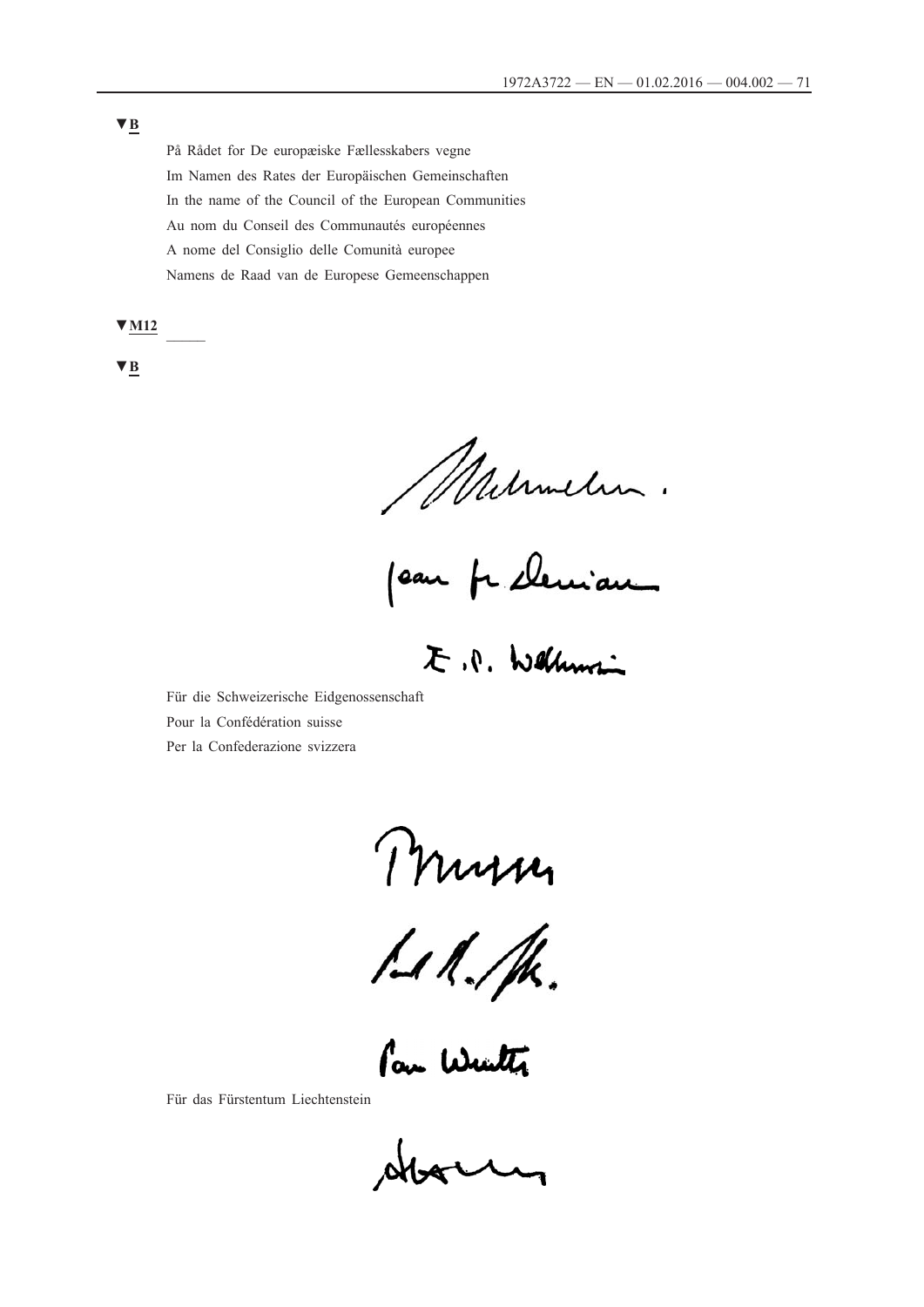#### **DECLARATIONS**

#### **Joint declaration by the Contracting Parties concerning Article 4(3) of Protocol No 1**

The Contracting Parties acknowledge that the Exchange of Letters of 30 June 1967 between the European Economic Community and the Swiss Confederation relating to the Clock and Watch Agreement shall remain valid and may be invoked if the provisions of this Agreement should cease to apply to products falling within Chapter 91 of the Brussels Nomenclature in accordance with Article 4(3) of Protocol No 1.

#### **Joint declaration by the Contracting Parties concerning transport of goods in transit**

The Contracting Parties consider that it is in the common interest that the rates and conditions for the transport of goods

(i) to and from the Community involving transit through Swiss territory; or

(ii) to and from Switzerland involving transit through Community territory,

should not involve any discrimination or distortion based on the country of destination of the goods concerned or on the country from which they come and likely to have an adverse effect on the proper functioning of the free movement of these goods.

#### **Declaration concerning workers**

In view of the importance of the activities in Switzerland of workers who are nationals of Member States in the context of their reciprocal relations, the Contracting Parties emphasize the common interest they have in matters relating to labour. In this connection, they note with satisfaction the signature in Rome on 22 June 1972 of a document recording the results of the work of the Italian-Swiss Joint Committee.

The Contracting Parties have noted that in the course of that Committee's work important principles were formulated and substantial progress was thereby achieved, the stabilization policy adopted by the Swiss authorities being fully observed; appropriate provisions were adopted to achieve further progress as soon as possible. They noted also that this stabilization goes hand in hand with the implementation of a policy which is designed to introduce progressively as uniform a labour market as possible.

The Contracting Parties are determined, on either side, to promote the introduction of the most satisfactory solutions to these questions of common interest. They declare their willingness to examine together any problems which may arise concerning their workers.

#### **Declaration by the European Economic Community concerning the regional application of certain provisions of the Agreement**

The European Economic Community declares that the application of any measures it may take under Articles 23, 24, 25 or 26 of the Agreement, in accordance with the procedure and under the arrangements set out in Article 27, or under Article 28, may be limited to one of its regions by virtue of Community rules.